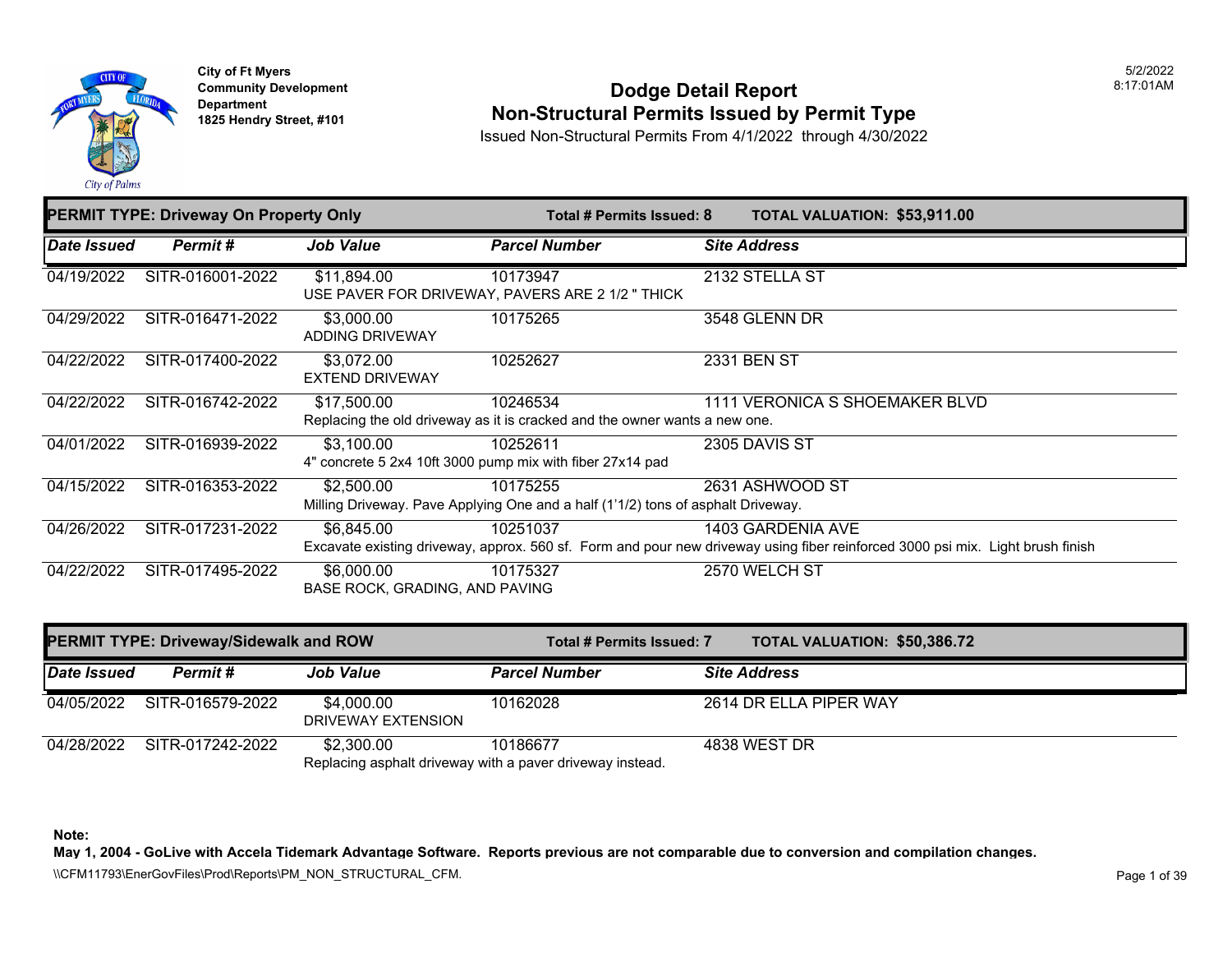



### **Community Development 18:17:06AM**<br>
Dodge Detail Report **Non-Structural Permits Issued by Permit Type** 1825 Hendry Street, #101 **1825 Hendry Street, #101**

Issued Non-Structural Permits From 4/1/2022 through 4/30/2022

| $\mathbf{u}$ $\mathbf{v}$ $\mathbf{v}$ $\mathbf{v}$ $\mathbf{v}$ $\mathbf{v}$ |                  |               |                                                                             |                                                                                                                                               |
|-------------------------------------------------------------------------------|------------------|---------------|-----------------------------------------------------------------------------|-----------------------------------------------------------------------------------------------------------------------------------------------|
| 04/27/2022                                                                    | SITR-017542-2022 | \$5.652.48    | 10249470                                                                    | 37 SKIPTON CIR                                                                                                                                |
|                                                                               |                  |               | NEW CONCRETE DRIVEWAY, 23'-0"X32'-0" 4" THICK, CONCRETE POUR.               |                                                                                                                                               |
| 04/14/2022                                                                    | SITR-017414-2022 | \$7,434.24    | 10253238                                                                    | 2961 MARKET ST                                                                                                                                |
|                                                                               |                  | Driveway      |                                                                             |                                                                                                                                               |
| 04/04/2022                                                                    | SITR-016502-2022 | \$8,000.00    | 10183508                                                                    | 1236 CANTERBURY DR                                                                                                                            |
|                                                                               |                  |               |                                                                             | ADD SINGLE DRIVEWAY IN FRONT OF NEW ADDITION. WITH A SIDEWALK GOING TO THE FRONT DOOR.                                                        |
| 04/18/2022                                                                    | SITC-017413-2022 | \$3,500.00    | 10591474                                                                    | 11260 SR 82                                                                                                                                   |
|                                                                               |                  |               |                                                                             | Construction Entrance Need for Access to Site Located at 11260 SR 82, Fort Myers, FL 33905. Permit # SITR-013145-2021 Would like to           |
|                                                                               |                  |               | access to site off Commerce Pointe Ct. GPS coordinates 26.619212.-81.770283 |                                                                                                                                               |
| 04/28/2022                                                                    | SITC-015667-2022 | \$19,500.00   | 10586409                                                                    | 4340 KERNEL CIR                                                                                                                               |
|                                                                               |                  |               |                                                                             | Installing two (2) driveway entrances, 110'-2' valley gutter, and overlaying Kernel Circle after utility contractor open cut road for utility |
|                                                                               |                  | installation. |                                                                             |                                                                                                                                               |
|                                                                               |                  |               |                                                                             |                                                                                                                                               |

| <b>PERMIT TYPE: Existing Repair: Commercial</b> |                 |                                                                                         | Total # Permits Issued: 1 |                     | <b>TOTAL VALUATION: \$10,000.00</b>                                                                                                              |
|-------------------------------------------------|-----------------|-----------------------------------------------------------------------------------------|---------------------------|---------------------|--------------------------------------------------------------------------------------------------------------------------------------------------|
| Date Issued                                     | Permit#         | <b>Job Value</b>                                                                        | <b>Parcel Number</b>      | <b>Site Address</b> |                                                                                                                                                  |
| 04/20/2022                                      | TRD-017133-2022 | \$10,000.00<br>Fire Suppression by separate permit<br>Electrical attach to this permit. | 10591109                  |                     | 4600 BRUCE HERD LN<br>Add an additional 42" of new hood to existing hood system, connect to fire suppression and electrical to existing systems. |

| PERMIT TYPE: Existing/Replace/Repair: 1&2 Family |                 | Total # Permits Issued: 105                        | <b>TOTAL VALUATION: \$622,733.67</b>                                 |                      |
|--------------------------------------------------|-----------------|----------------------------------------------------|----------------------------------------------------------------------|----------------------|
| Date Issued                                      | Permit#         | <b>Job Value</b>                                   | <b>Parcel Number</b>                                                 | <b>Site Address</b>  |
| 04/25/2022                                       | TRD-017753-2022 | \$6,641.00<br>replace 2.5 ton 16 seer split system | 10450687                                                             | 1516 INVENTORS CT    |
| 04/15/2022                                       | TRD-017335-2022 | \$7.475.00                                         | 10514074<br>Replace two systems with two 2 ton 16 seer split systems | 2858 VIA CAMPANIA ST |
| 04/21/2022                                       | TRD-017494-2022 | \$4.100.00<br>A/C Changeout - 2.5 Ton 5kw 14seer   | 10246761                                                             | 3960 MADISON AVE     |

**Note:** 

**May 1, 2004 - GoLive with Accela Tidemark Advantage Software. Reports previous are not comparable due to conversion and compilation changes.**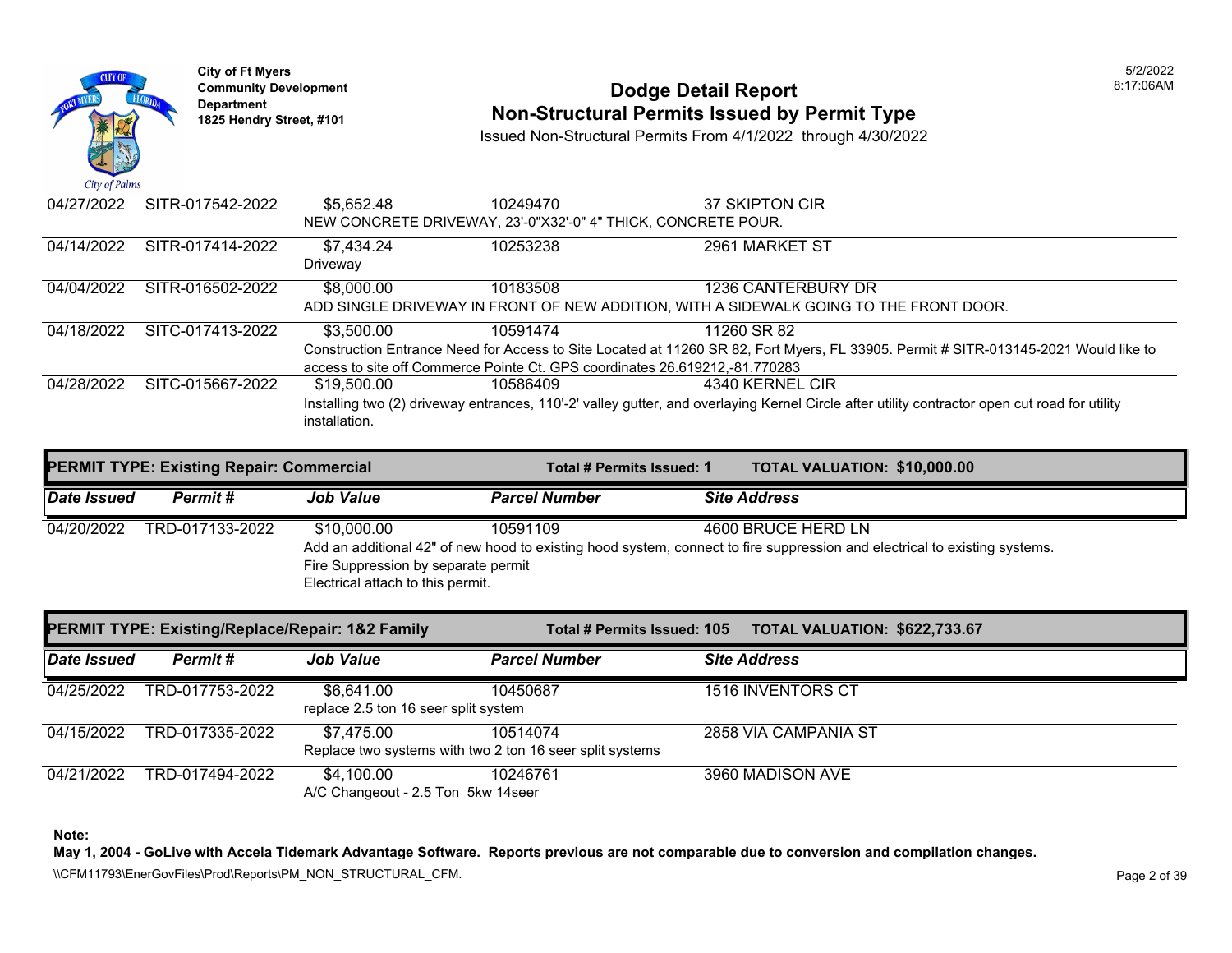

### **Community Development Dodge Detail Report** 8:17:06AM **1825 Non-Structural Permits Issued by Permit Type**

Issued Non-Structural Permits From 4/1/2022 through 4/30/2022

| 04/12/2022 | TRD-017433-2022 | \$9,063.80                                                                                                                               | 10469539                                                           | 10529 AVILA CIR        |  |  |
|------------|-----------------|------------------------------------------------------------------------------------------------------------------------------------------|--------------------------------------------------------------------|------------------------|--|--|
|            |                 | HVAC change out 3 ton 17 seer 10 kw                                                                                                      |                                                                    |                        |  |  |
| 04/01/2022 | TRD-017009-2022 | \$9,810.00                                                                                                                               | 10532876                                                           | 10488 MATERITA DR      |  |  |
|            |                 | AC CHANGE OUT                                                                                                                            | 2 TON SPLIT SYSTEM LIKE FOR LIKE                                   |                        |  |  |
| 04/21/2022 | TRD-017622-2022 | \$7,498.36                                                                                                                               | 10528999                                                           | 9323 RIVER OTTER DR    |  |  |
|            |                 | REPLACE AC SYSTEM LIKE FOR LIKE                                                                                                          |                                                                    |                        |  |  |
| 04/26/2022 | TRD-017876-2022 | \$6,300.00                                                                                                                               | 10533033                                                           | 10545 CARENA CIR       |  |  |
|            |                 | Ac change out like for like                                                                                                              |                                                                    |                        |  |  |
| 04/08/2022 | TRD-016452-2022 | \$5,168.00                                                                                                                               | 10183843                                                           | 4718 MCGREGOR BLVD     |  |  |
|            |                 |                                                                                                                                          | 2 TON 16 SEER 5 KW - SPLIT SYSTEM REPLACEMENT - LIKE FOR LIKE      |                        |  |  |
| 04/04/2022 | TRD-016907-2022 | \$6,985.00                                                                                                                               | 10183872                                                           | 1327 WALDEN DR         |  |  |
|            |                 | AC CHANGE OUT                                                                                                                            |                                                                    |                        |  |  |
| 04/13/2022 | TRD-016816-2022 | \$18,350.00                                                                                                                              | 10592501                                                           | 2532 FIRST ST          |  |  |
|            |                 | Change out (2) systems. One system is (Replacement Like for like) with duct work and one system is a change out with a different type of |                                                                    |                        |  |  |
|            |                 | system.                                                                                                                                  |                                                                    |                        |  |  |
|            |                 |                                                                                                                                          |                                                                    |                        |  |  |
|            |                 | 3 ton 17 seer mini split = 1200 CFM                                                                                                      |                                                                    |                        |  |  |
| 04/04/2022 | TRD-017077-2022 | \$3,800.00                                                                                                                               | 10250725                                                           | 1525 HIGH ST           |  |  |
|            |                 | 3 ton ac change out                                                                                                                      |                                                                    |                        |  |  |
| 04/11/2022 | TRD-017356-2022 | \$6,650.00                                                                                                                               | 10558619                                                           | 10534 AZZURRA DR       |  |  |
|            |                 | A/C Replacement                                                                                                                          |                                                                    |                        |  |  |
| 04/08/2022 | TRD-017350-2022 | \$6,828.00                                                                                                                               | 10491694                                                           | 10030 OAKHURST WAY     |  |  |
|            |                 |                                                                                                                                          | 3 TON 15.1 SEER 10 KW - SPLIT SYSTEM REPLACEMENT - LIKE FOR LIKE   |                        |  |  |
| 04/26/2022 | TRD-017777-2022 | \$7,863.00                                                                                                                               | 10175903                                                           |                        |  |  |
|            |                 |                                                                                                                                          |                                                                    | 2926 HOLLY RD          |  |  |
|            |                 |                                                                                                                                          | ac change out, like for like, no duct work, 3.5 ton, 14 seer, 8 kw |                        |  |  |
| 04/25/2022 | TRD-017255-2022 | \$3,700.00                                                                                                                               | 10483097                                                           | 10120 SPYGLASS HILL LN |  |  |
|            |                 | <b>HVAC Replacement</b>                                                                                                                  |                                                                    |                        |  |  |
| 04/29/2022 | TRD-018181-2022 | \$7,286.00                                                                                                                               | 10566878                                                           | 10412 SEVERINO LN      |  |  |
|            |                 | <b>HVAC Change Out Split System</b>                                                                                                      |                                                                    |                        |  |  |

**Note:** 

**May 1, 2004 - GoLive with Accela Tidemark Advantage Software. Reports previous are not comparable due to conversion and compilation changes.** 

\\CFM11793\EnerGovFiles\Prod\Reports\PM\_NON\_STRUCTURAL\_CFM.<br>Page 3 of 39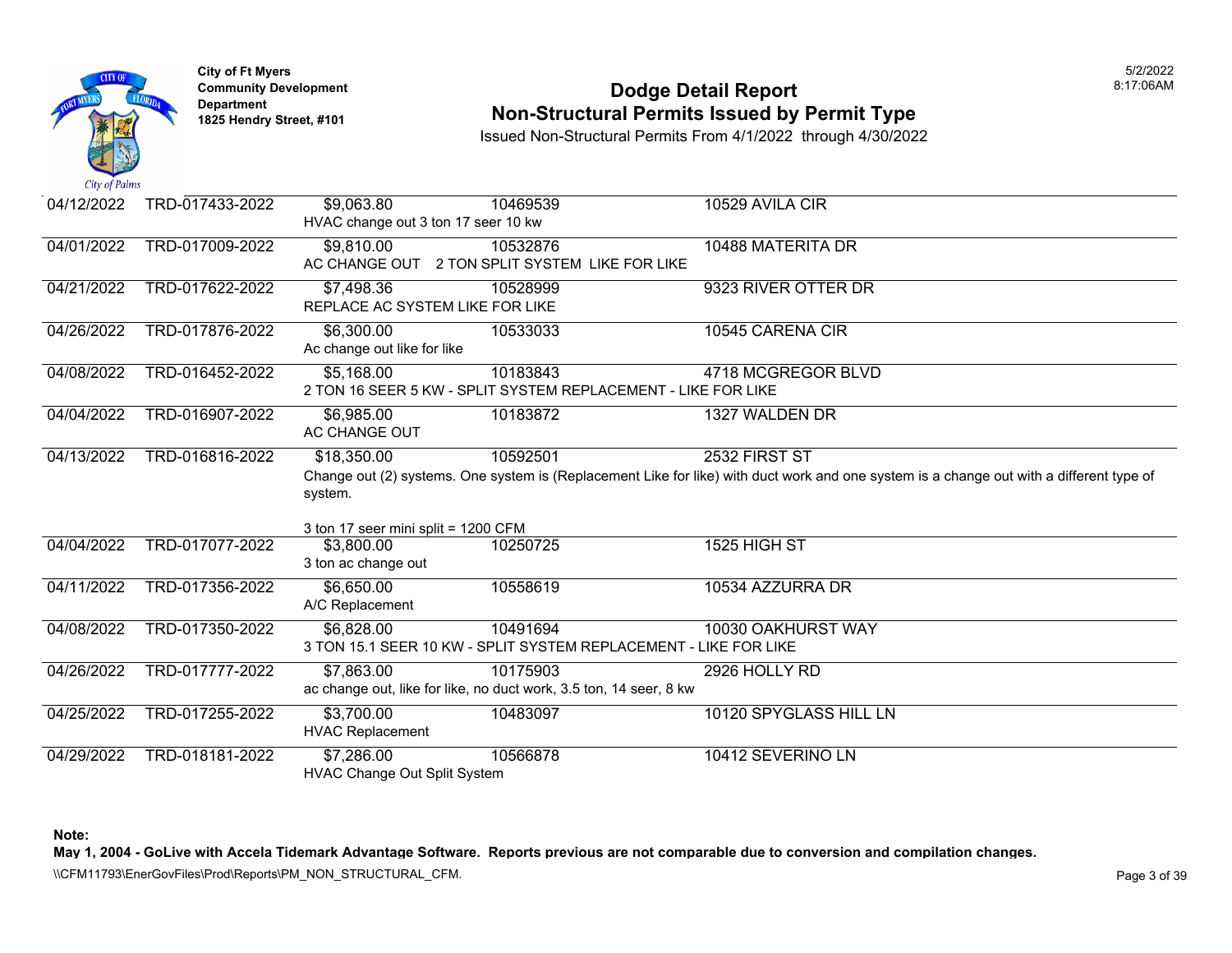

### **Community Development Dodge Detail Report** 8:17:06AM **Non-Structural Permits Issued by Permit Type**

Issued Non-Structural Permits From 4/1/2022 through 4/30/2022

| 04/28/2022 | TRD-017935-2022 | \$7,250.00                                               | 10161922                                                                   | 2709 SECOND ST                                                                                                   |  |
|------------|-----------------|----------------------------------------------------------|----------------------------------------------------------------------------|------------------------------------------------------------------------------------------------------------------|--|
|            |                 |                                                          |                                                                            | Replace existing conventional split system with ductless heat pump mini-split system in upstairs portion of home |  |
| 04/27/2022 | TRD-018001-2022 | \$5,450.00                                               | 10184002                                                                   | 1349 WALES DR                                                                                                    |  |
|            |                 |                                                          | Furnish and installation of Goodman A/C 3-ton 14 seer 7.5 kw like for like |                                                                                                                  |  |
| 04/07/2022 | TRD-016173-2022 | \$5,600.00                                               | 10511382                                                                   | 8555 BERNWOOD COVE LOOP #109                                                                                     |  |
|            |                 | Replace ac units                                         |                                                                            |                                                                                                                  |  |
| 04/14/2022 | TRD-017381-2022 | \$4,000.00                                               | 10250414                                                                   | 6226 MEADOW VIEW CIR                                                                                             |  |
|            |                 | <b>HVAC CHANGE COUT 2.0 TON</b>                          |                                                                            |                                                                                                                  |  |
| 04/13/2022 | TRD-017446-2022 | \$7,368.00                                               | 10466774                                                                   | 10538 DIAMANTE WAY                                                                                               |  |
|            |                 |                                                          | AC CHANGEOUT 2.5 TON SPLIT SYSTEM LIKE FOR LIKE                            |                                                                                                                  |  |
| 04/06/2022 | TRD-017238-2022 | \$7,498.75                                               | 10557262                                                                   | 11663 EROS RD                                                                                                    |  |
|            |                 | REPLACE AC SYSTEM                                        |                                                                            |                                                                                                                  |  |
| 04/13/2022 | TRD-017552-2022 | \$6,881.00                                               | 10561518                                                                   | 10640 CARENA CIR                                                                                                 |  |
|            |                 | HVAC Change Out Split System                             |                                                                            |                                                                                                                  |  |
| 04/15/2022 | TRD-017544-2022 | \$13,395.50                                              | 10522204                                                                   | 11267 LITHGOW LN                                                                                                 |  |
|            |                 | REPALACE AC SYSTEM LIKE FOR LIKE                         |                                                                            |                                                                                                                  |  |
| 04/05/2022 | TRD-017153-2022 | \$5,850.00                                               | 10172791                                                                   | 1463 SANDRA DR                                                                                                   |  |
|            |                 |                                                          | HVAC Chgange Out 2.5 Ton 16 Seer Rheem W/5 KW Heat                         |                                                                                                                  |  |
| 04/21/2022 | TRD-017721-2022 | \$5,928.00                                               | 10491661                                                                   | 10045 OAKHURST WAY                                                                                               |  |
|            |                 |                                                          | 3 TON 16 SEER 9 KW - SPLIT SYSTEM REPLACEMENT - LIKE FOR LIKE              |                                                                                                                  |  |
| 04/25/2022 | TRD-017951-2022 | \$5,000.00                                               | 10506632                                                                   | 3031 VIA RIALTO ST                                                                                               |  |
|            |                 | HVAC change out like for like                            |                                                                            |                                                                                                                  |  |
|            |                 | 2 ton 14 seer 5 kw                                       |                                                                            |                                                                                                                  |  |
| 04/21/2022 | TRD-017877-2022 | \$7,423.00                                               | 10538284                                                                   | 11053 CASTLEREAGH ST                                                                                             |  |
|            |                 | Replace old 4 Ton system with a new 4 Ton like for like. |                                                                            |                                                                                                                  |  |
| 04/12/2022 | TRD-017485-2022 | \$5,780.00                                               | 10446290                                                                   | 10357 WHITE PALM WAY                                                                                             |  |
|            |                 | Split System Change out                                  |                                                                            |                                                                                                                  |  |
| 04/20/2022 | TRD-017575-2022 | \$18,600.00                                              | 10186595                                                                   | 1671 NEWPORT CT                                                                                                  |  |
|            |                 |                                                          | REPLACEMENT OF ONE 3 TON AC SPLIT SYSTEM. LIKE FOR LIKE                    |                                                                                                                  |  |

**Note:** 

**May 1, 2004 - GoLive with Accela Tidemark Advantage Software. Reports previous are not comparable due to conversion and compilation changes.** 

\\CFM11793\EnerGovFiles\Prod\Reports\PM\_NON\_STRUCTURAL\_CFM.<br>Page 4 of 39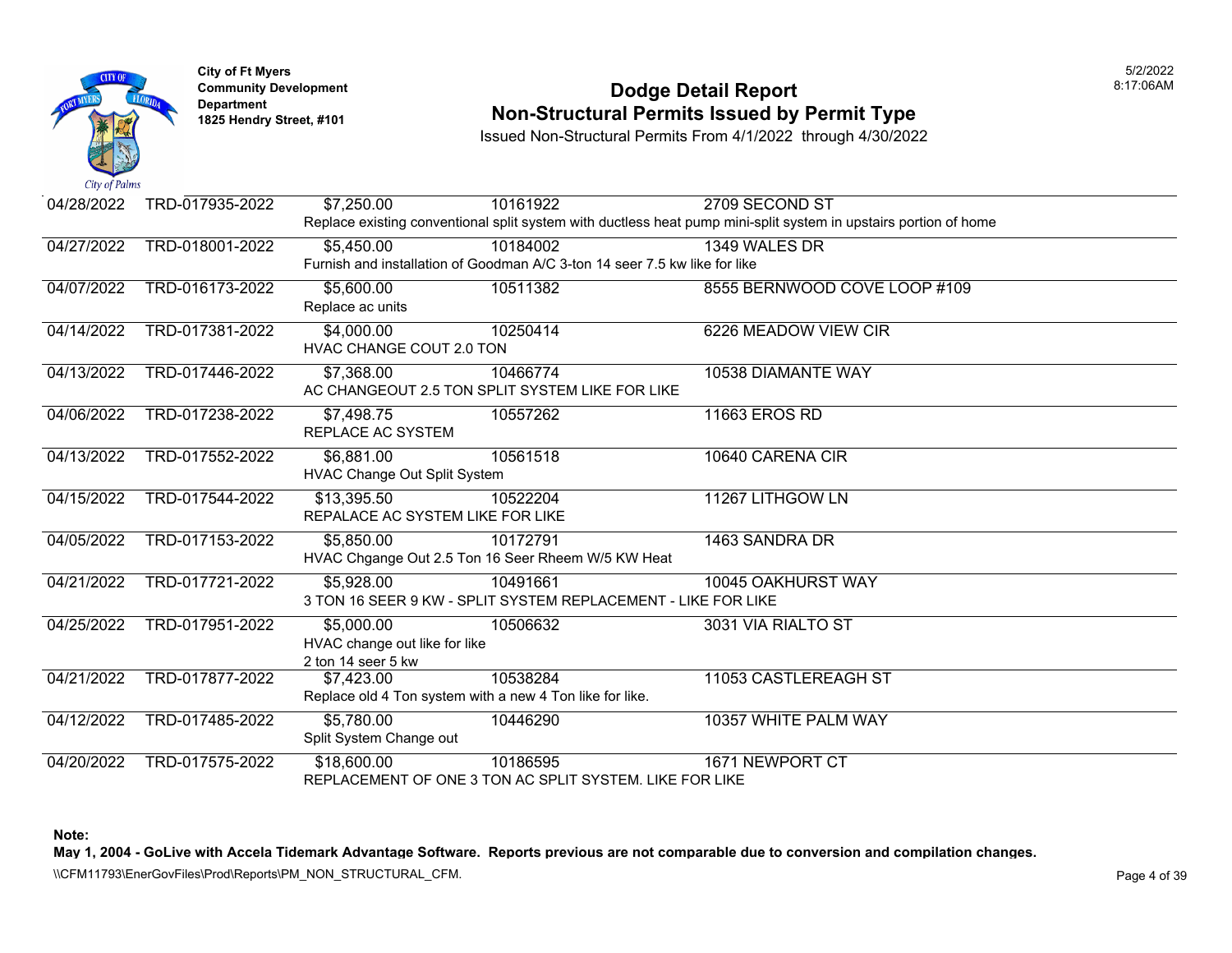

### **Community Development Dodge Detail Report** 8:17:06AM **Non-Structural Permits Issued by Permit Type**

Issued Non-Structural Permits From 4/1/2022 through 4/30/2022

| 04/18/2022 | TRD-017623-2022 | \$7,000.00<br>HVAC Change Out Split System    | 10524787                                                                    | 10858 TIBERIO DR                                                                                                                     |
|------------|-----------------|-----------------------------------------------|-----------------------------------------------------------------------------|--------------------------------------------------------------------------------------------------------------------------------------|
| 04/25/2022 | TRD-017828-2022 | \$5,929.00                                    | 10491669<br>3 TON 16 SEER 9 KW - SPLIT SYTEM REPLACEMENT - LIKE FOR LIKE    | 10061 OAKHURST WAY                                                                                                                   |
| 04/27/2022 | TRD-018020-2022 | \$6,804.00                                    | 10557926<br>2.5 TON 16 SEER 5 KW - SPLIT SYSTEM REPLACEMENT - LIKE FOR LIKE | 12429 CHRASFIELD CHASE                                                                                                               |
| 04/06/2022 | TRD-017227-2022 | \$6,383.00                                    | 10465019                                                                    | 5274 CEDARBEND DR<br>Change out like for like split system HVAC 14 Seer, 2.0 Ton, 5 K/.w occupied single family residential property |
| 04/07/2022 | TRD-017298-2022 | \$4,100.00                                    | 10174712<br>change out 2.5 ton 14 seer 7.5 kw package unit/like for like    | 2038 MAPLE AVE                                                                                                                       |
| 04/21/2022 | TRD-017712-2022 | \$6,900.00<br>Ac change out like for like     | 10532946                                                                    | 10443 MATERITA DR                                                                                                                    |
| 04/19/2022 | TRD-017584-2022 | \$7,412.00<br>ac changeout like for like      | 10532193                                                                    | 10435 BLUE BEECH LN                                                                                                                  |
| 04/07/2022 | TRD-017458-2022 | \$5,100.00<br>REPLACE AIR HANDLER & CONDENSER | 10184425                                                                    | 3722 LUZON ST                                                                                                                        |
| 04/08/2022 | TRD-017348-2022 | \$7,200.00<br>HVAC Change Out split System    | 10564474                                                                    | 10669 PELICAN PRESERVE BLVD #202                                                                                                     |
| 04/05/2022 | TRD-017358-2022 | \$8,500.00<br>CHANGE OUT 5 TON AC SYSTEM      | 10465790                                                                    | 10512 BELLAGIO DR                                                                                                                    |
| 04/13/2022 | TRD-017454-2022 | \$7,100.00<br>A/C Changeout                   | 10589138                                                                    | 6553 GOOD LIFE ST                                                                                                                    |
| 04/11/2022 | TRD-017535-2022 | \$5,500.00<br>Replace AC                      | 10527041                                                                    | 4343 AVIAN AVE                                                                                                                       |
| 04/08/2022 | TRD-017352-2022 | \$5,967.00                                    | 10495579<br>3 TON 16 SEER 9 KW - SPLIT SYSTEM REPLACEMENT - LIKE FOR LIKE   | 9966 HORSE CREEK RD                                                                                                                  |
| 04/04/2022 | TRD-013993-2021 | \$7,000.00                                    | 10561577<br>REPLACE 3.5 TON 14 SEER 8 KW SPLIT SYSTEM LIKE FOR LIKE         | 11612 GIULIA DR                                                                                                                      |

**Note:** 

**May 1, 2004 - GoLive with Accela Tidemark Advantage Software. Reports previous are not comparable due to conversion and compilation changes.** 

\\CFM11793\EnerGovFiles\Prod\Reports\PM\_NON\_STRUCTURAL\_CFM.<br>Page 5 of 39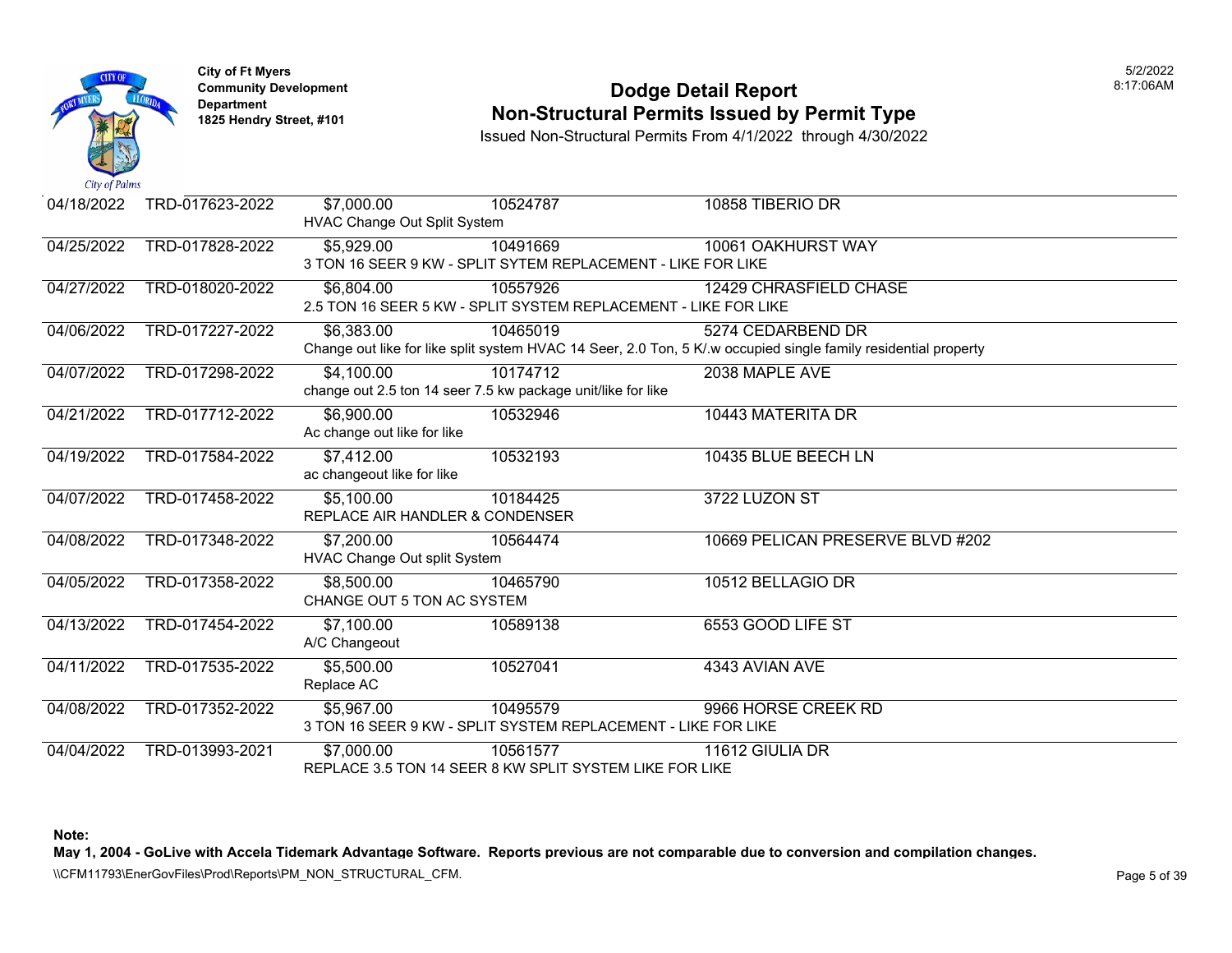

### **Community Development Dodge Detail Report** 8:17:06AM **Non-Structural Permits Issued by Permit Type**

Issued Non-Structural Permits From 4/1/2022 through 4/30/2022

| 04/28/2022 | TRD-018034-2022 | \$6,297.00                                                                                     | 10528734 | 11253 RED BLUFF LN                                                   |  |  |
|------------|-----------------|------------------------------------------------------------------------------------------------|----------|----------------------------------------------------------------------|--|--|
|            |                 | HVAC change out 2 ton 17 seer 5 kw                                                             |          |                                                                      |  |  |
| 04/13/2022 | TRD-017465-2022 | \$5,238.00                                                                                     | 10490054 | 9988 HORSE CREEK RD                                                  |  |  |
|            |                 | 3 TO 16 SEER 9 KW - SPLIT SYSTEM REPLACEMENT - LIKE FOR LIKE                                   |          |                                                                      |  |  |
| 04/19/2022 | TRD-017678-2022 | \$4,000.00                                                                                     | 10175112 | 2401 HUNTER ST                                                       |  |  |
|            |                 | REPLACE 2 TON 5 KW 14 SEER PACKAGE UNIT                                                        |          |                                                                      |  |  |
| 04/07/2022 | TRD-017344-2022 | \$6,415.00                                                                                     | 10172639 | 1806 ARDMORE RD                                                      |  |  |
|            |                 | replace 4 ton 15 seer split system                                                             |          |                                                                      |  |  |
| 04/07/2022 | TRD-017343-2022 | \$8,610.00                                                                                     | 10525341 | 8335 PROVENCIA CT                                                    |  |  |
|            |                 | <b>HVAC Change Out Split System</b>                                                            |          |                                                                      |  |  |
| 04/06/2022 | TRD-008081-2021 | \$11,290.26                                                                                    | 10450814 | <b>1515 INVENTORS CT</b>                                             |  |  |
|            |                 | Replace 2 systems like for like. System 1: 4 Ton, 16 seer Ruud, System 2: 2 Ton, 16 Seer Ruud. |          |                                                                      |  |  |
| 04/25/2022 | TRD-017062-2022 | \$8,214.00                                                                                     | 10491414 | 9073 SHADOW GLEN WAY                                                 |  |  |
|            |                 | 5 TON 16 SEER 10 KW - SPLIT SYSTEM REPLACEMENT - LIKE FOR LIKE                                 |          |                                                                      |  |  |
| 04/27/2022 | TRD-018123-2022 | \$5,350.00                                                                                     | 10185325 | 1501 MCGREGOR RESERVE DR                                             |  |  |
|            |                 | Replace A/C system                                                                             |          |                                                                      |  |  |
| 04/04/2022 | TRD-017079-2022 | \$7,360.00                                                                                     | 10502404 | 1719 WHITTLING CT                                                    |  |  |
|            |                 | AC CHANGE OUT 2.5 TON, 16 SEER, 8 KW SPLIT SYSTEM RUUD                                         |          |                                                                      |  |  |
| 04/27/2022 | TRD-018013-2022 | \$17,024.00                                                                                    | 10531093 | 12729 KINGSMILL WAY                                                  |  |  |
|            |                 | 2 UNITS:                                                                                       |          |                                                                      |  |  |
|            |                 |                                                                                                |          |                                                                      |  |  |
|            |                 | #1= 3.5 TON 17 SEER 10 KW - SPLIT SYSTEM REPLACEMENT - LIKE FOR LIKE                           |          |                                                                      |  |  |
|            |                 |                                                                                                |          | #2= 1.5 TON 18 SEER 10 KW - SPLIT SYSTEM REPLACEMENT - LIKE FOR LIKE |  |  |
| 04/22/2022 | TRD-017790-2022 | \$16,600.00                                                                                    | 10528934 | 11312 REFLECTION ISLES BLVD                                          |  |  |
|            |                 | REPLACEMENT OF ONE 3.5 TON AC SPLIT SYSTEM. LIKE FOR LIKE                                      |          |                                                                      |  |  |
| 04/13/2022 | TRD-017498-2022 | \$4,000.00                                                                                     | 10173600 | 2421 STELLA ST                                                       |  |  |
|            |                 | ac change out 2 ton Allied 14.5 seer                                                           |          |                                                                      |  |  |
| 04/07/2022 | TRD-017375-2022 | \$7,866.00                                                                                     | 10483576 | 9201 AVIANO DR                                                       |  |  |
|            |                 |                                                                                                |          | 2.5 TON 16 SEER 7.5 KW - SPLIT SYSTEM REPLACEMENT - LIKE FOR LIKE    |  |  |

**Note:** 

**May 1, 2004 - GoLive with Accela Tidemark Advantage Software. Reports previous are not comparable due to conversion and compilation changes.** 

\\CFM11793\EnerGovFiles\Prod\Reports\PM\_NON\_STRUCTURAL\_CFM.<br>Page 6 of 39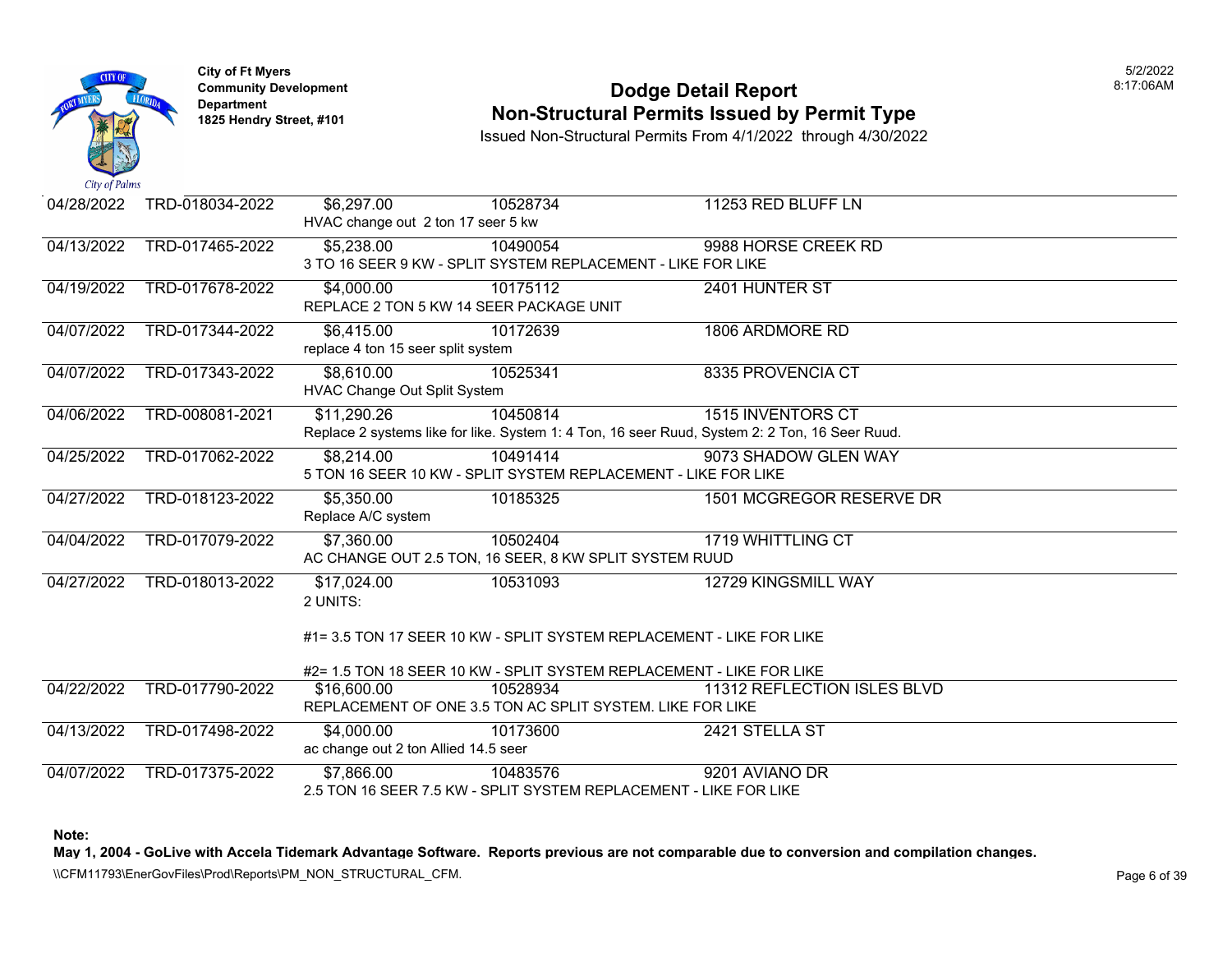

### **Community Development Dodge Detail Report** 8:17:06AM **1825 Non-Structural Permits Issued by Permit Type**

Issued Non-Structural Permits From 4/1/2022 through 4/30/2022

| 04/22/2022 | TRD-017717-2022 | \$8,964.00                                       | 10184125                                                       | 1362 SUNBURY DR                                                                                                                              |
|------------|-----------------|--------------------------------------------------|----------------------------------------------------------------|----------------------------------------------------------------------------------------------------------------------------------------------|
|            |                 |                                                  | AC CHANGEOUT 3.5 TON PACKAGE UNIT LIKE FOR LIKE                |                                                                                                                                              |
| 04/11/2022 | TRD-017474-2022 | \$6,630.00                                       | 10563872                                                       | 11055 ESTEBAN DR                                                                                                                             |
|            |                 |                                                  |                                                                | CHANGE OUT OF 5 TON, 16 SEER TRANE CONDENSER UNIT ONLY TO MATCH EXISTING AIR HANDLER. EQUIP IS LIKE FOR LIKE.                                |
| 04/04/2022 | TRD-017194-2022 | \$5,255.00                                       | 10483050                                                       | 8245 PACIFIC BEACH DR                                                                                                                        |
|            |                 |                                                  |                                                                | Like for like replacement of air conditioning system. Air handler to be installed with redundant leak protection devices and condensing unit |
|            |                 | strapped down to concrete pad according to code. |                                                                |                                                                                                                                              |
| 04/27/2022 | TRD-018006-2022 | \$6,224.00                                       | 10183643                                                       | 1308 SUNBURY DR                                                                                                                              |
|            |                 | Replace Ductwork Only                            |                                                                |                                                                                                                                              |
| 04/08/2022 | TRD-017402-2022 | \$5,600.00                                       | 10176758                                                       | 1457 MORENO AVE                                                                                                                              |
|            |                 | CHANGE OUT AC SYSTEM LIKE FOR LIKE               |                                                                |                                                                                                                                              |
| 04/21/2022 | TRD-017754-2022 | \$6,285.00                                       | 10183921                                                       | 1412 SAN JUAN AVE                                                                                                                            |
|            |                 | replace 3 ton 17 seer split system               |                                                                |                                                                                                                                              |
| 04/07/2022 | TRD-017349-2022 | \$6,128,00                                       | 10490047                                                       | 10002 HORSE CREEK RD                                                                                                                         |
|            |                 |                                                  | 3 TON 16 SEER 8 KW - SPLIT SYSTEM REPLACEMENT - LIKE FOR LIKE  |                                                                                                                                              |
| 04/07/2022 | TRD-017248-2022 | \$6,300.00                                       | 10561556                                                       | 10562 CARENA CIR                                                                                                                             |
|            |                 | AC change out like for like                      |                                                                |                                                                                                                                              |
| 04/14/2022 | TRD-017264-2022 | \$7,206.00                                       | 10558061                                                       | 12428 CHRASFIELD CHASE                                                                                                                       |
|            |                 |                                                  | 3 TON 16 SEER 10 KW - SPLIT SYSTEM REPLACEMENT - LIKE FOR LIKE |                                                                                                                                              |
| 04/15/2022 | TRD-017631-2022 | \$7,320.00                                       | 10472997                                                       | 9269 INDEPENDENCE WAY                                                                                                                        |
|            |                 | REPLACE 5 TON 16 SEER SPLIT SYSTEM               |                                                                |                                                                                                                                              |
| 04/07/2022 | TRD-017357-2022 | \$6,900.00                                       | 10532967                                                       | 10706 CETRELLA DR                                                                                                                            |
|            |                 | A/C Change out split system like for like        |                                                                |                                                                                                                                              |
| 04/27/2022 | TRD-018019-2022 | $\overline{$6,697.00}$                           | 10513772                                                       | 3952 CHERRYBROOK LOOP                                                                                                                        |
|            |                 | 4 TON SPLIT SYSTEM LIKE FOR LIKE                 |                                                                |                                                                                                                                              |
| 04/15/2022 | TRD-017614-2022 | \$6,500.00                                       | 10562712                                                       | 10441 SIRENE WAY                                                                                                                             |
|            |                 | AC change out like for like                      |                                                                |                                                                                                                                              |
| 04/19/2022 | TRD-017220-2022 | \$3,500.00                                       | 10495852                                                       | 3164 ANTICA ST                                                                                                                               |
|            |                 | change out 3 ton system like for like            |                                                                |                                                                                                                                              |

**Note:** 

**May 1, 2004 - GoLive with Accela Tidemark Advantage Software. Reports previous are not comparable due to conversion and compilation changes.** 

\\CFM11793\EnerGovFiles\Prod\Reports\PM\_NON\_STRUCTURAL\_CFM.<br>Page 7 of 39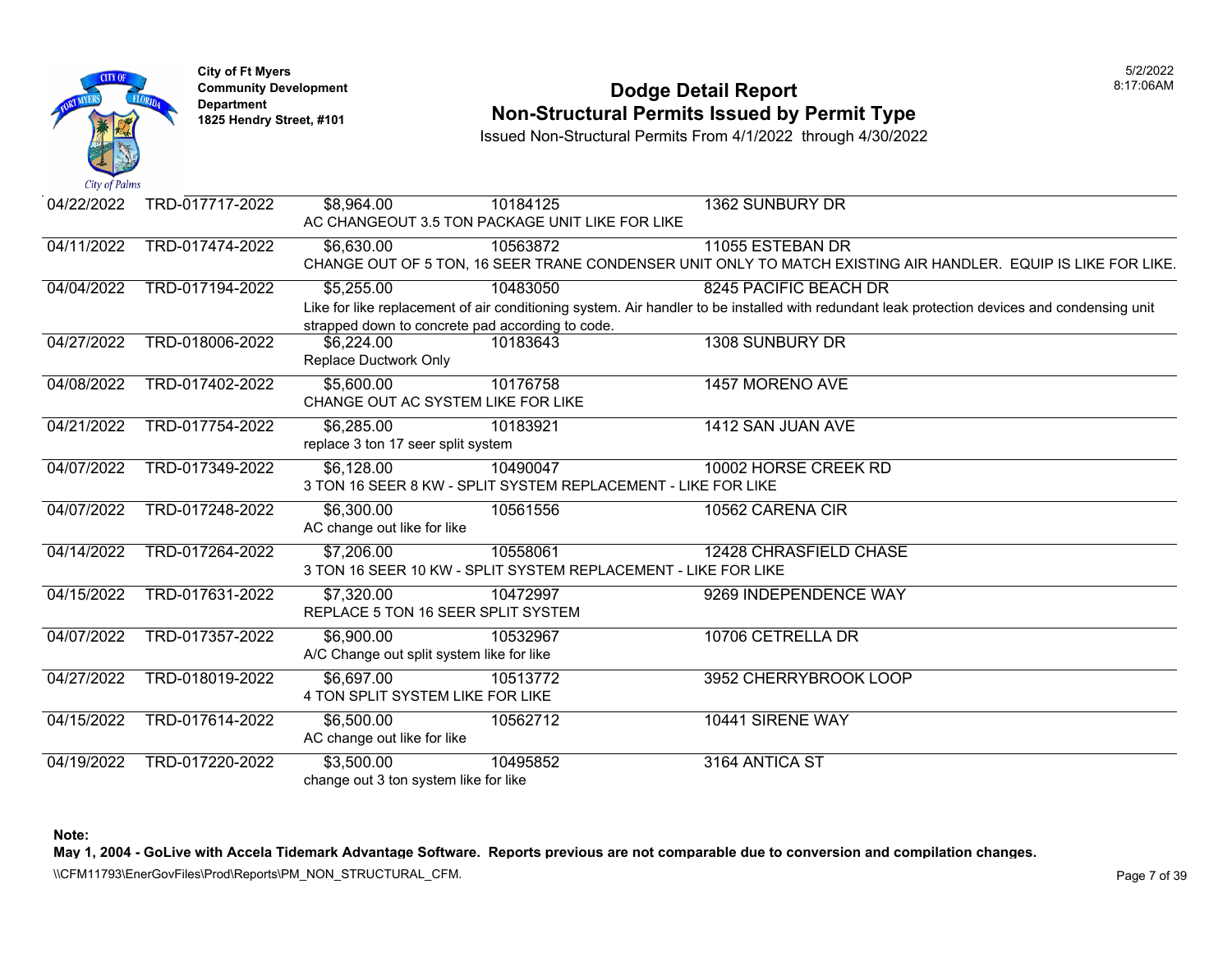

#### **Community Development Dodge Detail Report** 8:17:06AM **1825 Non-Structural Permits Issued by Permit Type**

Issued Non-Structural Permits From 4/1/2022 through 4/30/2022

| 04/19/2022 | TRD-017648-2022 | \$6,300.00<br>adding mini-split unit to upstairs                                                                                                   | 10172846                                                                               | 2774 MCGREGOR BLVD                                                                                                                                            |
|------------|-----------------|----------------------------------------------------------------------------------------------------------------------------------------------------|----------------------------------------------------------------------------------------|---------------------------------------------------------------------------------------------------------------------------------------------------------------|
| 04/12/2022 | TRD-016426-2022 | \$3,900.00<br>Replace a 2 ton 15 seer 5kw split system                                                                                             | 10481232                                                                               | 10111 COLONIAL COUNTRY CLUB BLVD #2304                                                                                                                        |
| 04/25/2022 | TRD-017995-2022 | \$300.00<br>Replacing the receptacle                                                                                                               | 10175384                                                                               | 3336 CENTRAL AVE                                                                                                                                              |
| 04/07/2022 | TRD-017399-2022 | \$6,771.00<br>bent and bus bar is entirely compromised.                                                                                            | 10253738                                                                               | 2107 SIMON CT<br>Replacement of 200A meter can, 150A main outdoor panel, riser and weatherhead. like for like. update grounding. **ER permit as riser is      |
| 04/12/2022 | TRD-017354-2022 | \$2,200.00                                                                                                                                         | 10502423                                                                               | 1676 MORNING GLORY CT<br>remove and replace 400AMP Disconnect with like system. Upgrade grounding system. Requires utility disconnect/reconnect               |
| 04/27/2022 | TRD-017791-2022 | \$1,622.00                                                                                                                                         | 10176881<br>Replace the A/C panel and new feed for sub panel                           | 3486 AVOCADO DR                                                                                                                                               |
| 04/27/2022 | TRD-017165-2022 | \$2,400.00<br>Replace electrical service riser.                                                                                                    | 10183818<br>Replace wiring for water heater and clothes dryer.                         | 1355 BRADFORD RD                                                                                                                                              |
| 04/14/2022 | TRD-017489-2022 | \$4,093.00<br>REPLACE 200A MAIN PANEL. LIKE OR LIKE                                                                                                | 10246541                                                                               | 1117 ROSE AVE                                                                                                                                                 |
| 04/01/2022 | TRD-017019-2022 | \$2,400.00                                                                                                                                         | 10176588<br>Replace panel, meter, riser, update grounding ad re-wire home              | 1442 OLMEDA WAY                                                                                                                                               |
| 04/27/2022 | TRD-017813-2022 | \$200.00                                                                                                                                           | 10172846<br>Installation of 208/230 v 15A service for new AC install; 220 v receptacle | 2774 MCGREGOR BLVD                                                                                                                                            |
| 04/11/2022 | TRD-016665-2022 | $\overline{$7,195.00}$<br>garegae.<br>Add AFCI breakers.<br>Replace 10 switches throughout the house<br>Replace one GFCI in the kitchen and garage | 10496714                                                                               | 8129 SILVER BIRCH WAY<br>Replace panel like for like. Add AFCI breakers. Replace 10 switches throughout the house garage. Replace one GFCI in the kitchem and |
| 04/20/2022 | TRD-017816-2022 | \$2,500.00<br>100 amp electrical meter re-connect                                                                                                  | 10253028                                                                               | 2968 PRICE AVE                                                                                                                                                |

**Note:** 

**May 1, 2004 - GoLive with Accela Tidemark Advantage Software. Reports previous are not comparable due to conversion and compilation changes.** 

\\CFM11793\EnerGovFiles\Prod\Reports\PM\_NON\_STRUCTURAL\_CFM.<br>Page 8 of 39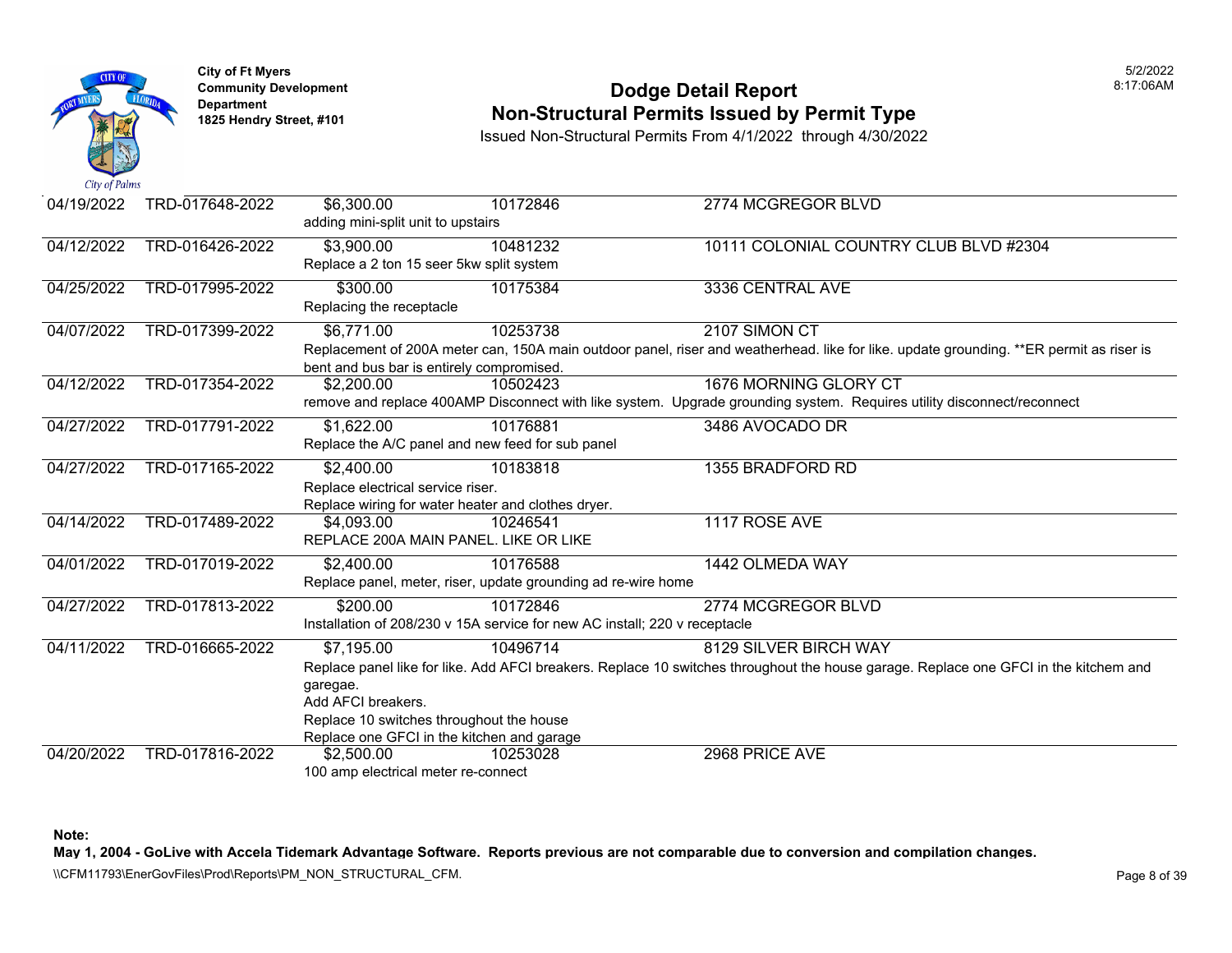

### **Community Development Dodge Detail Report** 8:17:06AM **1825 Non-Structural Permits Issued by Permit Type**

Issued Non-Structural Permits From 4/1/2022 through 4/30/2022

| 04/14/2022 | TRD-017463-2022 | \$2,480.00             | 10562720                                                      | 10421 SIRENE WAY                                                                                                                               |
|------------|-----------------|------------------------|---------------------------------------------------------------|------------------------------------------------------------------------------------------------------------------------------------------------|
|            |                 |                        |                                                               | replace existing interior lines with PEX and CPVC pipe. Replace existing water heater, 50 gallon, like for like.                               |
| 04/07/2022 | TRD-016853-2022 | \$1,912.00             | 10460428                                                      | 11072 WINE PALM RD                                                                                                                             |
|            |                 |                        | WATER HEATER REPLACEMENT LIKE FOR LIKE                        |                                                                                                                                                |
| 04/06/2022 | TRD-017203-2022 | \$2,480.00             | 10184348                                                      | 1810 GROVE AVE                                                                                                                                 |
|            |                 |                        |                                                               | REPLACE EXISITING INTERIOR PRESSURE WATER LINES WITH PEX AND CPVC                                                                              |
| 04/21/2022 | TRD-017658-2022 | \$2,480.00             | 10561611                                                      | 11205 VITALE WAY                                                                                                                               |
|            |                 |                        |                                                               | REPLACE EXISTING INTERIOR PRESSURE WATERLINES WITH PEX AND CVPC                                                                                |
| 04/29/2022 | TRD-018267-2022 | \$2,000.00             | 10184932                                                      | 4224 ELLEN AVE                                                                                                                                 |
|            |                 | Repipe water lines     |                                                               |                                                                                                                                                |
| 04/25/2022 | TRD-017998-2022 | \$2,400.00             | 10533041                                                      | 10508 CARENA CIR                                                                                                                               |
|            |                 | Re-piping with PEX     |                                                               |                                                                                                                                                |
| 04/27/2022 | TRD-016954-2022 | \$2,000.00             | 10174016                                                      | 2225 STELLA ST                                                                                                                                 |
|            |                 |                        | run 1" water line from house to new meter (not installed yet) |                                                                                                                                                |
|            |                 | SITR 016953-2022       |                                                               |                                                                                                                                                |
| 04/07/2022 | TRD-017347-2022 | \$5,600.00             | 10185224                                                      | 1436 PARK SHORE CIR #3                                                                                                                         |
|            |                 |                        | Repipe interior potable water system with cpvc.               |                                                                                                                                                |
| 04/15/2022 | TRD-017450-2022 | $\overline{$5,795.00}$ | 10568523                                                      | 12827 EPPING WAY                                                                                                                               |
|            |                 |                        |                                                               | Replacing a fiberglass tub with a custom acrylic shower base with one piece wall and new posi-temp valve                                       |
| 04/04/2022 | TRD-017085-2022 | \$1,000.00             | 10570689                                                      | 12329 LITCHFIELD LN                                                                                                                            |
|            |                 |                        | DISCONNECT & RECONNECT PLUMBING IN KITCHEN                    |                                                                                                                                                |
| 04/26/2022 | TRD-017795-2022 | \$10,929.00            | 10247889                                                      | 647 NUNA AVE #50                                                                                                                               |
|            |                 |                        |                                                               | Whole home repipe remove/replace hot cold water distribution line w pex 11 fixtures like for like and replace 40 gallon water heater like for  |
|            |                 | like                   |                                                               |                                                                                                                                                |
| 04/08/2022 | TRD-017257-2022 | \$2,480.00             | 10532980                                                      | 10732 CETRELLA DR                                                                                                                              |
|            |                 |                        |                                                               | REPLACE EXISITING INTERIOR PRESSURE WATER LINES WITH PEX AND CPVC                                                                              |
| 04/15/2022 | TRD-017672-2022 | \$2,000.00             | 10176833                                                      | 1420 PASSAIC AVE                                                                                                                               |
|            |                 |                        |                                                               | Replacing sewer line in the ground due to a break in the line. will not be touching the city connection, will only be replacing section of the |
|            |                 |                        | break, no work will be performed inside all outside work.     |                                                                                                                                                |

**Note:** 

**May 1, 2004 - GoLive with Accela Tidemark Advantage Software. Reports previous are not comparable due to conversion and compilation changes.** 

\\CFM11793\EnerGovFiles\Prod\Reports\PM\_NON\_STRUCTURAL\_CFM.<br>Page 9 of 39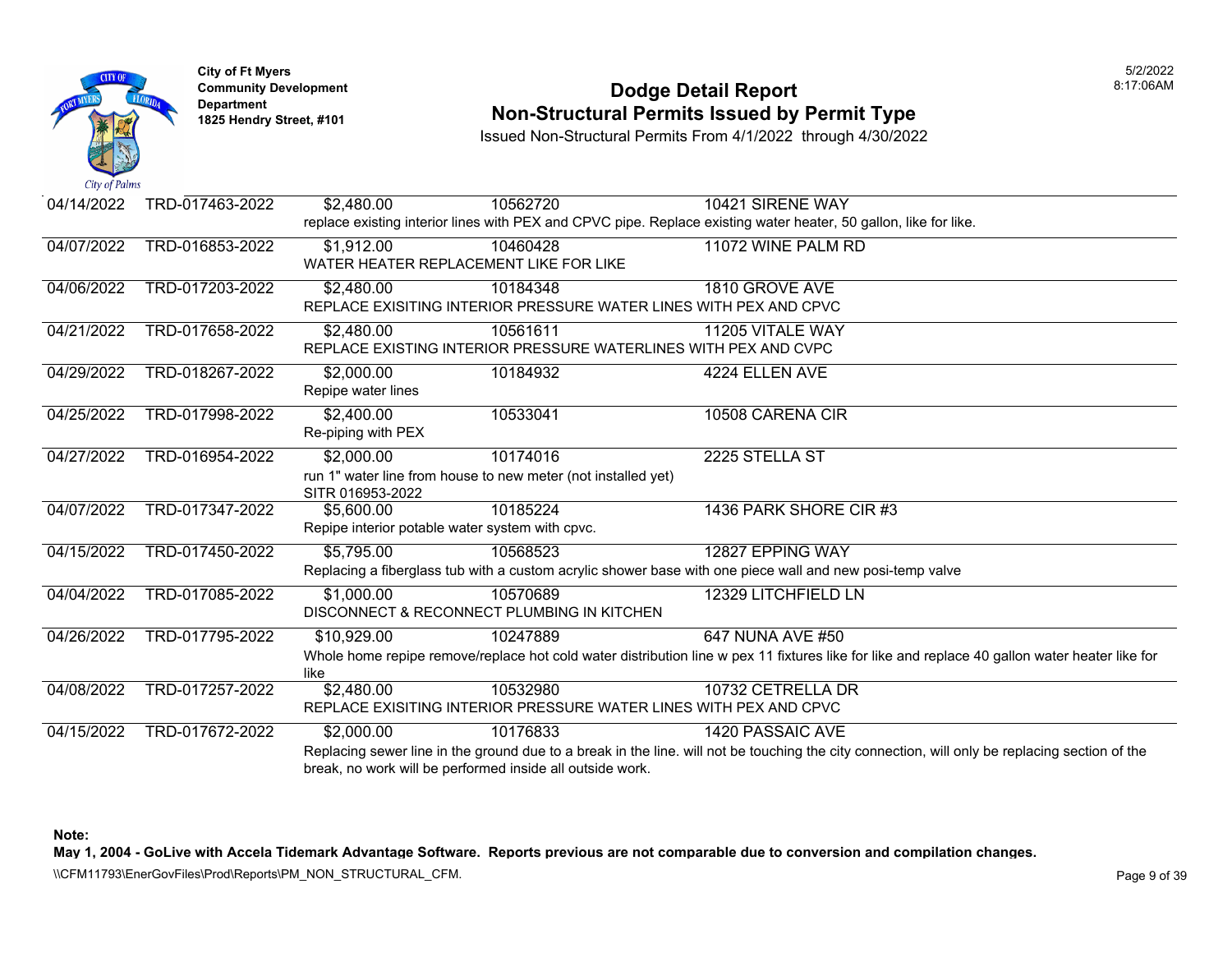

## **Community Development 18:17:06AM**<br>
Dodge Detail Report **Non-Structural Permits Issued by Permit Type** 1825 Hendry Street, #101 **1825 Hendry Street, #101**

Issued Non-Structural Permits From 4/1/2022 through 4/30/2022

| 04/26/2022 | TRD-017229-2022 | \$2,480.00                                   | 10563994                                                         | 10935 DENNINGTON RD                                                                              |
|------------|-----------------|----------------------------------------------|------------------------------------------------------------------|--------------------------------------------------------------------------------------------------|
|            |                 |                                              | REPLACE EXISTING INTERIOR PRESSURE WATER LINES WITH PEX AND CVPC |                                                                                                  |
| 04/06/2022 | TRD-017202-2022 | \$2,480.00                                   | 10532976                                                         | 10724 CETRELLA DR                                                                                |
|            |                 |                                              | REPLACE EXISITING INTERIOR PRESSURE WATERLINES WITH PEX AND CPVC |                                                                                                  |
| 04/08/2022 | TRD-017377-2022 | \$2,480,00                                   | 10162105                                                         | 2634 ORANGE ST                                                                                   |
|            |                 |                                              | REPLACE EXISTING INTERIOR PRESSURE WATERLINES WITH PEX AND CVPC  |                                                                                                  |
| 04/25/2022 | TRD-017289-2022 | \$6,745.00                                   | 10175703                                                         | 1357 ALHAMBRA DR                                                                                 |
|            |                 |                                              |                                                                  | Replacing steel tub with a custom acrylic shower base and new posi temp valve and one piece wall |
| 04/29/2022 | TRD-018260-2022 | \$6,100.00                                   | 10244941                                                         | 359 ROSEMONT DR                                                                                  |
|            |                 | House water system repipe.                   |                                                                  |                                                                                                  |
| 04/06/2022 | TRD-017415-2022 | \$2,500.00                                   | 10250621                                                         | 1785 N MARKLEY CT                                                                                |
|            |                 | Repipe domestic water system throughout home |                                                                  |                                                                                                  |
| 04/25/2022 | TRD-017531-2022 | \$1,912.00                                   | 10513798                                                         | 3844 CHERRYBROOK LOOP                                                                            |
|            |                 | WATER HEATER REPLACEMENT LIKE FOR LIKE       |                                                                  |                                                                                                  |
| 04/20/2022 | TRD-017653-2022 | \$750.00                                     | 10500158                                                         | 11018 MILL CREEK WAY #2506                                                                       |
|            |                 | DISCONNECT & RECONNECT PLUMBING IN KITCHEN   |                                                                  |                                                                                                  |
| 04/27/2022 | TRD-017909-2022 | \$1,639.00                                   | 10552773                                                         | 12924 NEW MARKET ST #202                                                                         |
|            |                 | 50GAL ELECTRIC WATER HEATER REPLACEMENT      |                                                                  |                                                                                                  |

| <b>PERMIT TYPE: Existing/Replace/Repair: Commercial</b> |                 |                                                               | Total # Permits Issued: 33 | TOTAL VALUATION: \$314,992.65                                                                                                                              |
|---------------------------------------------------------|-----------------|---------------------------------------------------------------|----------------------------|------------------------------------------------------------------------------------------------------------------------------------------------------------|
| Date Issued                                             | Permit#         | <b>Job Value</b>                                              | <b>Parcel Number</b>       | <b>Site Address</b>                                                                                                                                        |
| 04/14/2022                                              | TRD-017574-2022 | \$23,100.00<br>like for like ac changeout                     | 10185809                   | 4020 EVANS AVE                                                                                                                                             |
| 04/25/2022                                              | TRD-017219-2022 | \$39,775.00                                                   | 10254474                   | 3135 HANSON ST<br>Replacement of 5 split system like to like attached to existing ductwork 3 four tons with 7.5 kw heater, and 2 five ton with 5 kw heater |
| 04/20/2022                                              | TRD-017689-2022 | \$8.317.00<br>Replaced of 1 A/C system in the Iona House Area | 10591109                   | 3450 ORTIZ AVE                                                                                                                                             |

**Note:** 

**May 1, 2004 - GoLive with Accela Tidemark Advantage Software. Reports previous are not comparable due to conversion and compilation changes.** 

\\CFM11793\EnerGovFiles\Prod\Reports\PM\_NON\_STRUCTURAL\_CFM.<br>Rage 10 of 39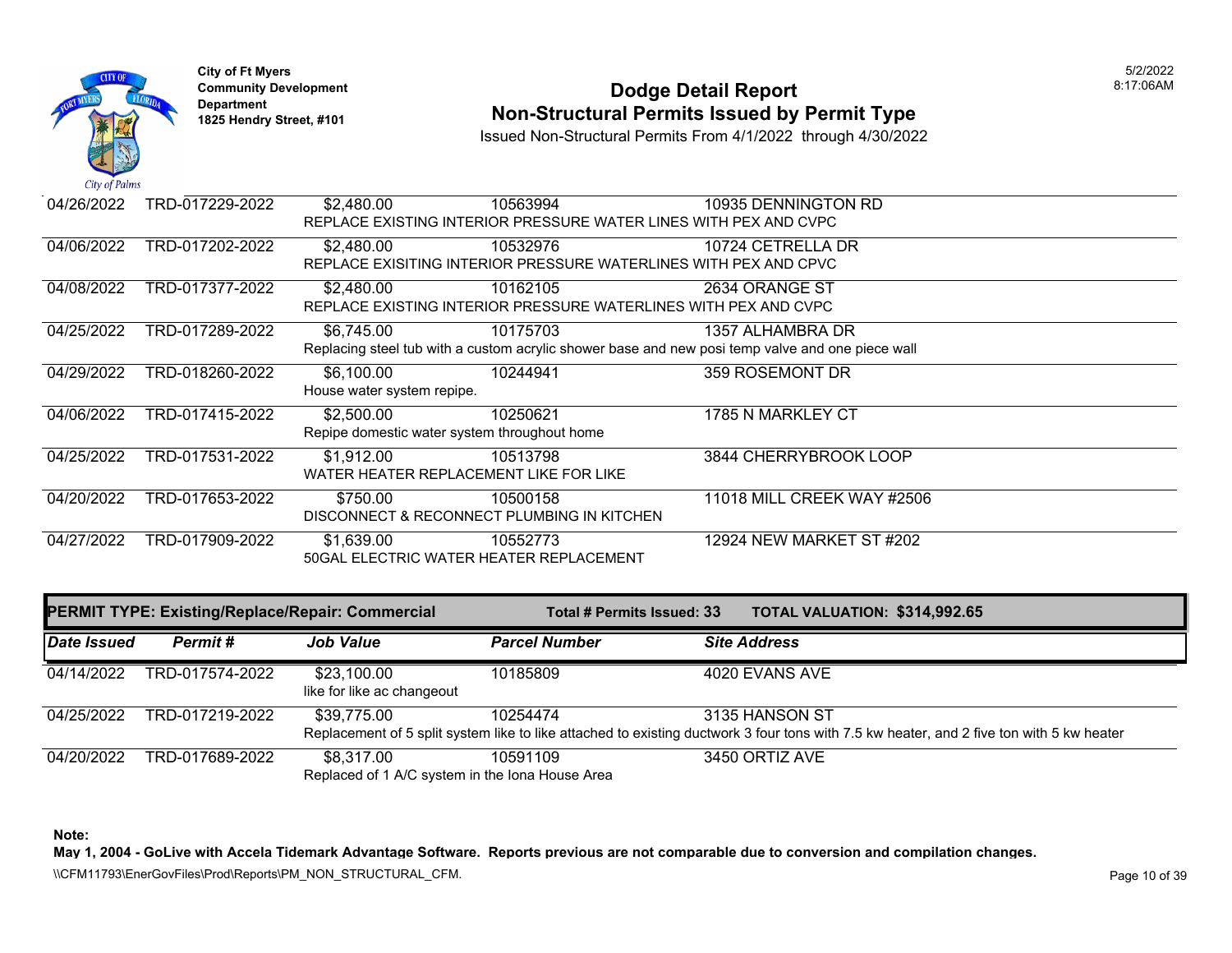

### **Community Development Dodge Detail Report** 8:17:06AM **Non-Structural Permits Issued by Permit Type**

Issued Non-Structural Permits From 4/1/2022 through 4/30/2022

| 04/28/2022 | TRD-016481-2022 | \$10,225.00                                          | 10246526                                                              | 1019 VERONICA S SHOEMAKER BLVD                                                                            |
|------------|-----------------|------------------------------------------------------|-----------------------------------------------------------------------|-----------------------------------------------------------------------------------------------------------|
|            |                 | A/C Changeout 5 ton 10 kw 14 seer                    |                                                                       |                                                                                                           |
| 04/11/2022 | TRD-017401-2022 | \$5,125.00                                           | 10161759                                                              | 1501 PALM AVE #A                                                                                          |
|            |                 | A/C CO 5 Ton 15 SEER 5K                              |                                                                       |                                                                                                           |
| 04/08/2022 | TRD-017213-2022 | \$6,630.00                                           | 10162469                                                              | <b>2224 BAY ST</b>                                                                                        |
|            |                 | CHANGE OUT AC LIKE FOR LIKE                          |                                                                       |                                                                                                           |
| 04/14/2022 | TRD-017300-2022 | \$13,260.00                                          | 10162399                                                              | 2278 FIRST ST                                                                                             |
|            |                 | change out OF AC SYSTEM                              |                                                                       |                                                                                                           |
| 04/19/2022 | TRD-017810-2022 | \$40,000.00                                          | 10579508                                                              | 7950 DANI DR #345                                                                                         |
|            |                 | Change out 3 rooftop units.                          |                                                                       |                                                                                                           |
| 04/25/2022 | TRD-017871-2022 | \$6,833.00                                           | 10523441                                                              | 3550 WORK DR #12                                                                                          |
|            |                 | replace like for like - 2 ton 14.5 seer split system |                                                                       |                                                                                                           |
| 04/07/2022 | TRD-017405-2022 | \$6,155.00                                           | 10175895                                                              | 2976 CLEVELAND AVE #A                                                                                     |
|            |                 | Change Out 3 Ton Ruud Split System                   |                                                                       |                                                                                                           |
| 04/15/2022 | TRD-017611-2022 | \$29,205.00                                          | 10186108                                                              | 4797 S CLEVELAND AVE                                                                                      |
|            |                 |                                                      |                                                                       | Remove and replace (2) like for like HVAC package units. (Unit # 3 is 12.5 Tons) & (Unit 4 is 3 tons).    |
| 04/22/2022 | TRD-017702-2022 | \$15,718.65                                          | 10499307                                                              | 3441 COLONIAL BLVD #1                                                                                     |
|            |                 |                                                      | Replacing 1 each 4.0 ton RTU Package Unit No Heater to Existing Curb. |                                                                                                           |
|            |                 |                                                      | Replacing 1 each 6.0 ton RTU Package Unit No Heater to Existing Curb. |                                                                                                           |
|            |                 | Spec Sheets Attached.                                |                                                                       |                                                                                                           |
| 04/13/2022 | TRD-017497-2022 | \$5,850.00                                           | 10462765                                                              | 1925 CLIFFORD ST                                                                                          |
|            |                 | a/c changeout in office #102                         |                                                                       |                                                                                                           |
| 04/22/2022 | TRD-017949-2022 | \$5,000.00                                           | 10162353                                                              | 2254 EDWARDS DR                                                                                           |
|            |                 | REPLACE 5 TON A/C COOL ONLY WITH LIKE KIND           |                                                                       |                                                                                                           |
| 04/25/2022 | TRD-017834-2022 | \$6,763.00                                           | 10468430                                                              | 5220 SUMMERLIN COMMONS BLVD                                                                               |
|            |                 |                                                      |                                                                       | Changing out the existing 3.5 ton split system for the 2nd floor hallway with a new 3.5 ton split system. |
| 04/27/2022 | TRD-015269-2022 | \$6,900.00                                           | 10521911                                                              | 2825 PALM BEACH BLVD                                                                                      |
|            |                 | AC CHANGE OUT 3RD FLOOR MECHANICAL ROOM              |                                                                       |                                                                                                           |
| 04/07/2022 | TRD-017268-2022 | \$14,407.00                                          | 10254153                                                              | 5313 DR MARTIN LUTHER KING JR BLVD                                                                        |
|            |                 | Replacement of 2 A/C system                          |                                                                       |                                                                                                           |

**Note:** 

**May 1, 2004 - GoLive with Accela Tidemark Advantage Software. Reports previous are not comparable due to conversion and compilation changes.** 

\\CFM11793\EnerGovFiles\Prod\Reports\PM\_NON\_STRUCTURAL\_CFM.<br>Page 11 of 39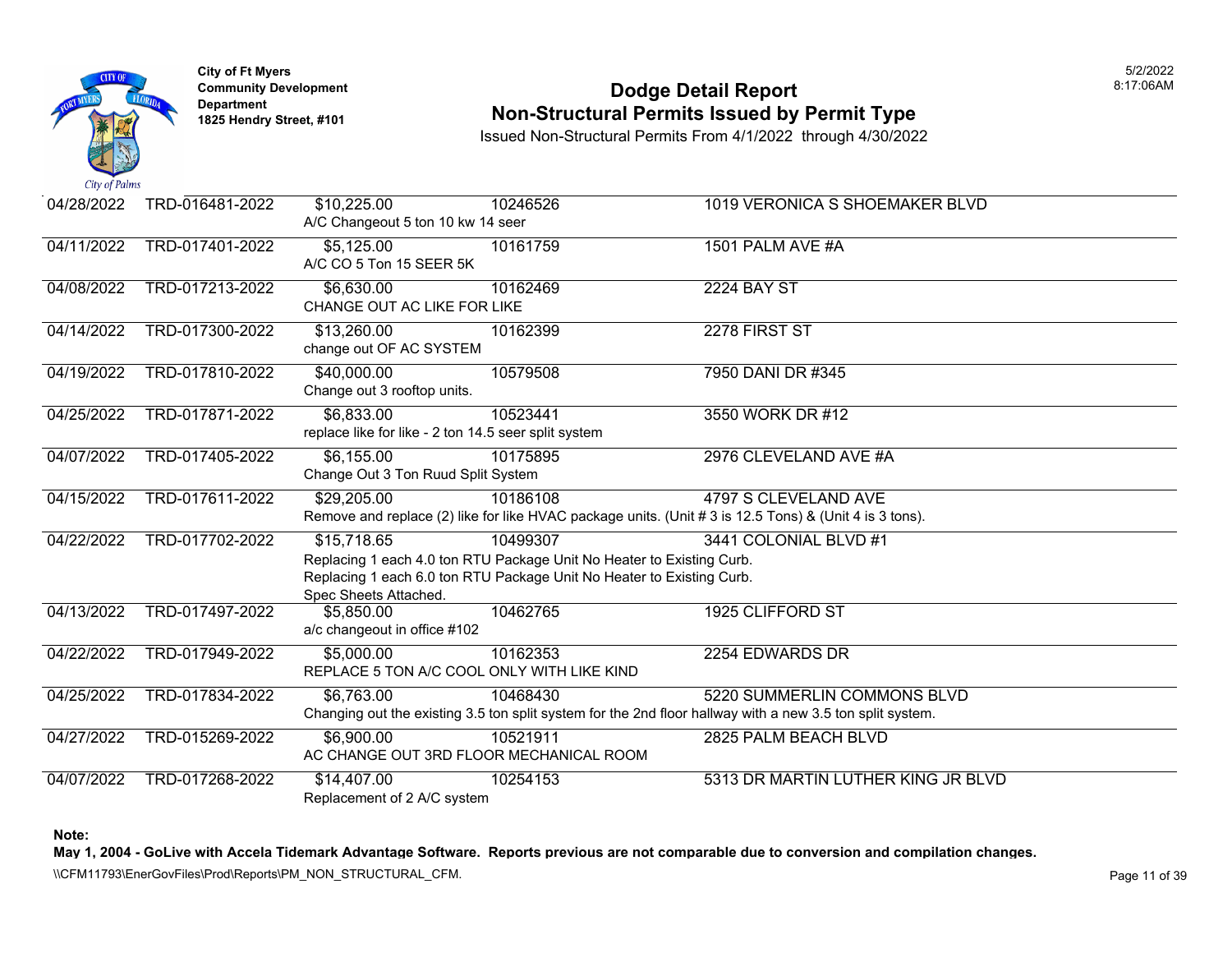

### **Community Development Dodge Detail Report** 8:17:06AM **Non-Structural Permits Issued by Permit Type**

Issued Non-Structural Permits From 4/1/2022 through 4/30/2022

| 04/25/2022 | TRD-017639-2022 | \$15,000.00<br>REPLACE RTU. LIKE FOR LIKE REPLACEMENT       | 10161866                                                                                            | 2525 FIRST ST                                                                                         |
|------------|-----------------|-------------------------------------------------------------|-----------------------------------------------------------------------------------------------------|-------------------------------------------------------------------------------------------------------|
| 04/13/2022 | TRD-017504-2022 | \$5,600.00<br>A/C Change Out                                | 10475522                                                                                            | 2709 JEFFCOTT ST                                                                                      |
| 04/07/2022 | TRD-017406-2022 | \$6,155.00<br>Change Out 2.5 Ton Ruud Split System          | 10175895                                                                                            | 2966 CLEVELAND AVE                                                                                    |
| 04/13/2022 | TRD-017606-2022 | \$9,300.00<br>Replace two ton AC split system like for like | 10183971                                                                                            | 3591 MCGREGOR BLVD                                                                                    |
| 04/08/2022 | TRD-017284-2022 | \$5,399.00<br>REPLACING SPLIT AC SYSTEM                     | 10172914                                                                                            | 2133 HEITMAN ST                                                                                       |
| 04/22/2022 | TRD-017947-2022 | \$6,630.00<br>Replacing condenser unit                      | 10252981                                                                                            | 2044 BROWN ST                                                                                         |
| 04/15/2022 | TRD-014348-2021 | \$6,500.00<br>replace with like system                      | 10565823                                                                                            | 5700 LEE BLVD                                                                                         |
| 04/11/2022 | TRD-017309-2022 | \$6,000.00                                                  | 10611995<br>Remove existing 400 amp single phase service & replace with new 400 amp 3 phase service | 3350 PALM AVE                                                                                         |
| 04/06/2022 | TRD-017409-2022 | \$1,900.00                                                  | 10603023<br>Install new outlet for hi low water cooler and (4) outlets in office.                   | 3118 PALM BEACH BLVD                                                                                  |
| 04/19/2022 | TRD-017694-2022 | \$3,000.00                                                  | 10174870                                                                                            | 2835 POWELL ST<br>EMERGENCY DISCONNECT/RECONNECT. Replacing riser, weather head, meter and grounding. |
| 04/27/2022 | TRD-017892-2022 | \$800.00<br>Certify existing outlets for barber stations    | 10586329                                                                                            | 1520 BROADWAY #103                                                                                    |
| 04/13/2022 | TRD-017486-2022 | \$2,200.00                                                  | 10521911<br>INSTALL MAIN BREAKER IN EXISTING EQUIPMENT FOR MARINA SHOP PANEL                        | 2825 PALM BEACH BLVD                                                                                  |
| 04/27/2022 | TRD-017827-2022 | \$569.00                                                    | 10162399<br>Upgrade circuits as required for AC change-out for The Lodge Restaurant                 | 2278 FIRST ST                                                                                         |
| 04/15/2022 | TRD-017676-2022 | \$970.00                                                    | 10555719<br>REPLACE PANEL RECOMMEND EQUIPMENT, 2 NEW GROUND RODS & RESTRAP RISER                    | 4400 SOMMERSET DR                                                                                     |

**Note:** 

**May 1, 2004 - GoLive with Accela Tidemark Advantage Software. Reports previous are not comparable due to conversion and compilation changes.**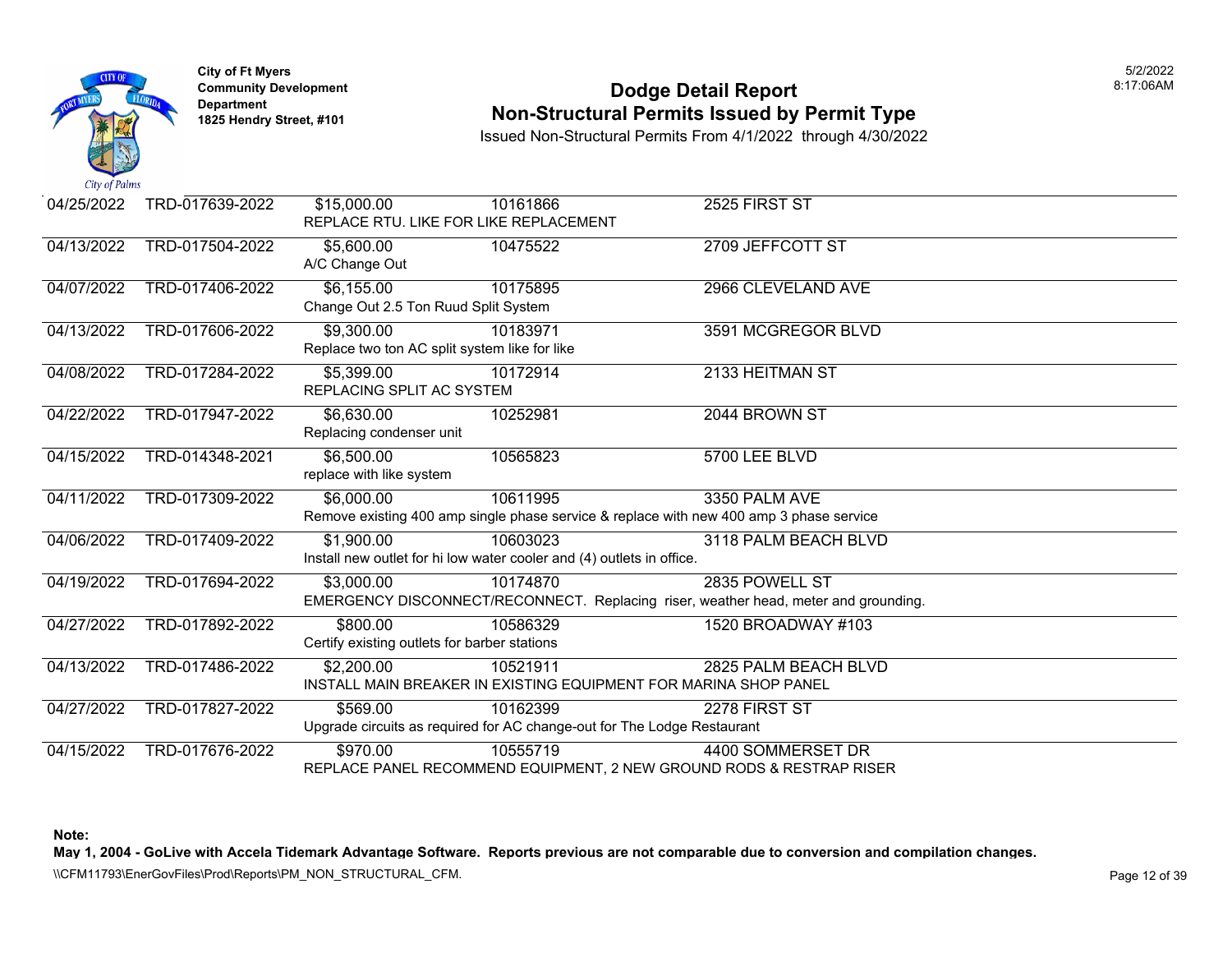

# **Community Development 18:17:06AM**<br>
Dodge Detail Report **Non-Structural Permits Issued by Permit Type** 1825 Hendry Street, #101 **1825 Hendry Street, #101**

Issued Non-Structural Permits From 4/1/2022 through 4/30/2022

| $\mathbf{u}$ as $\mathbf{v}$ and $\mathbf{v}$      |                 |          |          |                   |  |
|----------------------------------------------------|-----------------|----------|----------|-------------------|--|
| 04/06/2022                                         | TRD-017201-2022 | \$853.00 | 10454804 | 2423 EDWARDS DR   |  |
| replace leaking 1" backflow with new               |                 |          |          |                   |  |
| 04/08/2022                                         | TRD-017258-2022 | \$853.00 | 10185891 | 4400 SOLOMON BLVD |  |
| REPLACE LEAKING 1" BACKFLOW FOR NEW; LIKE FOR LIKE |                 |          |          |                   |  |

| <b>PERMIT TYPE: Existing/Replace/Repair: Multi-Family</b> |                 |                                                   | Total # Permits Issued: 66                                                       |                     | TOTAL VALUATION: \$337,322.95          |
|-----------------------------------------------------------|-----------------|---------------------------------------------------|----------------------------------------------------------------------------------|---------------------|----------------------------------------|
| Date Issued                                               | Permit#         | Job Value                                         | <b>Parcel Number</b>                                                             | <b>Site Address</b> |                                        |
| 04/07/2022                                                | TRD-017097-2022 | \$4,678.00                                        | 10531440<br>2.5 TON 15 SEER 0 KW - REPLACEMENT OF CONDENSER ONLY - LIKE FOR LIKE |                     | 9661 HEMINGWAY LN #3203                |
| 04/19/2022                                                | TRD-017632-2022 | \$7,295.00<br><b>HVAC Replacement</b>             | 10551736                                                                         |                     | 3000 OASIS GRAND BLVD #603             |
| 04/08/2022                                                | TRD-017387-2022 | \$7,119.00<br>AC Change Out Like for Like         | 10509287                                                                         |                     | 10135 COLONIAL COUNTRY CLUB BLVD #1205 |
| 04/28/2022                                                | TRD-017825-2022 | \$6,714.00                                        | 10493621<br>3.5 TON 16 SEER 10 KW - SPLIT SYSTEM REPLACEMENT - LIKE FOR LIKE     |                     | 10011 SKY VIEW WAY #1805               |
| 04/07/2022                                                | TRD-017338-2022 | \$6,216.00<br>replace 2 ton 16 seer split system  | 10484989                                                                         |                     | 11029 MILL CREEK WAY #406              |
| 04/21/2022                                                | TRD-017733-2022 | \$3,600.00                                        | 10246062<br>AC CHANGE OUT SAME LOCATION SAME ELEVATION                           |                     | 4225 GREENWOOD AVE                     |
| 04/25/2022                                                | TRD-017940-2022 | \$6,327.00<br><b>HVAC Change Out Split System</b> | 10508850                                                                         |                     | 4109 RESIDENCE DR #524                 |
| 04/06/2022                                                | TRD-017396-2022 | \$2,493.00<br>Replacing condenser unit.           | 10186770                                                                         |                     | 1721 RED CEDAR DR #2                   |
| 04/21/2022                                                | TRD-017569-2022 | \$6,000.00                                        | 10490782<br>AC CHANGE OUT 2 TON, 16 SEER, 5 KW SPLIT SYSTEM RUUD.                |                     | 10117 COLONIAL COUNTRY CLUB BLVD #2007 |
| 04/15/2022                                                | TRD-017591-2022 | \$4,715.00                                        | 10544735<br>HVAC SPLIT SYSTEM REPLACEMENT- HORIZONTAL IN ATTIC                   |                     | 11880 ADONCIA WAY #2102                |

**Note:** 

**May 1, 2004 - GoLive with Accela Tidemark Advantage Software. Reports previous are not comparable due to conversion and compilation changes.** 

\\CFM11793\EnerGovFiles\Prod\Reports\PM\_NON\_STRUCTURAL\_CFM.<br>Rage 13 of 39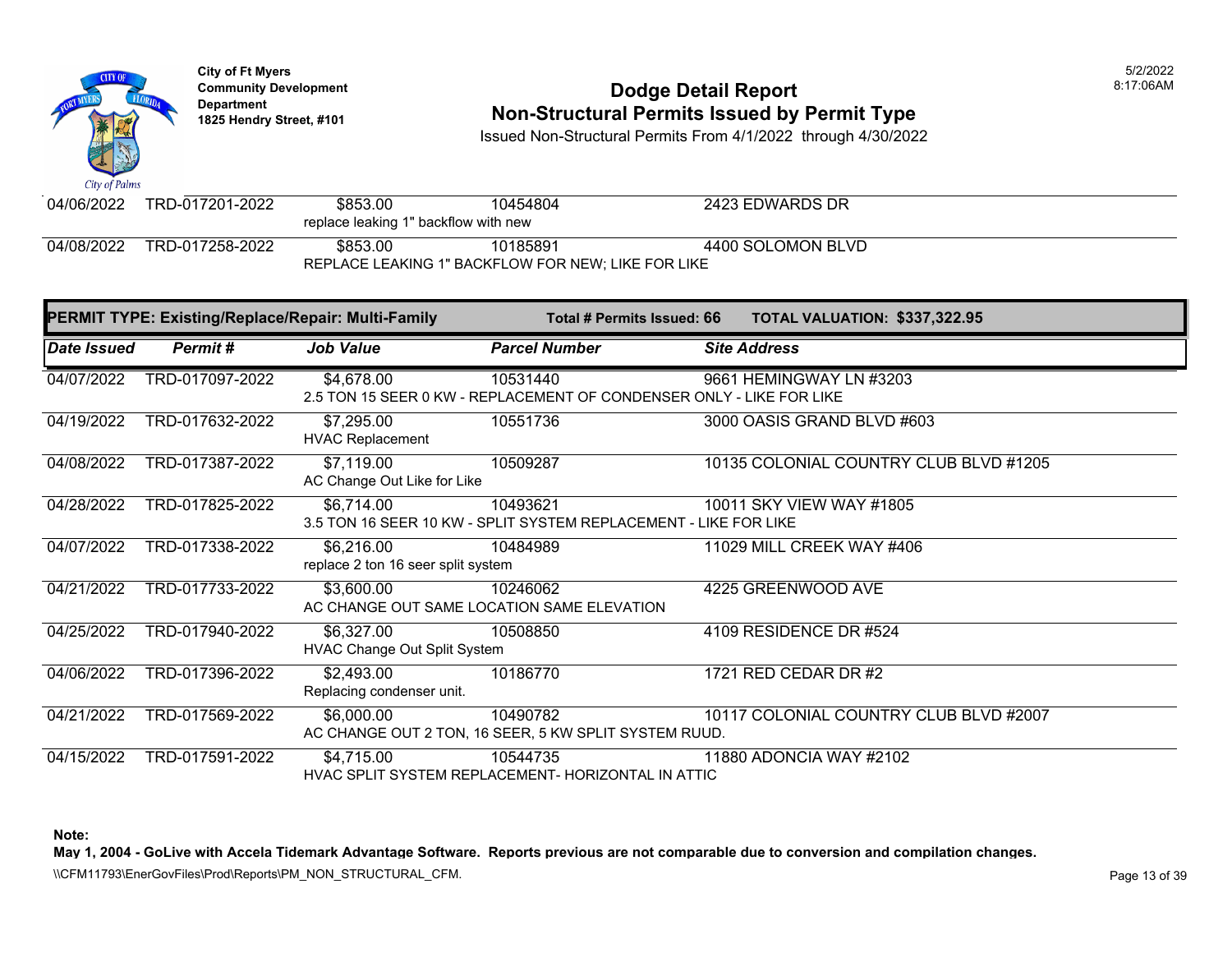

### **Community Development Dodge Detail Report** 8:17:06AM **Non-Structural Permits Issued by Permit Type**

Issued Non-Structural Permits From 4/1/2022 through 4/30/2022

| 04/27/2022 | TRD-018016-2022 | \$5,936.00                                              | 10502069                                                        | 10021 SKY VIEW WAY #1305               |
|------------|-----------------|---------------------------------------------------------|-----------------------------------------------------------------|----------------------------------------|
|            |                 |                                                         | 3.5 TON 16 SEER 9 KW - SPLIT SYSTEM REPLACEMENT - LIKE FOR LIKE |                                        |
| 04/04/2022 | TRD-017176-2022 | \$8,736.20                                              | 10511398                                                        | 8546 BERNWOOD COVE LOOP #1109          |
|            |                 | replace 1.5 ton 15 seer 5 kw split system like for like |                                                                 |                                        |
| 04/26/2022 | TRD-017851-2022 | \$5,125.00                                              | 10161759                                                        | 1501 PALM AVE #B                       |
|            |                 | A/C CO 2T 15S 5K                                        |                                                                 |                                        |
| 04/07/2022 | TRD-017276-2022 | \$3,600.00                                              | 10245650                                                        | 3604 SEMINOLE AVE #A101                |
|            |                 |                                                         | AC CAHNGE OUT SAME LOCATION SAME ELEVATION                      |                                        |
| 04/12/2022 | TRD-017567-2022 | \$3,436.00                                              | 10186770                                                        | 1731 RED CEDAR DR #15                  |
|            |                 | Replacing condenser unit.                               |                                                                 |                                        |
| 04/07/2022 | TRD-017275-2022 | \$3,600.00                                              | 10245650                                                        | 3604 SEMINOLE AVE #A109                |
|            |                 |                                                         | AC CHANGE OUT SAME ELEVATION SAME LOCATION                      |                                        |
| 04/19/2022 | TRD-017760-2022 | \$3,436.00                                              | 10186770                                                        | 1761 RED CEDAR DR #14                  |
|            |                 | Replacing condenser unit.                               |                                                                 |                                        |
| 04/05/2022 | TRD-017143-2022 | \$7,136.00                                              | 10545398                                                        | 4166 CASTILLA CIR#201                  |
|            |                 | AC changeout like for like                              |                                                                 |                                        |
| 04/29/2022 | TRD-018127-2022 | \$7,209.00                                              | 10187067                                                        | 5226 CEDARBEND DR #1                   |
|            |                 | HVAC Change Out Package Unit                            |                                                                 |                                        |
| 04/21/2022 | TRD-017705-2022 | \$13,267.75                                             | 10545276                                                        | 8856 OLIVERIA ST #9603                 |
|            |                 | REPLACE AC SYSTEM                                       |                                                                 |                                        |
| 04/07/2022 | TRD-017269-2022 | \$5,000.00                                              | 10493391                                                        | 10121 COLONIAL COUNTRY CLUB BLVD #1803 |
|            |                 |                                                         | 2.5 TON 16 SEER 8 KW - SPLIT SYSTEM REPLACEMENT - LIKE FOR LIKE |                                        |
| 04/08/2022 | TRD-017339-2022 | \$7,861.00                                              | 10551866                                                        | 3000 OASIS GRAND BLVD #2507            |
|            |                 | <b>HVAC Replacement</b>                                 |                                                                 |                                        |
| 04/06/2022 | TRD-017281-2022 | \$6,065.00                                              | 10508536                                                        | 11012 MILL CREEK WAY #2205             |
|            |                 |                                                         | 3 TON 16 SEER 9 KW - SPLIT SYSTEM REPLACMENET - LIKE FOR LIKE   |                                        |
| 04/11/2022 | TRD-017523-2022 | \$3,436.00                                              | 10186770                                                        | 1725 RED CEDAR DR                      |
|            |                 | REPLACING CONDENSER UNIT APT 22                         |                                                                 |                                        |

**Note:** 

**May 1, 2004 - GoLive with Accela Tidemark Advantage Software. Reports previous are not comparable due to conversion and compilation changes.** 

\\CFM11793\EnerGovFiles\Prod\Reports\PM\_NON\_STRUCTURAL\_CFM.<br>Rage 14 of 39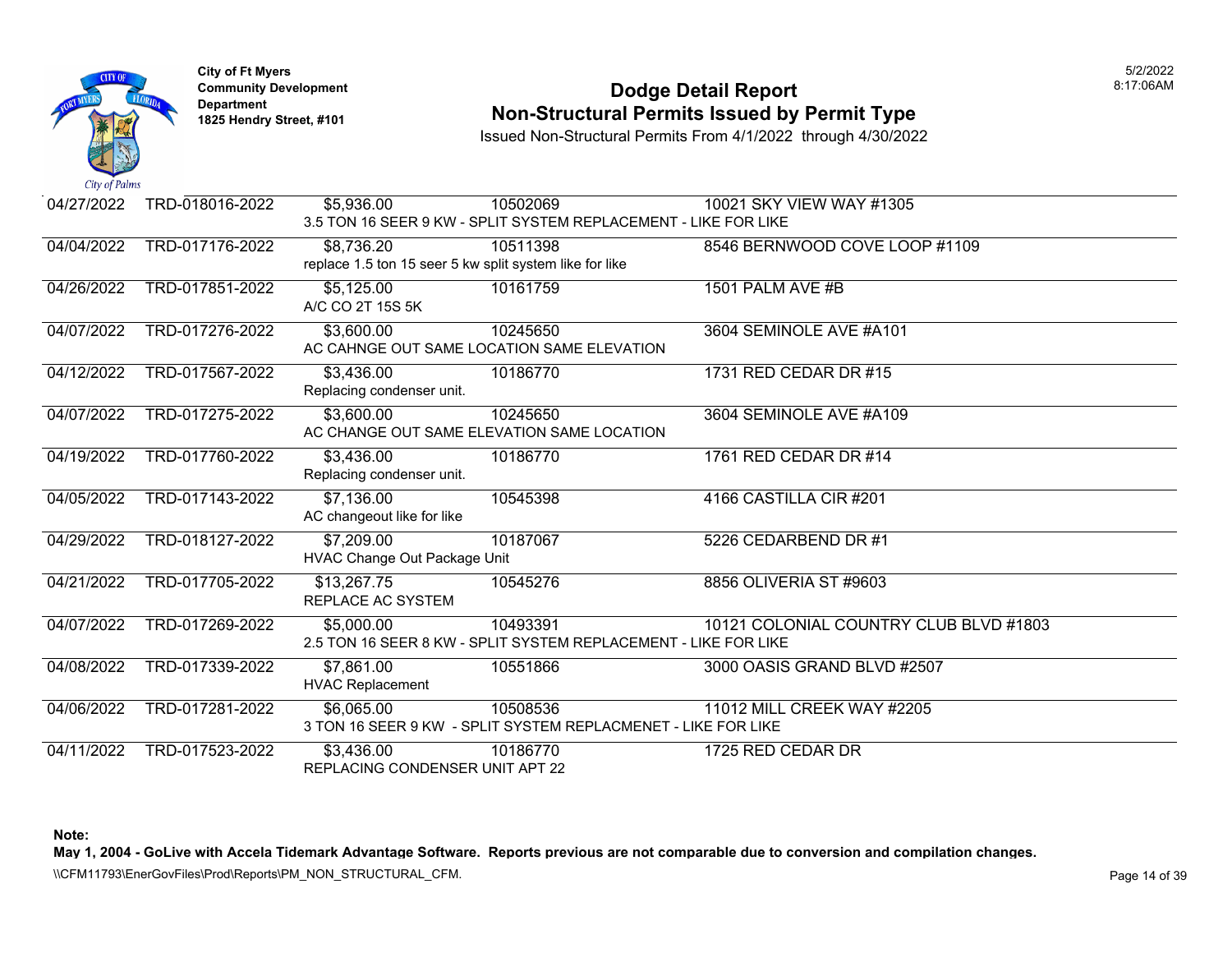

### **Community Development Dodge Detail Report** 8:17:06AM **Non-Structural Permits Issued by Permit Type**

Issued Non-Structural Permits From 4/1/2022 through 4/30/2022

| 04/27/2022 | TRD-018024-2022 | \$4,552.00<br>Replace 2.5 ton like for like | 10185185                                                     | 1416 PARK SHORE CIR #4                                                                                                                  |
|------------|-----------------|---------------------------------------------|--------------------------------------------------------------|-----------------------------------------------------------------------------------------------------------------------------------------|
| 04/20/2022 | TRD-017604-2022 | \$7,976.00<br><b>HVAC Replacement</b>       | 10551793                                                     | 3000 OASIS GRAND BLVD #1504                                                                                                             |
| 04/07/2022 | TRD-017386-2022 | \$4,715.00                                  | 10486533                                                     | 10116 COLONIAL COUNTRY CLUB BLVD #306<br>REMOVED EXISTING SYSTEM AND INSTALL A NEW, 2 TON SPLIT AIR CONDITIONING SYSTEM WITH 5 KW HEAT  |
| 04/08/2022 | TRD-017283-2022 | \$4,460.00<br>REPLACING SPLIT AC SYSTEM     | 10493416                                                     | 10371 BUTTERFLY PALM DR #826                                                                                                            |
| 04/21/2022 | TRD-017711-2022 | \$6,100.00<br>Ac change out like for like   | 10485064                                                     | 10112 COLONIAL COUNTRY CLUB BLVD #203                                                                                                   |
| 04/12/2022 | TRD-017131-2022 | \$8,897.00<br>AC Change Out                 | 10185639                                                     | 3677 CENTRAL AVE #G                                                                                                                     |
| 04/27/2022 | TRD-016487-2022 | \$3,600.00                                  | 10559135<br>AC CHANGE OUT SAME LOCATION SAME ELEVATION       | 517 VAN BUREN ST #I                                                                                                                     |
| 04/26/2022 | TRD-017906-2022 | \$6,500.00<br>Ac change out like for like   | 10459430                                                     | 10220 WASHINGTONIA PALM WAY #1825                                                                                                       |
| 04/22/2022 | TRD-017182-2022 | \$5,125.00<br>A/C CO 2T 15S 5K              | 10161759                                                     | 1505 PALM AVE #B                                                                                                                        |
| 04/21/2022 | TRD-017638-2022 | \$5,867.00                                  | 10525559                                                     | 9603 HEMINGWAY LN #4003<br>HVAC CHANGE OUT - PROVIDE & INSTALL A NEW 2.5 TON, 16 SEER TRANE SPLIT SYSTEM UNIT - EQUIP IS LIKE FOR LIKE. |
| 04/19/2022 | TRD-017761-2022 | \$3,436.00<br>REPLACING CONDENSER UNIT      | 10186770                                                     | 1725 RED CEDAR DR #12                                                                                                                   |
| 04/15/2022 | TRD-017493-2022 | \$6,876.00                                  | 10250776<br>HVAC SPLIT SYSTEM REPLACEMENT-VERTICAL IN CLOSET | 2885 PALM BEACH BLVD #202                                                                                                               |
| 04/08/2022 | TRD-017282-2022 | \$4,600.00<br>REPLACING SPLIT AC SYSTEM     | 10484404                                                     | 10461 WASHINGTONIA PALM WAY #3444                                                                                                       |
| 04/08/2022 | TRD-017148-2022 | \$4,600.00<br>REPLACING SPLIT AC SYSTEM     | 10481331                                                     | 10401 WINE PALM RD #5122                                                                                                                |

**Note:** 

**May 1, 2004 - GoLive with Accela Tidemark Advantage Software. Reports previous are not comparable due to conversion and compilation changes.** 

\\CFM11793\EnerGovFiles\Prod\Reports\PM\_NON\_STRUCTURAL\_CFM.<br>Rage 15 of 39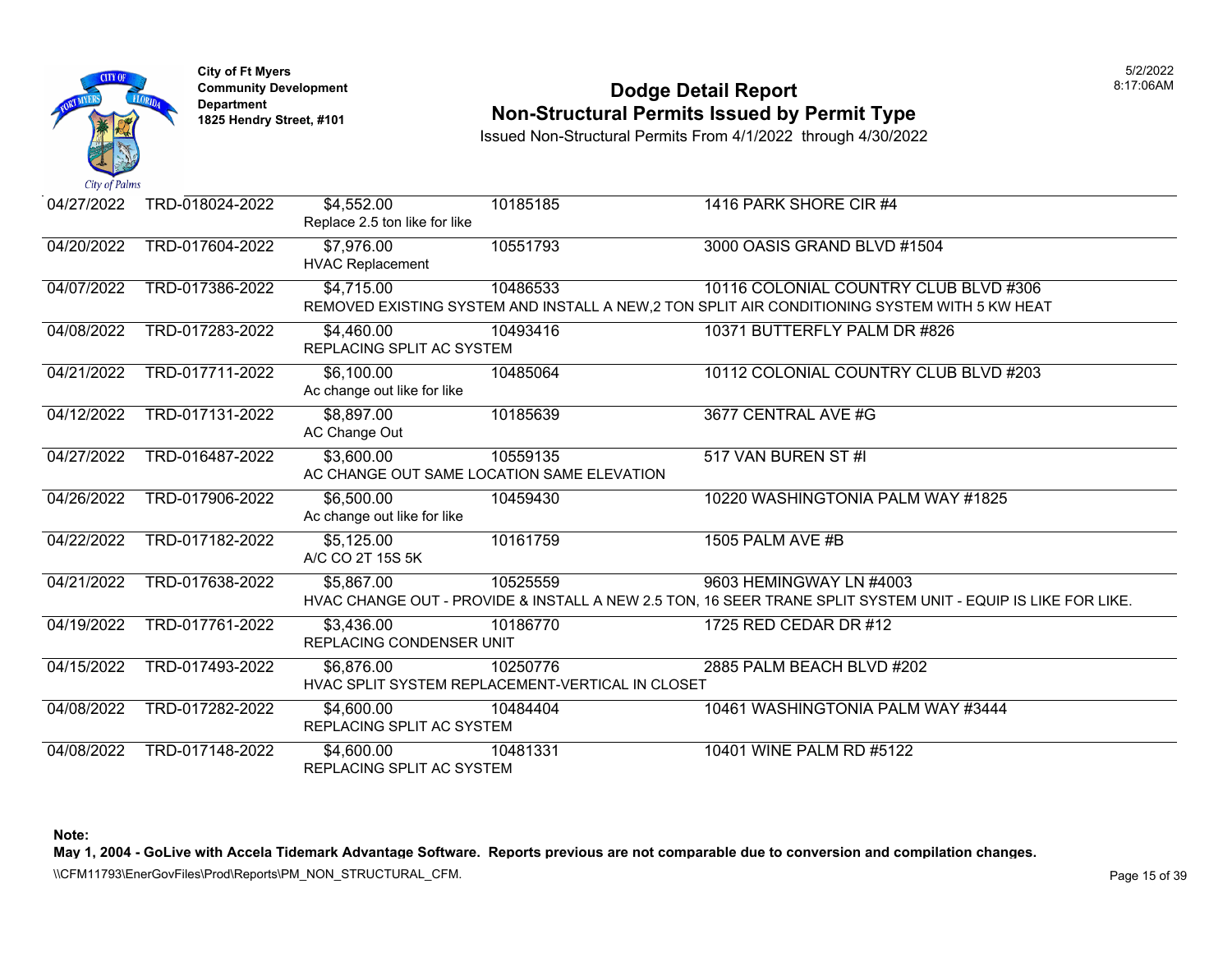

### **Community Development Dodge Detail Report** 8:17:06AM **Non-Structural Permits Issued by Permit Type**

Issued Non-Structural Permits From 4/1/2022 through 4/30/2022

| 04/15/2022 | TRD-016776-2022 | \$4,800.00<br>2.5 ton 14 seer 8kw hearter | 10172423                                                             | 1920 VIRGINIA AVE #102        |
|------------|-----------------|-------------------------------------------|----------------------------------------------------------------------|-------------------------------|
| 04/22/2022 | TRD-017826-2022 | \$5,717.00                                | 10478908                                                             | 10006 SKY VIEW WAY #207       |
|            |                 |                                           | 3 TON 16 SEER 10 KW - SPLIT SYSTEM REPLACEMENT - LIKE FOR LIKE       |                               |
| 04/06/2022 | TRD-017378-2022 | \$6,131.00                                | 10525100                                                             | 9612 HEMINGWAY LN #3808       |
|            |                 |                                           | 3.5 ton 15 seer 90 kw - split system replacement - like for like.    |                               |
| 04/19/2022 | TRD-017757-2022 | \$3,436.00                                | 10186770                                                             | 1745 RED CEDAR DR #6          |
|            |                 | REPLACING CONDENSER UNIT                  |                                                                      |                               |
| 04/08/2022 | TRD-017285-2022 | \$4,600.00                                | 10496408                                                             | 10391 BUTTERFLY PALM DR #1044 |
|            |                 | REPLACING SPLIT AC SYSTEM                 |                                                                      |                               |
| 04/25/2022 | TRD-017941-2022 | \$4,750.00                                | 10470706                                                             | 10275 BISMARK PALM WAY #1138  |
|            |                 | REPLACING SPLIT AC SYSTEM                 |                                                                      |                               |
| 04/15/2022 | TRD-017609-2022 | \$5,339.00                                | 10529394                                                             | 9639 HEMINGWAY LN #3503       |
|            |                 |                                           | 2.5 TON 14.25 SEER 7.5 KW - SPLIT SYSTEM REPLACEMENT - LIKE FOR LIKE |                               |
| 04/26/2022 | TRD-017974-2022 | \$3,600.00                                | 10559135                                                             | 519 VAN BUREN ST #I           |
|            |                 |                                           | AC CHANGE OUT SAME LOCATION SAME ELEVATION                           |                               |
| 04/19/2022 | TRD-017762-2022 | \$3,436.00                                | 10186770                                                             | 5237 RED CEDAR DR #8          |
|            |                 | Replacing condenser unit and evaporator.  |                                                                      |                               |
| 04/29/2022 | TRD-018139-2022 | \$5,855.00                                | 10562777                                                             | 10311 GLASTONBURY CIR #202    |
|            |                 |                                           | 3 TON 16 SEER 9 KW - SPLIIT SYSTEM REPLACEMENT - LIKE FOR LIKE       |                               |
| 04/25/2022 | TRD-017183-2022 | \$5,125.00                                | 10161759                                                             | 1505 PALM AVE #A              |
|            |                 | A/C CO 2T 15S 5K                          |                                                                      |                               |
| 04/08/2022 | TRD-017146-2022 | \$4,460.00                                | 10483802                                                             | 10430 WINE PALM RD #5514      |
|            |                 | REPLACING SPLIT AC SYSTEM                 |                                                                      |                               |
| 04/19/2022 | TRD-017758-2022 | \$3,436.00                                | 10186770                                                             | 1771 RED CEDAR DR #18         |
|            |                 | Replacing condenser unit                  |                                                                      |                               |
| 04/29/2022 | TRD-018172-2022 | \$5,310.00                                | 10470704                                                             | 10275 BISMARK PALM WAY #1136  |
|            |                 | REPLACE SPLIT AC SYSTEM                   |                                                                      |                               |

**Note:** 

**May 1, 2004 - GoLive with Accela Tidemark Advantage Software. Reports previous are not comparable due to conversion and compilation changes.** 

\\CFM11793\EnerGovFiles\Prod\Reports\PM\_NON\_STRUCTURAL\_CFM.<br>Rage 16 of 39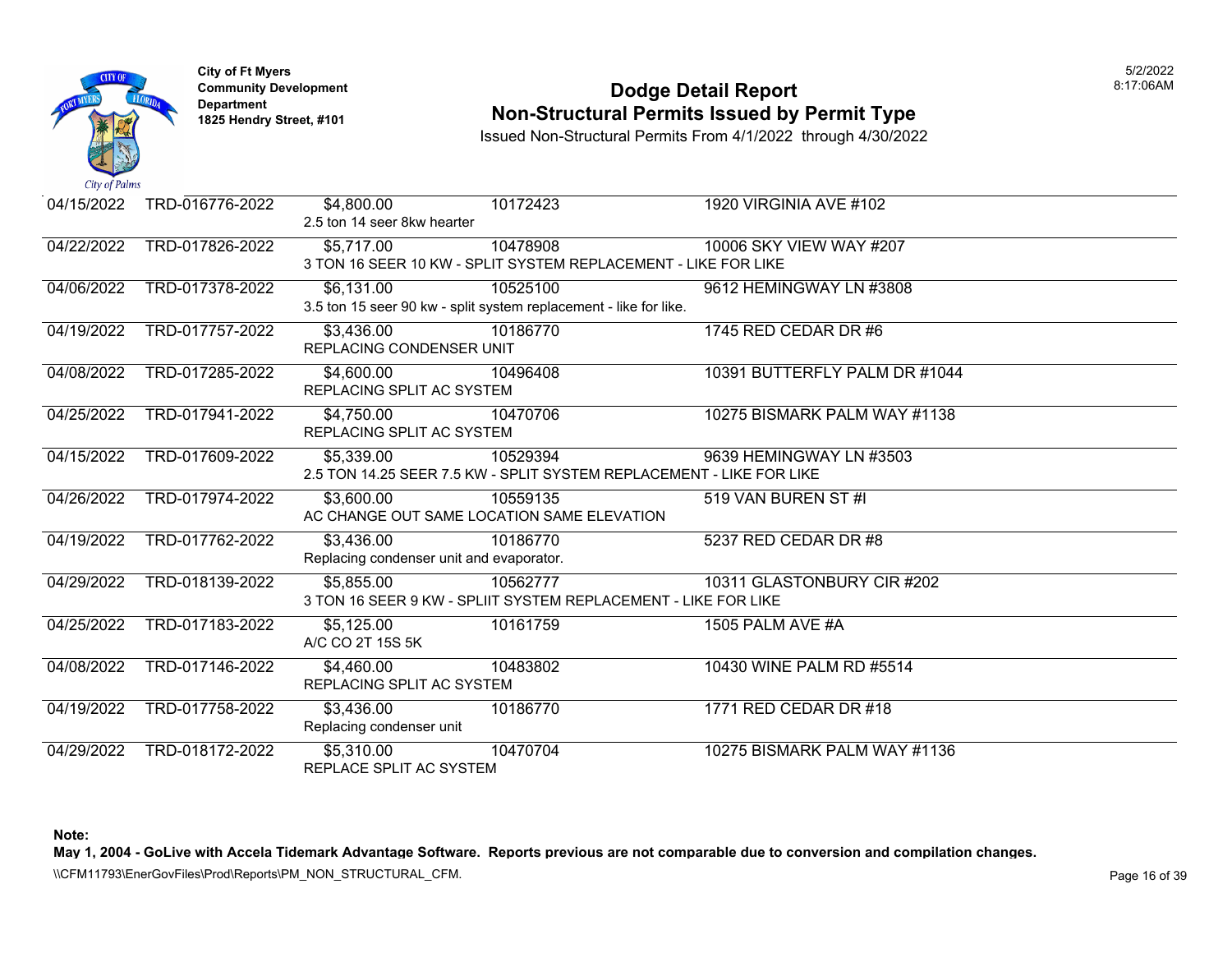

### **Community Development Dodge Detail Report** 8:17:06AM **Non-Structural Permits Issued by Permit Type**

Issued Non-Structural Permits From 4/1/2022 through 4/30/2022

| 04/01/2022 | TRD-017253-2022 | \$4,815.00                                         | 10520514                                                                 | 5323 SUMMERLIN RD #2310  |  |
|------------|-----------------|----------------------------------------------------|--------------------------------------------------------------------------|--------------------------|--|
|            |                 |                                                    | Replace existing 2 ton with new 2 ton 14 seer Comfortmaker with 5kw heat |                          |  |
| 04/06/2022 | TRD-017397-2022 | \$2,493.00                                         | 10186770                                                                 | 1771 RED CEDAR DR #2     |  |
|            |                 | Replacing condenser unit.                          |                                                                          |                          |  |
| 04/05/2022 | TRD-017162-2022 | \$10,461.00                                        | 10254611                                                                 | 3775 WINKLER AVE         |  |
|            |                 | Replace existing (9) position meter stack with new |                                                                          |                          |  |
| 04/05/2022 | TRD-017301-2022 | \$20,000.00                                        | 10161759                                                                 | 1501 PALM AVE            |  |
|            |                 | Electric panel upgrade in all 6 units.             |                                                                          |                          |  |
| 04/05/2022 | TRD-017026-2022 | \$865.00                                           | 10480928                                                                 | 10411 WINE PALM RD #5012 |  |
|            |                 |                                                    | LIKE FOR LIKE WATER HEATER REPLACEMENT 38GAL                             |                          |  |
| 04/22/2022 | TRD-017968-2022 | \$2,250.00                                         | 10174520                                                                 | 2828 JACKSON ST #11      |  |
|            |                 | Repipe water lines                                 |                                                                          |                          |  |
| 04/11/2022 | TRD-017520-2022 | \$1,200.00                                         | 10186770                                                                 | 1601 RED CEDAR DR        |  |
|            |                 |                                                    | RELOCATION AND REPLACEMENT OF WATER METERS FOR BUILDING 1631             |                          |  |
| 04/05/2022 | TRD-017373-2022 | \$900.00                                           | 10172472                                                                 | 1910 VIRGINIA AVE #103   |  |
|            |                 | Replace water heater                               |                                                                          |                          |  |
| 04/11/2022 | TRD-017519-2022 | \$1,200.00                                         | 10186770                                                                 | 1601 RED CEDAR DR        |  |
|            |                 |                                                    | RELOCATION AND REPLACEMENT OF WATER METERS FOR BUILDING 1629             |                          |  |
| 04/07/2022 | TRD-017472-2022 | \$3,600.00                                         | 10176394                                                                 | 1915 MARAVILLA AVE #18   |  |
|            |                 | Repipe interior potable water system with CPVC.    |                                                                          |                          |  |
| 04/26/2022 | TRD-017720-2022 | $\overline{31}$ , 100.00                           | 10540400                                                                 | 2104 W FIRST ST #2502    |  |
|            |                 | WATER HEATER CHANGE OUT 50 GAL RHEEM               |                                                                          |                          |  |
| 04/29/2022 | TRD-018062-2022 | \$1,259.00                                         | 10497331                                                                 | 2797 FIRST ST #705       |  |
|            |                 | 50GAL ELECTRIC WATER HEATER REPLACEMENT            |                                                                          |                          |  |
| 04/15/2022 | TRD-017610-2022 | \$2,400.00                                         | 10161836                                                                 | 2711 FIRST ST #204       |  |
|            |                 | Repipe interior potable water system with cpvc     |                                                                          |                          |  |
| 04/20/2022 | TRD-017583-2022 | \$2,480.00                                         | 10186991                                                                 | 5207 CEDARBEND DR #1     |  |
|            |                 |                                                    | REPLACE EXISTING INTERIOR PRESSURE WATERLINES WITH PEX AND CVPC          |                          |  |

**Note:** 

**May 1, 2004 - GoLive with Accela Tidemark Advantage Software. Reports previous are not comparable due to conversion and compilation changes.** 

\\CFM11793\EnerGovFiles\Prod\Reports\PM\_NON\_STRUCTURAL\_CFM.<br>Page 17 of 39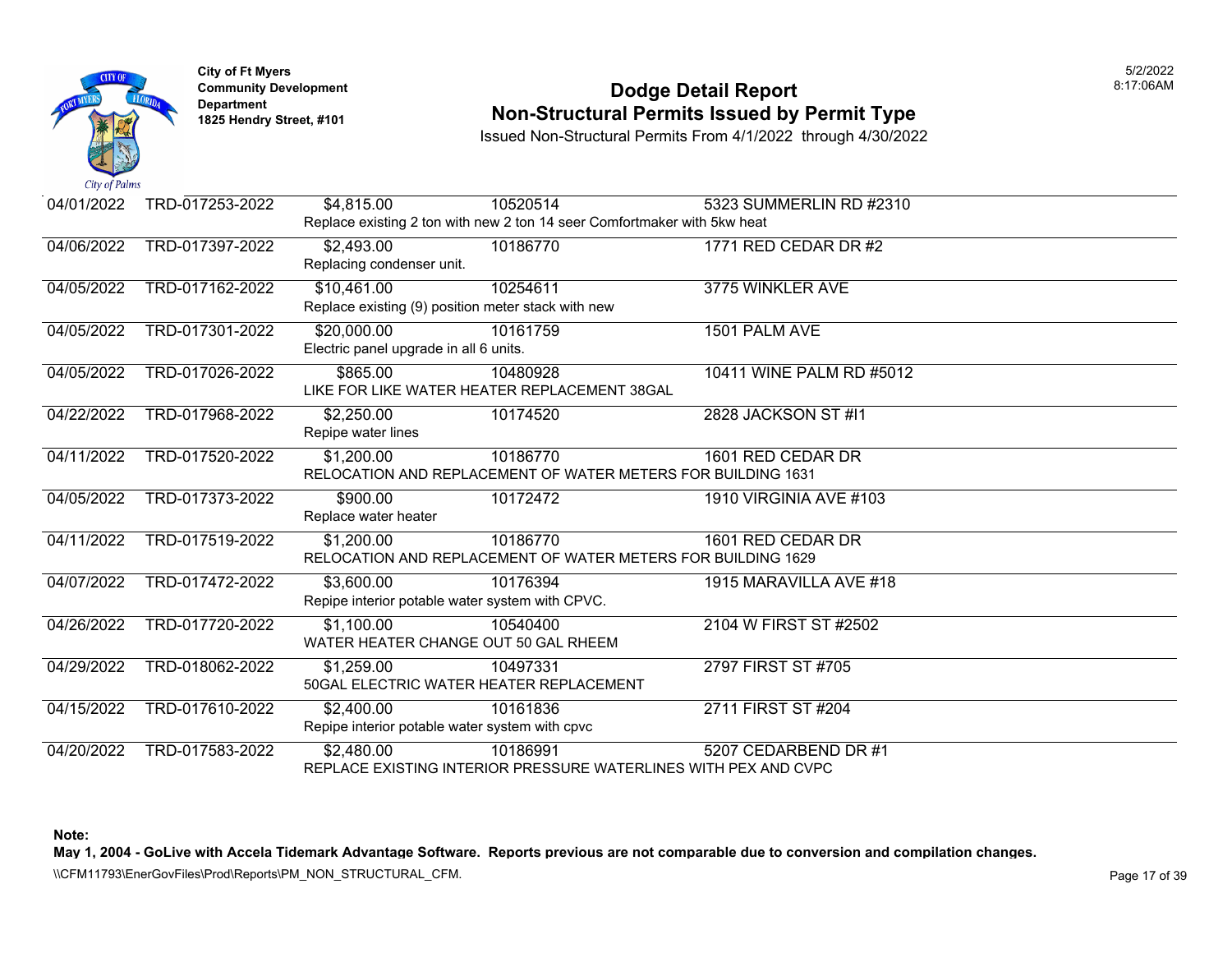

### **Community Development Dodge Detail Report** 8:17:06AM **1825 Non-Structural Permits Issued by Permit Type**

Issued Non-Structural Permits From 4/1/2022 through 4/30/2022

| <b>PERMIT TYPE: Fuel Gas: 1&amp;2 Family</b> |                 |                       | Total # Permits Issued: 2 | <b>TOTAL VALUATION: \$4,645.24</b>                                                                                                                     |
|----------------------------------------------|-----------------|-----------------------|---------------------------|--------------------------------------------------------------------------------------------------------------------------------------------------------|
| Date Issued                                  | Permit#         | <b>Job Value</b>      | <b>Parcel Number</b>      | <b>Site Address</b>                                                                                                                                    |
| 04/28/2022                                   | TRD-017703-2022 | \$2,200.00<br>cooktop | 10188142                  | 16 WINEWOOD CT<br>nstall 57gal above ground LP tank and 25 'exterior, 85' interior gas line to 2 appliances indoor kitchen cooktop and outdoor kitchen |
| 04/20/2022                                   | TRD-017539-2022 | \$2,445.24            | 10183554                  | 3932 HAROLD AVE<br>Bury 500 gal UG tank approx 90' misc gas to appliances and connect (1) grill side, (1) pool heater, (1) waterheater                 |

| <b>PERMIT TYPE: Fuel Gas: Commercial</b> |                 |                                                                                                                                                                                                  | Total # Permits Issued: 1 | <b>TOTAL VALUATION: \$9,500.00</b> |
|------------------------------------------|-----------------|--------------------------------------------------------------------------------------------------------------------------------------------------------------------------------------------------|---------------------------|------------------------------------|
| Date Issued                              | Permit #        | <b>Job Value</b>                                                                                                                                                                                 | <b>Parcel Number</b>      | <b>Site Address</b>                |
| 04/15/2022                               | TRD-017134-2022 | \$9.500.00                                                                                                                                                                                       | 10591109                  | 4600 BRUCE HERD LN                 |
|                                          |                 | Install 2 #420 Propane AG bottles and gas piping to Kitchen Cooking line. Connect 2 gas fryers. Install Two appliance connections and<br>cap off for future 6 burner range and flat-top griddle. |                           |                                    |

| <b>PERMIT TYPE: Ground Sign - Erect</b> |                  |                                                                       | Total # Permits Issued: 2                                                     | TOTAL VALUATION: \$29,500.00 |
|-----------------------------------------|------------------|-----------------------------------------------------------------------|-------------------------------------------------------------------------------|------------------------------|
| Date Issued                             | Permit #         | <b>Job Value</b>                                                      | <b>Parcel Number</b>                                                          | <b>Site Address</b>          |
| 04/13/2022                              | SIGN-015871-2022 | \$18,000.00                                                           | 10600375<br>New entry monument / sign for the Soltura at the Forum Community. | 10010 SOLTURA DR             |
| 04/26/2022                              | SIGN-016962-2022 | \$11,500.00<br>Install one illuminated ground sign to property front. | 10612113                                                                      | 2380 CHAMPION RING RD        |

| <b>PERMIT TYPE: Ground Sign - Repair/Copy Change</b> |                  |                                              | Total # Permits Issued: 3 | <b>TOTAL VALUATION: \$22,500.00</b> |
|------------------------------------------------------|------------------|----------------------------------------------|---------------------------|-------------------------------------|
| Date Issued                                          | Permit #         | <b>Job Value</b>                             | <b>Parcel Number</b>      | <b>Site Address</b>                 |
| 04/27/2022                                           | SIGN-017418-2022 | \$2,000.00<br>Relocate exisiting ground sign | 10185393                  | 3853 CLEVELAND AVE                  |

**Note:** 

**May 1, 2004 - GoLive with Accela Tidemark Advantage Software. Reports previous are not comparable due to conversion and compilation changes.** 

\\CFM11793\EnerGovFiles\Prod\Reports\PM\_NON\_STRUCTURAL\_CFM.<br>Rage 18 of 39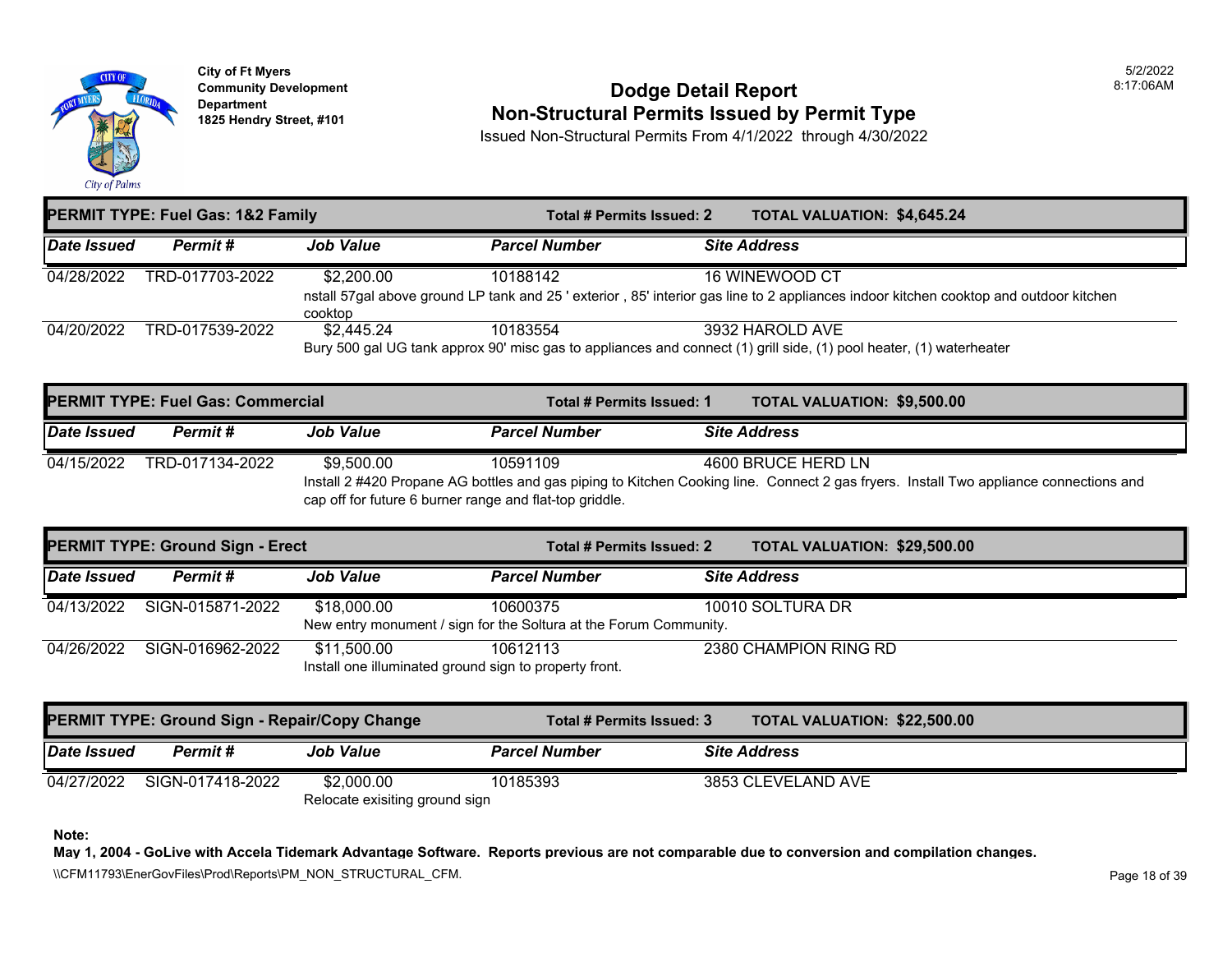

### **Community Development** 8:17:06AM **1825 Non-Structural Permits Issued by Permit Type**

Issued Non-Structural Permits From 4/1/2022 through 4/30/2022

| $\mathbf{u}$ as $\mathbf{v}$ and $\mathbf{v}$                                    |                  |                                |          |                    |  |
|----------------------------------------------------------------------------------|------------------|--------------------------------|----------|--------------------|--|
| 04/20/2022                                                                       | SIGN-017012-2022 | \$500.00                       | 10254866 | 3820 COLONIAL BLVD |  |
|                                                                                  |                  | repairing plastic and lighting |          |                    |  |
| 04/27/2022                                                                       | SIGN-016096-2022 | \$20,000.00                    | 10187230 | 1600 MATTHEW DR    |  |
| (1) 49.95 s/f non-illuminated ground sign brick structure cover, #1 on site plan |                  |                                |          |                    |  |

| <b>PERMIT TYPE: Minor Site Clearing/Tree Removal</b> |                  |                  | Total # Permits Issued: 1 | <b>TOTAL VALUATION: \$204,334.88</b>                                                                                                                        |
|------------------------------------------------------|------------------|------------------|---------------------------|-------------------------------------------------------------------------------------------------------------------------------------------------------------|
| Date Issued                                          | <b>Permit #</b>  | <b>Job Value</b> | <b>Parcel Number</b>      | <b>Site Address</b>                                                                                                                                         |
| 04/04/2022                                           | SITR-013145-2021 | \$204.334.88     | 10591476                  | 11205 COLONIAL GATEWAY DR<br>Clearing/grubbing and lake excavation for the subject property as an early work authorization for the future site work permit. |

| <b>PERMIT TYPE: New: 1&amp;2 Family</b> |                 | Total # Permits Issued: 4                             |                      | <b>TOTAL VALUATION: \$13,398.00</b>                                                                                                             |
|-----------------------------------------|-----------------|-------------------------------------------------------|----------------------|-------------------------------------------------------------------------------------------------------------------------------------------------|
| Date Issued                             | Permit#         | <b>Job Value</b>                                      | <b>Parcel Number</b> | <b>Site Address</b>                                                                                                                             |
| 04/19/2022                              | TRD-017666-2022 | \$2,463.00                                            | 10586734             | 11998 BAY OAK DR                                                                                                                                |
|                                         |                 |                                                       |                      | Installing Can Lighting in the living room. Installing new 20 amp circuit in the garage for Gfci receptacles for work bench. Replacing existing |
|                                         |                 | fixtures in the garage.                               |                      |                                                                                                                                                 |
| 04/01/2022                              | TRD-016984-2022 | \$2.485.00                                            | 10589397             | 1361 COCONUT DR                                                                                                                                 |
|                                         |                 | Install Lawn irrigation System                        |                      |                                                                                                                                                 |
| 04/28/2022                              | TRD-017775-2022 | \$1,950.00                                            | 10172791             | 1463 SANDRA DR                                                                                                                                  |
|                                         |                 | Run drain line for kitchen and laundry room in garage |                      |                                                                                                                                                 |
| 04/29/2022                              | TRD-017767-2022 | \$6,500.00                                            | 10175946             | 1722 LINHART AVE                                                                                                                                |
|                                         |                 |                                                       |                      | Sewer line is currently illegally dumping into dry well. Need to rerun sewer line approximately 93 ft to tie into city sewer                    |

| <b>PERMIT TYPE: New: Commercial</b>                    |                 |                  | Total # Permits Issued: 2 |  | <b>TOTAL VALUATION: \$23,395.00</b> |  |
|--------------------------------------------------------|-----------------|------------------|---------------------------|--|-------------------------------------|--|
| Date Issued                                            | Permit#         | <b>Job Value</b> | <b>Parcel Number</b>      |  | <b>Site Address</b>                 |  |
| 04/13/2022                                             | TRD-016638-2022 | \$2,500.00       | 10569570                  |  | 3785 CROFTON CT                     |  |
| Installing electric service for one parking lot light. |                 |                  |                           |  |                                     |  |

**Note:** 

**May 1, 2004 - GoLive with Accela Tidemark Advantage Software. Reports previous are not comparable due to conversion and compilation changes.**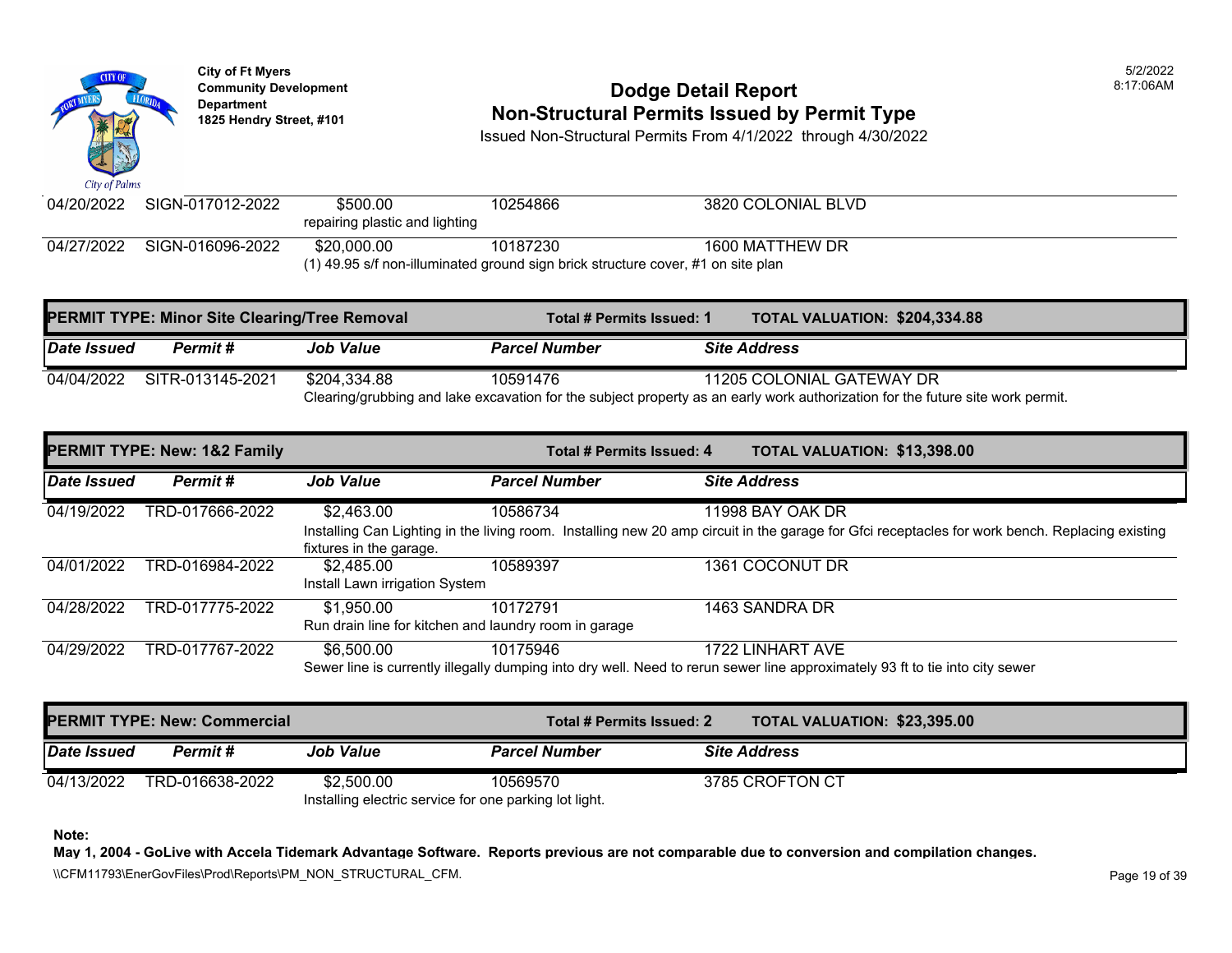

**City of Ft Myers** 5/2/2022 Department<br>1825 Hendry Street, #101

### **Community Development 8:17:06AM 1825 Non-Structural Permits Issued by Permit Type**

Issued Non-Structural Permits From 4/1/2022 through 4/30/2022

04/05/2022 TRD-017209-2022 \$20,895.00

Installation of Lawn Irrigation system

10509810 4531 S CLEVELAND AVE

| <b>PERMIT TYPE: New: Multi-Family</b> |                 | Total # Permits Issued: 2                 | <b>TOTAL VALUATION: \$1,900.00</b> |                        |
|---------------------------------------|-----------------|-------------------------------------------|------------------------------------|------------------------|
| Date Issued                           | Permit#         | <b>Job Value</b>                          | <b>Parcel Number</b>               | <b>Site Address</b>    |
| 04/18/2022                            | TRD-017723-2022 | \$950.00<br>Irrigation Lawn Sprinklers.   | 10610109                           | 12007 HAWTHORN LAKE DR |
| 04/18/2022                            | TRD-017722-2022 | \$950.00<br>Irrigation / Lawn Sprinklers. | 10609290                           | 12004 HAWTHORN LAKE DR |

| <b>PERMIT TYPE: Other Sign</b> |                  |                                                                           | Total # Permits Issued: 3 | <b>TOTAL VALUATION: \$4,752.00</b> |
|--------------------------------|------------------|---------------------------------------------------------------------------|---------------------------|------------------------------------|
| <b>Date Issued</b>             | Permit#          | <b>Job Value</b>                                                          | <b>Parcel Number</b>      | <b>Site Address</b>                |
| 04/27/2022                     | SIGN-017247-2022 | \$2,301.00<br>$(1)$ 4 S/F, 2'-5" (H) DIRECTIONAL SIGN<br>#17 ON SITE PLAN | 10187230                  | 1600 MATTHEW DR                    |
| 04/20/2022                     | SIGN-017303-2022 | \$150.00<br>Replace existing directional sign                             | 10162330                  | 2077 FIRST ST                      |
| 04/27/2022                     | SIGN-017249-2022 | \$2,301.00<br>$(1)$ 4 S/F, 2.5 (H) DIRECTIONAL SIGN<br>#18 ON SITE PLAN   | 10187230                  | 1600 MATTHEW DR                    |

| <b>PERMIT TYPE: Outdoor Activities - with Vendors</b> |                  |                   | Total # Permits Issued: 6 | <b>TOTAL VALUATION:</b> |
|-------------------------------------------------------|------------------|-------------------|---------------------------|-------------------------|
| <i><b>Date Issued</b></i>                             | Permit #         | <b>Job Value</b>  | <b>Parcel Number</b>      | <b>Site Address</b>     |
| 04/01/2022                                            | TEMP-016950-2022 | BBQ, Bands & Brew | 10162528                  | 2000 W FIRST ST         |

**Note:** 

**May 1, 2004 - GoLive with Accela Tidemark Advantage Software. Reports previous are not comparable due to conversion and compilation changes.** 

\\CFM11793\EnerGovFiles\Prod\Reports\PM\_NON\_STRUCTURAL\_CFM.<br>Rage 20 of 39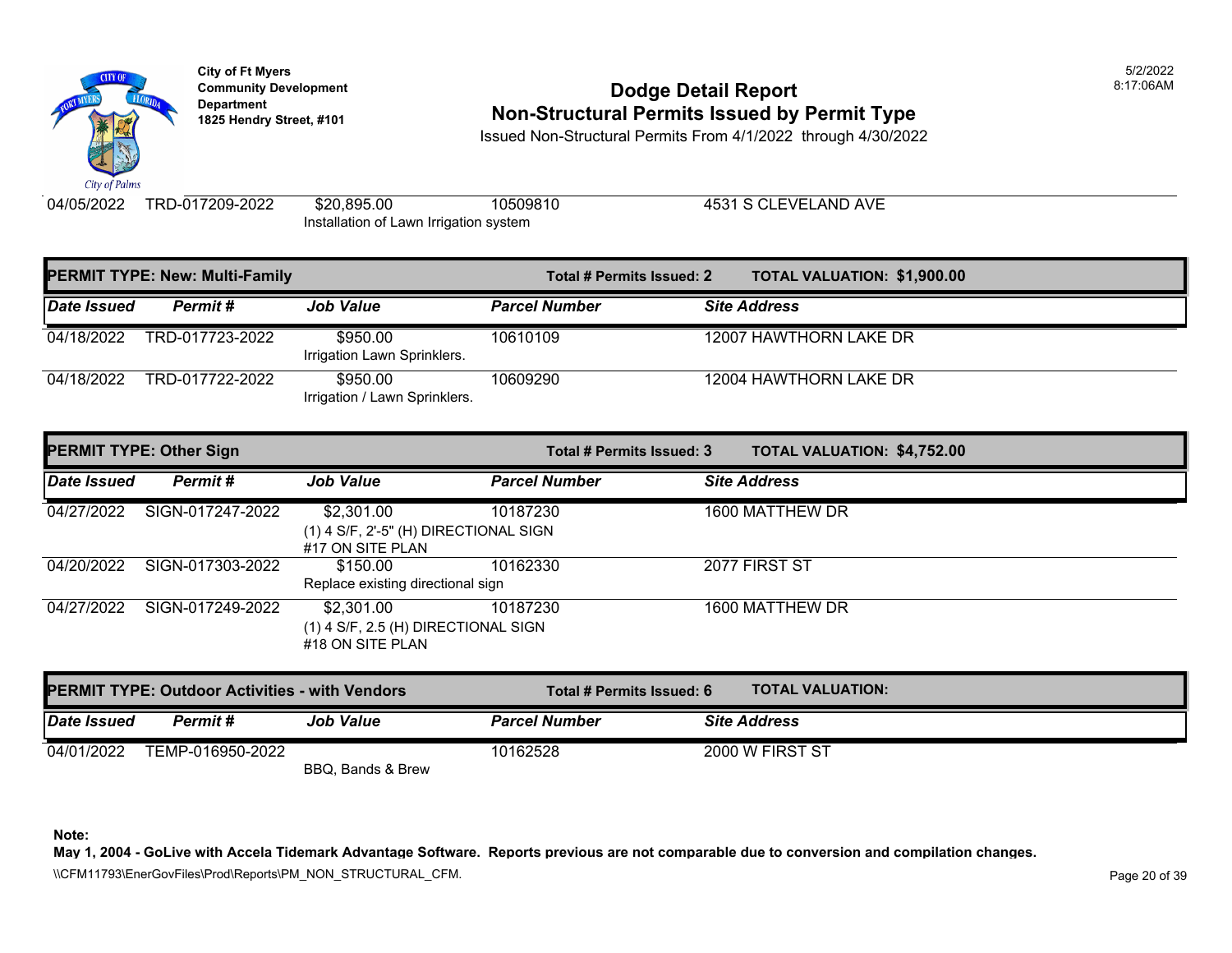City of Palms

**City of Ft Myers** 5/2/2022

## **Community Development 6:17:06AM**<br>
Dodge Detail Report **Permit Type**<br> **Bodge Detail Report Permit Type** 1825 Hendry Street, #101 **1825 Hendry Street, #101**

Issued Non-Structural Permits From 4/1/2022 through 4/30/2022

04/07/2022 TEMP-016445-2022 1820 10162223 10162223 1811 ROYAL PALM AVE 04/21/2022 TEMP-015837-2022 Millennial 2022 Events: Irish Food St Patricks Street Fest, Grilled Cheese Street Fest, Mexican Food Street Fest, UnicornFest, Mac and Cheese, Independence Day Backyard Picnic Street Fest, PizzaFest Street Fest, Drink Around The World SWFL, Retro Fast Food Street Fest, & Brunch Fest Street Fest FORT FEST 10187905 10091 MCGREGOR BLVD 04/06/2022 TEMP-016247-2022 LA MEXICANA FESTIVAL 10249045 1480 ORTIZ AVE 04/25/2022 TEMP-017382-2022 10251291 3265 DR MARTIN LUTHER KING JR BLVD 04/06/2022 TEMP-017056-2022 There will be a bounce house, food, cotton candy, Snow cones, and small business vendors coming together to celebrate Easter with the community. Empty Bowls 10162528 2000 W FIRST ST **PERMIT TYPE: Outdoor Activities - without Vendors The Constant Hermits Issued: 2 TOTAL VALUATION:** *Date Issued Permit # Job Value Parcel Number Site Address*  04/01/2022 TEMP-017205-2022 Greater Fort Myers of Commerce 10187905 10091 MCGREGOR BLVD 04/20/2022 TEMP-017509-2022 ENGAGEMENT PARTY 10251806 2871 DR MARTIN LUTHER KING JR BLVD **PERMIT TYPE: Pool & Spa: 1&2 Family Total # Permits Issued: 10 TOTAL VALUATION: \$774,974.00**  *Date Issued Permit # Job Value Parcel Number Site Address*  04/25/2022 POOL-017437-2022 \$35,000.00 10563394 3894 ELDON ST POOL AND DECK 04/19/2022 POOL-016937-2022 \$75,000.00 10244731 144 RIVERVIEW RD New pool/spa underground.

**Note:** 

**May 1, 2004 - GoLive with Accela Tidemark Advantage Software. Reports previous are not comparable due to conversion and compilation changes.** 

\\CFM11793\EnerGovFiles\Prod\Reports\PM\_NON\_STRUCTURAL\_CFM.rpt Page 21 of 39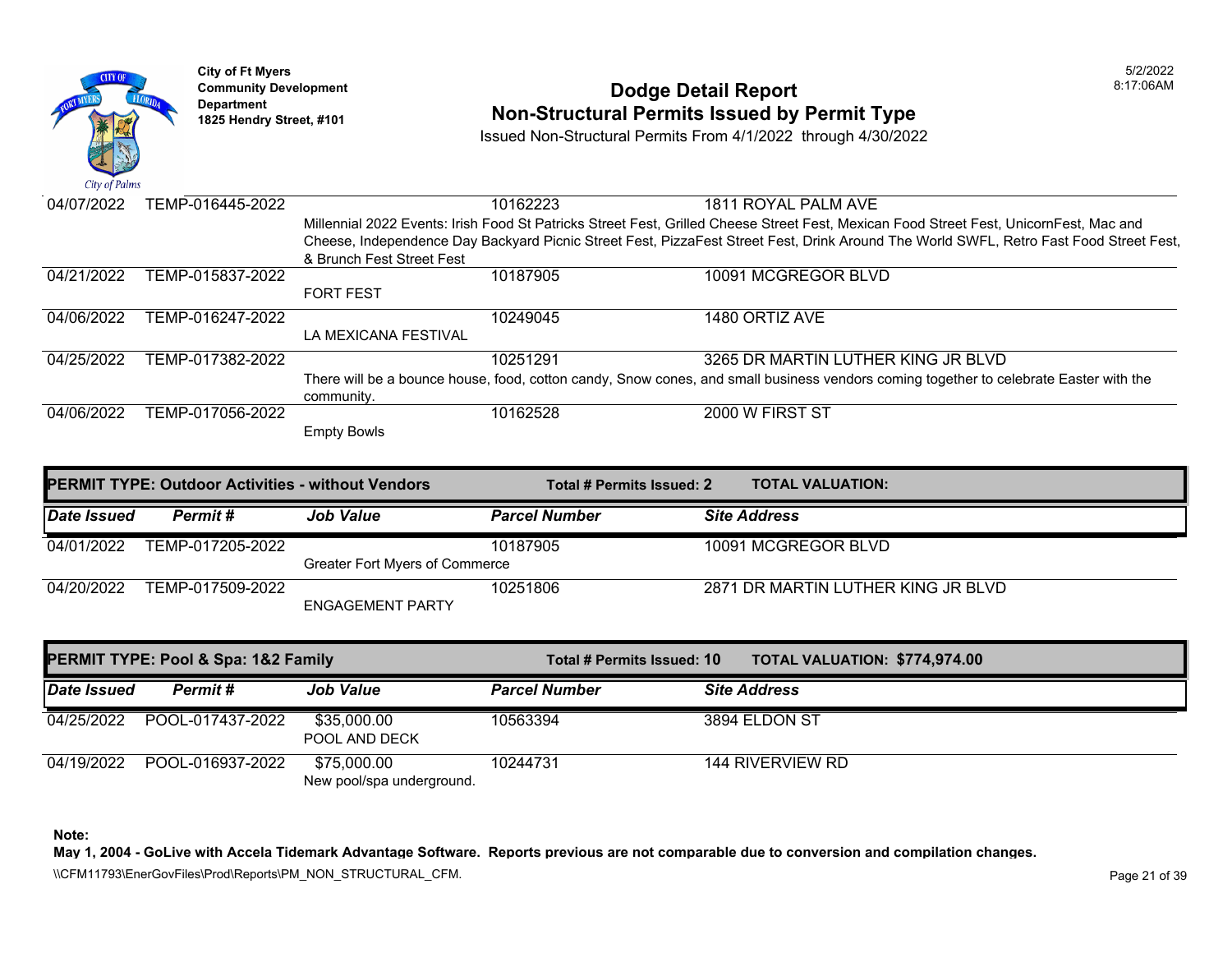



## **Community Development 18:17:06AM**<br>
Dodge Detail Report **Non-Structural Permits Issued by Permit Type** 1825 Hendry Street, #101 **1825 Hendry Street, #101**

Issued Non-Structural Permits From 4/1/2022 through 4/30/2022

| 04/28/2022 | POOL-016993-2022 | \$133,000.00                                      | 10525448                                                               | 8841 SARITA CT            |
|------------|------------------|---------------------------------------------------|------------------------------------------------------------------------|---------------------------|
|            |                  |                                                   | New Swimming Pool Construction ((PRIVATE PROVIDER - INSPECTIONS ONLY)) |                           |
| 04/07/2022 | POOL-016657-2022 | \$70,000.00                                       | 10577890                                                               | 1410 CARLETON PALM CT     |
|            |                  | Construct pool, spa, paver deck                   |                                                                        |                           |
| 04/14/2022 | POOL-016683-2022 | \$50,000.00                                       | 10483642                                                               | 9357 TRIESTE DR           |
|            |                  | POOL AND PAVER DECK                               |                                                                        |                           |
| 04/13/2022 | POOL-015146-2022 | \$183,174.00                                      | 10577891                                                               | 4189 MCGREGOR BLVD        |
|            |                  | Construct pool, spa, paver deck                   |                                                                        |                           |
| 04/28/2022 | POOL-017089-2022 | \$64,000.00                                       | 10576408                                                               | 3242 BIRCHIN LN           |
|            |                  | Pool/Deck will have alarms                        |                                                                        |                           |
| 04/07/2022 | POOL-016886-2022 | \$98,800.00                                       | 10465044                                                               | 11106 SEMINOLE PALM WAY   |
|            |                  | New Construction Pool and All Related Items       |                                                                        |                           |
| 04/22/2022 | POOL-013818-2021 | \$48,000.00                                       | 10172882                                                               | <b>1530 POINCIANA AVE</b> |
|            |                  | Construct pool, spa, paver deck                   |                                                                        |                           |
| 04/18/2022 | POOL-016208-2022 | \$18,000.00                                       | 10581359                                                               | 2851 ROYAL GARDENS AVE    |
|            |                  | Installation of inground pool, spa and paver deck |                                                                        |                           |
|            |                  |                                                   |                                                                        |                           |

| <b>PERMIT TYPE: Pool: 1&amp;2 Family</b> |                  | Total # Permits Issued: 3                      | <b>TOTAL VALUATION: \$165,000.00</b>                                                                |                     |
|------------------------------------------|------------------|------------------------------------------------|-----------------------------------------------------------------------------------------------------|---------------------|
| <b>Date Issued</b>                       | Permit#          | <b>Job Value</b>                               | <b>Parcel Number</b>                                                                                | <b>Site Address</b> |
| 04/12/2022                               | POOL-016335-2022 | \$70,000.00<br>Install pool below ground.      | 10465081                                                                                            | 11333 WINE PALM RD  |
| 04/19/2022                               | POOL-016960-2022 | \$2,000.00                                     | 10186765<br>I just need to fill up the pool because it is dangerous for my kids and I never use it. | 4873 DELEON ST      |
| 04/13/2022                               | POOL-016150-2022 | \$93,000.00<br>Construct pool, spa, paver deck | 10576252                                                                                            | 3194 BIRCHIN LN     |

**PERMIT TYPE: Pool: Commercial Total # Permits Issued: 1 TOTAL VALUATION: \$98,789.00** 

**Note:** 

**May 1, 2004 - GoLive with Accela Tidemark Advantage Software. Reports previous are not comparable due to conversion and compilation changes.** 

\\CFM11793\EnerGovFiles\Prod\Reports\PM\_NON\_STRUCTURAL\_CFM.<br>Rage 22 of 39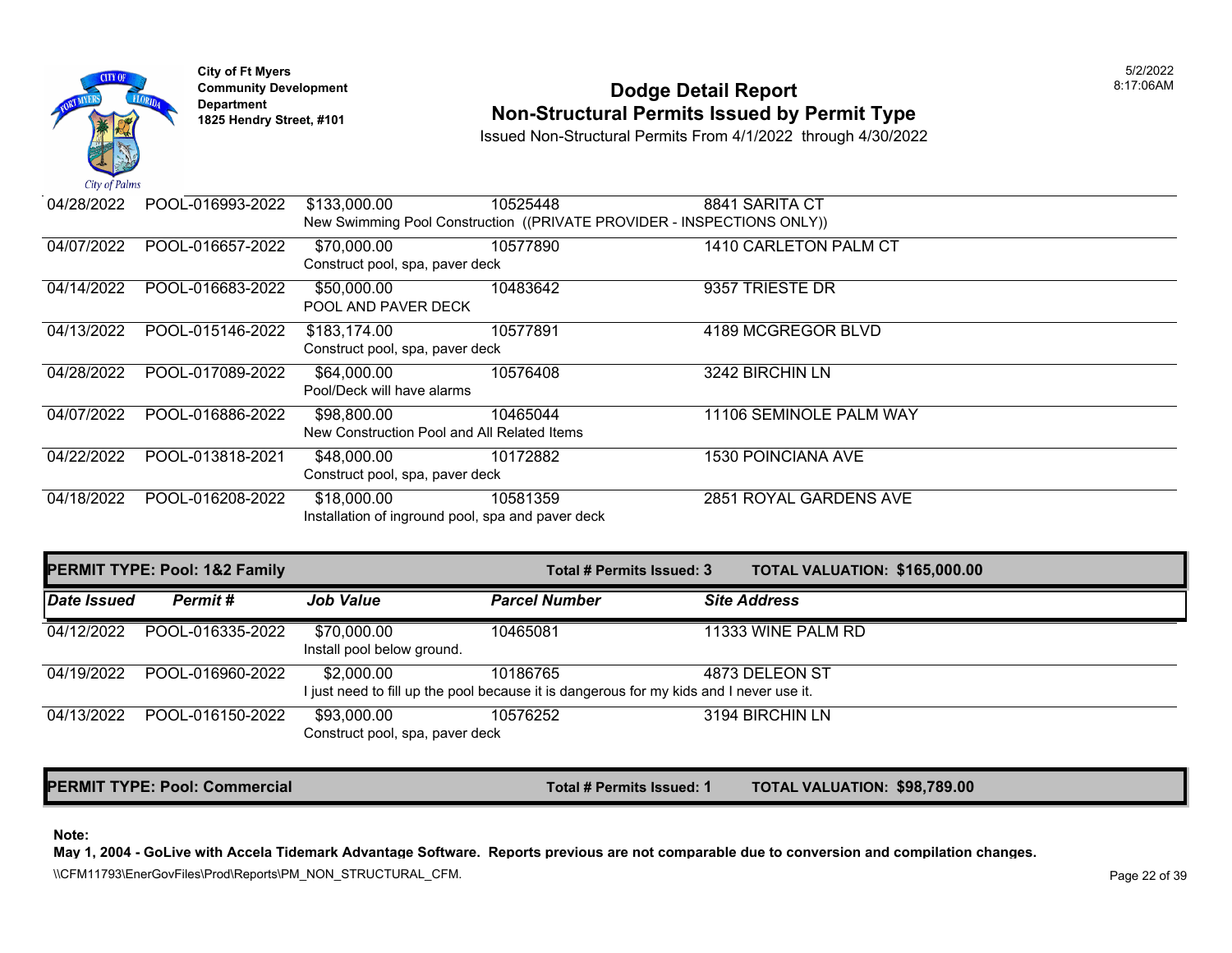City of Palms

**City of Ft Myers** 5/2/2022

## **Community Development 18:17:06AM**<br>
Dodge Detail Report **Non-Structural Permits Issued by Permit Type** 1825 Hendry Street, #101 **1825 Hendry Street, #101**

Issued Non-Structural Permits From 4/1/2022 through 4/30/2022

*Date Issued Permit # Job Value Parcel Number Site Address*  04/21/2022 POOL-016394-2022 \$98,789.00 10598799 2151 JOHNSON ST

commercial pool, concrete deck with footer, gas heater-hook-up by others

| PERMIT TYPE: Re-Roof: 1&2 Family |                 |                                                               | Total # Permits Issued: 74                                                     | <b>TOTAL VALUATION: \$1,942,284.36</b> |
|----------------------------------|-----------------|---------------------------------------------------------------|--------------------------------------------------------------------------------|----------------------------------------|
| <b>Date Issued</b>               | Permit#         | <b>Job Value</b>                                              | <b>Parcel Number</b>                                                           | <b>Site Address</b>                    |
| 04/21/2022                       | TRD-017890-2022 | \$6,000.00<br><b>RE-SHINGLE</b>                               | 10245510                                                                       | 3660 EDGEWOOD AVE                      |
| 04/08/2022                       | TRD-017027-2022 | \$5,910.00<br>Tearoff & Re-Roof Shingle                       | 10184502                                                                       | <b>3835 LAKE ST</b>                    |
| 04/21/2022                       | TRD-017662-2022 | \$52,000.00<br>Remove and replace tile with new water barrier | 10514055                                                                       | 2823 VIA PIAZZA LOOP                   |
| 04/29/2022                       | TRD-018031-2022 | \$19,200.00<br>Shingle + flat re-roof                         | 10244952                                                                       | 4040 E RIVER DR                        |
| 04/06/2022                       | TRD-016207-2022 | \$22,145.96<br>Shingle-Reroof and flat of 2sqs                | 10185095                                                                       | 4742 SANTA DEL RAE AVE                 |
| 04/05/2022                       | TRD-017187-2022 | \$33,989.00<br>TILE RE-ROOF. TILE OFF, TILE ON.               | 10490165                                                                       | 10015 TURTLE HILL DR                   |
| 04/13/2022                       | TRD-017482-2022 | \$27,800.00<br>Metal re-roof                                  | 10183485                                                                       | 1311 CANTERBURY DR                     |
| 04/08/2022                       | TRD-017374-2022 | \$11,200.00<br>Remove and replace existing shingles.          | 10245034                                                                       | 4021 E RIVER DR                        |
| 04/05/2022                       | TRD-017200-2022 | \$11,796.00                                                   | 10173890<br>Tear off Shingle Roof. Install Metal Roof with Flat for main house | 2057 JEFFCOTT ST                       |
| 04/07/2022                       | TRD-017291-2022 | \$22,750.00<br>Tear off and reroof                            | 10175632                                                                       | 1444 BARCELONA AVE                     |

**Note:** 

**May 1, 2004 - GoLive with Accela Tidemark Advantage Software. Reports previous are not comparable due to conversion and compilation changes.** 

\\CFM11793\EnerGovFiles\Prod\Reports\PM\_NON\_STRUCTURAL\_CFM.<br>Rage 23 of 39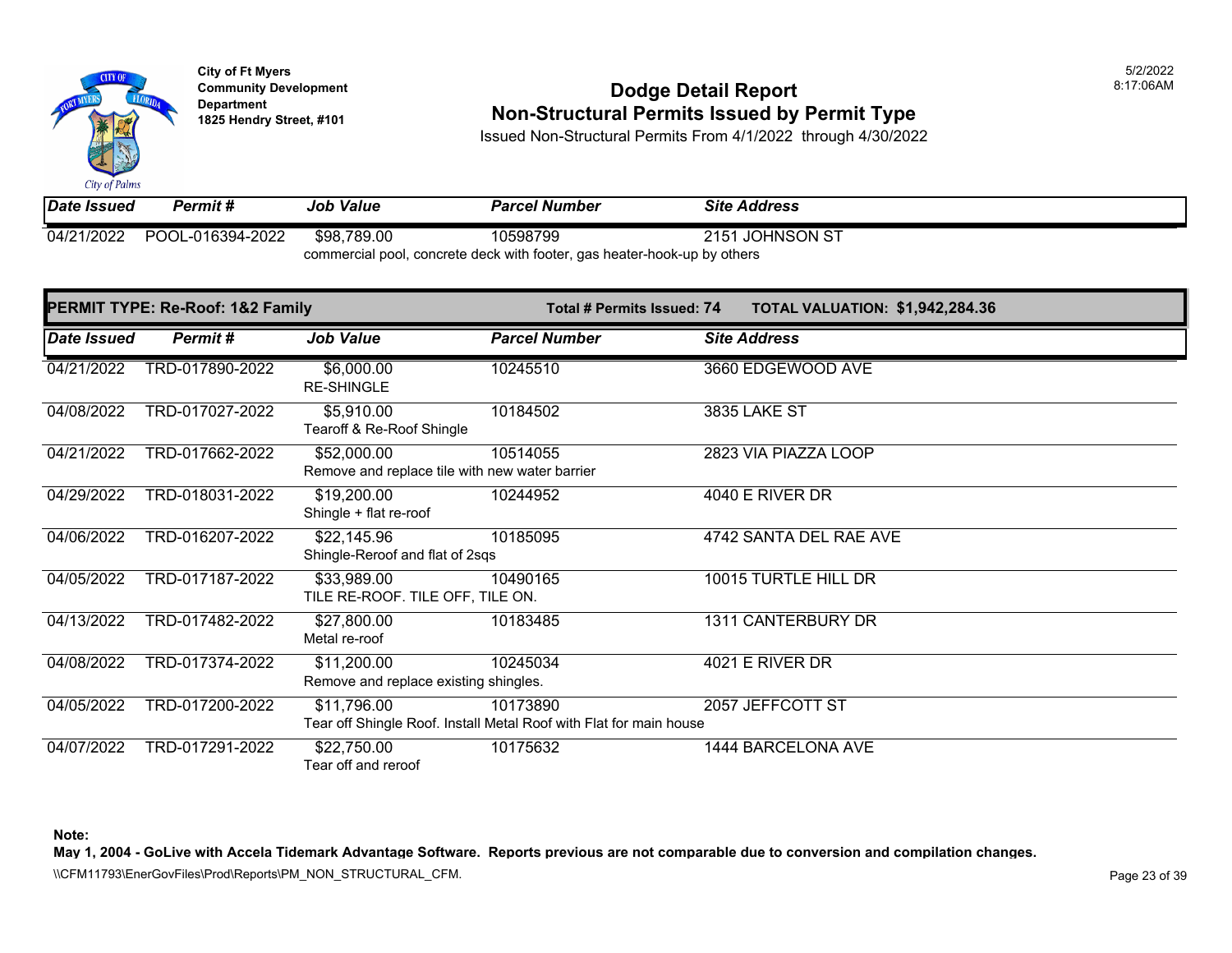

### **Community Development Dodge Detail Report** 8:17:06AM **Non-Structural Permits Issued by Permit Type**

Issued Non-Structural Permits From 4/1/2022 through 4/30/2022

| 04/25/2022 | TRD-018007-2022 | \$2,400.00<br>Shingle tear off                        | 10247990 | 857 CAYCE LN                                                                                                                                                  |
|------------|-----------------|-------------------------------------------------------|----------|---------------------------------------------------------------------------------------------------------------------------------------------------------------|
| 04/26/2022 | TRD-018060-2022 | \$7,350.00<br>shingle re-roof                         | 10250449 | 6137 MEADOW VIEW CIR                                                                                                                                          |
| 04/11/2022 | TRD-017444-2022 | \$15,727.00<br>Re-Roof Shingle to Shingle.            | 10184055 | 1433 WINKLER AVE                                                                                                                                              |
| 04/25/2022 | TRD-018000-2022 | \$42,100.00<br><b>REROOF HOME WITH TILE</b>           | 10451820 | 8005 GATOR PALM DR                                                                                                                                            |
| 04/27/2022 | TRD-017881-2022 | \$69,000.00<br>REMOVE AND REPLACE ROOF, TILE TO TILE  | 10472885 | 9086 PROSPERITY WAY                                                                                                                                           |
| 04/25/2022 | TRD-018011-2022 | \$10,978.00<br>silicone.                              | 10175596 | 1442 LINHART AVE<br>Tear off approx 980 square feet of flat roof to deck apply Gaco urethane and silicone, clean approx 900 square feet of flat apply Gaco    |
| 04/14/2022 | TRD-017601-2022 | \$10,296.00<br>Shingle + flat re-roof                 | 10175736 | 1255 COCONUT DR                                                                                                                                               |
| 04/25/2022 | TRD-017286-2022 | \$6,206.00<br>(POINSETTIA PARK)                       | 10249566 | 67 HACIENDA BLVD<br>TPO ROOF-OVER MOBILE HOME FL12772.1 11 SQ (1146 SQ FT) AT SITE ADDRESS 67 HACIENDA BLVD FT MYERS FL 33905                                 |
| 04/01/2022 | TRD-017063-2022 | \$49,350.00<br>manufacturers specifications.          | 10499135 | 9548 HEMINGWAY LN<br>Remove hurricane damaged tile and underlayment. Re-nail decking to code. Install self adhered underlayment and flashing. Install tile to |
| 04/14/2022 | TRD-017612-2022 | \$73,456.74<br>REMOVE AND REPLACE ROOF, TILE TO TILE  | 10491381 | 9030 SHADOW GLEN WAY                                                                                                                                          |
| 04/07/2022 | TRD-016827-2022 | \$54,000.00<br>Concrete Tile ReRoof                   | 10499127 | 9528 HEMINGWAY LN                                                                                                                                             |
| 04/21/2022 | TRD-017714-2022 | \$16,000.00<br>tear off and re-roof with new shingles | 10246011 | 761 PINE ST                                                                                                                                                   |
| 04/04/2022 | TRD-017042-2022 | \$4,500.00<br>Flat re-roof                            | 10176215 | 1850 CORONADO RD                                                                                                                                              |

**Note:** 

**May 1, 2004 - GoLive with Accela Tidemark Advantage Software. Reports previous are not comparable due to conversion and compilation changes.** 

\\CFM11793\EnerGovFiles\Prod\Reports\PM\_NON\_STRUCTURAL\_CFM.<br>Rage 24 of 39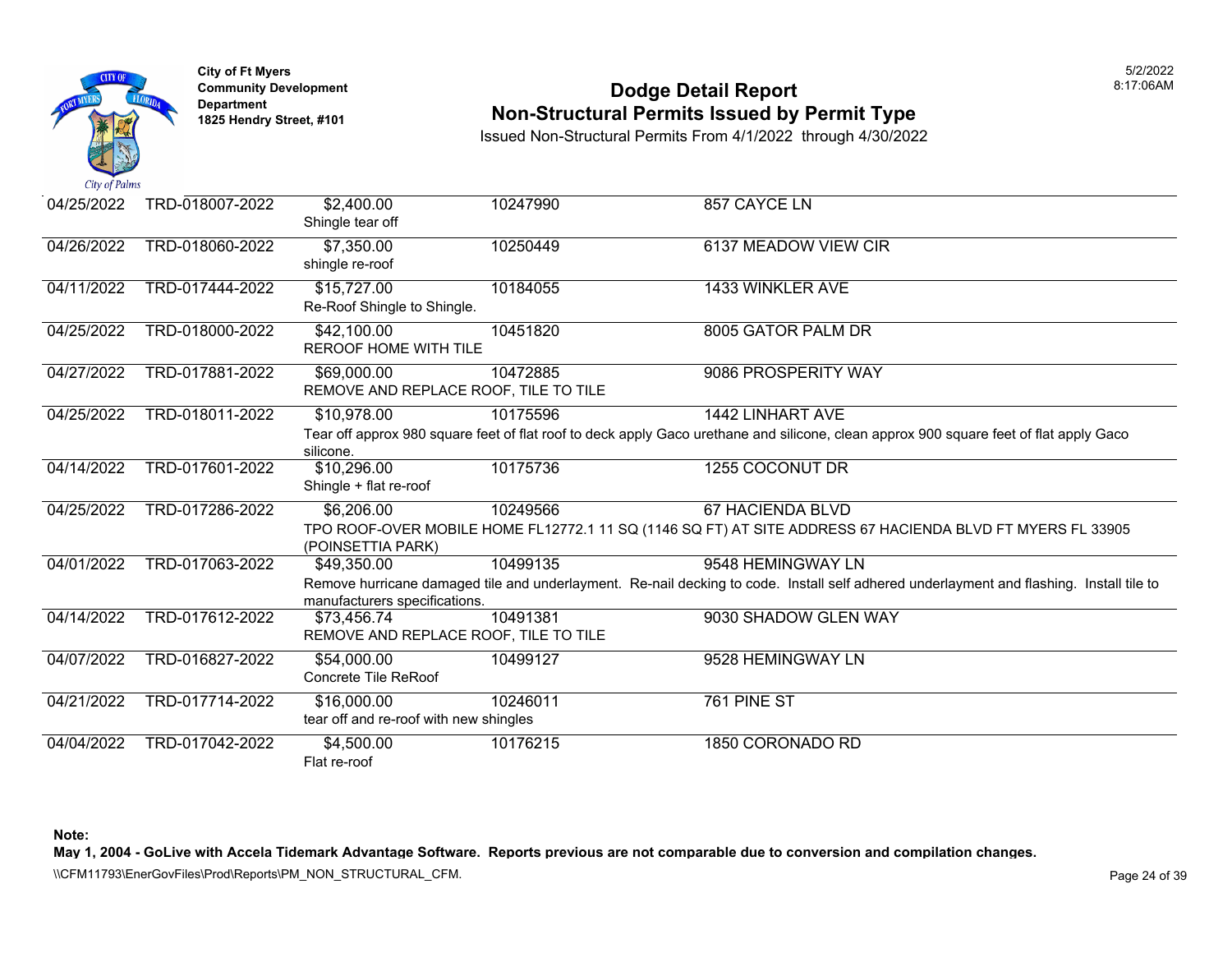

### **Community Development Dodge Detail Report** 8:17:06AM **Non-Structural Permits Issued by Permit Type**

Issued Non-Structural Permits From 4/1/2022 through 4/30/2022

| 04/07/2022 | TRD-017260-2022 | \$7,000.00<br>RE-ROOF 14 SQ FLAT                                        | 10251123                                                                                                      | <b>1517 BROOKHILL DR</b>                                                                                                  |
|------------|-----------------|-------------------------------------------------------------------------|---------------------------------------------------------------------------------------------------------------|---------------------------------------------------------------------------------------------------------------------------|
| 04/19/2022 | TRD-017793-2022 | \$8,000.00                                                              | 10251212<br>TEAR OFF OLD MATERIAL AND REPLACE WITH THE NEW SHINGLES                                           | 1624 MOHAWK AVE                                                                                                           |
| 04/05/2022 | TRD-017136-2022 | \$2,350.00                                                              | 10246801<br>Remove existing metal roof and install new shingle roof, siding, and soffit.                      | 3960 WOODSIDE AVE                                                                                                         |
| 04/05/2022 | TRD-017207-2022 | \$11,796.00<br>Tear off Shingle Roof. Install Metal for detached garage | 10173890                                                                                                      | 2057 JEFFCOTT ST                                                                                                          |
| 04/13/2022 | TRD-017551-2022 | \$6,500.00                                                              | 10184884                                                                                                      | 4440 LAGG AVE<br>Residential Re-roof tear off existing shingle to bare decking and re-apply underlayment and new shingles |
| 04/13/2022 | TRD-017585-2022 | \$133,663.00<br>Remove existing tile roof system and replace with new.  | 10506611                                                                                                      | 9956 VIA SAN MARCO LOOP                                                                                                   |
| 04/27/2022 | TRD-017667-2022 | \$40,000.00<br>Tile Tear Off                                            | 10506622                                                                                                      | 3025 VIA SAN MARCO CT                                                                                                     |
| 04/07/2022 | TRD-017052-2022 | \$23,733.00<br><b>SHINGLES REROOF</b>                                   | 10185093                                                                                                      | 4728 SANTA DEL RAE AVE                                                                                                    |
| 04/25/2022 | TRD-017630-2022 | \$9,775.00<br>tear off and re roof with new shingles                    | 10245274                                                                                                      | 3574 SEMINOLE AVE                                                                                                         |
| 04/11/2022 | TRD-017460-2022 | \$73,450.00                                                             | 10187978<br>Reroof - Tear off underlayment and tile. Install new underlayment and tile. To include flat area. | <b>21 GEORGE TOWN</b>                                                                                                     |
| 04/08/2022 | TRD-017411-2022 | \$12,264.00<br>Shingle re-roof                                          | 10185131                                                                                                      | 4694 MI CASA CT                                                                                                           |
| 04/13/2022 | TRD-017573-2022 | \$53,000.00                                                             | 10451826<br>Re-Roof; Remove the Existing Tile Roof; Install New Tile Roof                                     | 8041 GATOR PALM DR                                                                                                        |
| 04/21/2022 | TRD-017899-2022 | \$84,000.00<br>REMOVE AND REPLACE TILE ROOF SYSTEM                      | 10451829                                                                                                      | 8024 GATOR PALM DR                                                                                                        |
| 04/14/2022 | TRD-017595-2022 | \$55,000.00<br>REMOVE AND REPLACE ROOF, TO METAL                        | 10472906                                                                                                      | 9111 LINKS DR                                                                                                             |

**Note:** 

**May 1, 2004 - GoLive with Accela Tidemark Advantage Software. Reports previous are not comparable due to conversion and compilation changes.** 

\\CFM11793\EnerGovFiles\Prod\Reports\PM\_NON\_STRUCTURAL\_CFM.<br>Rage 25 of 39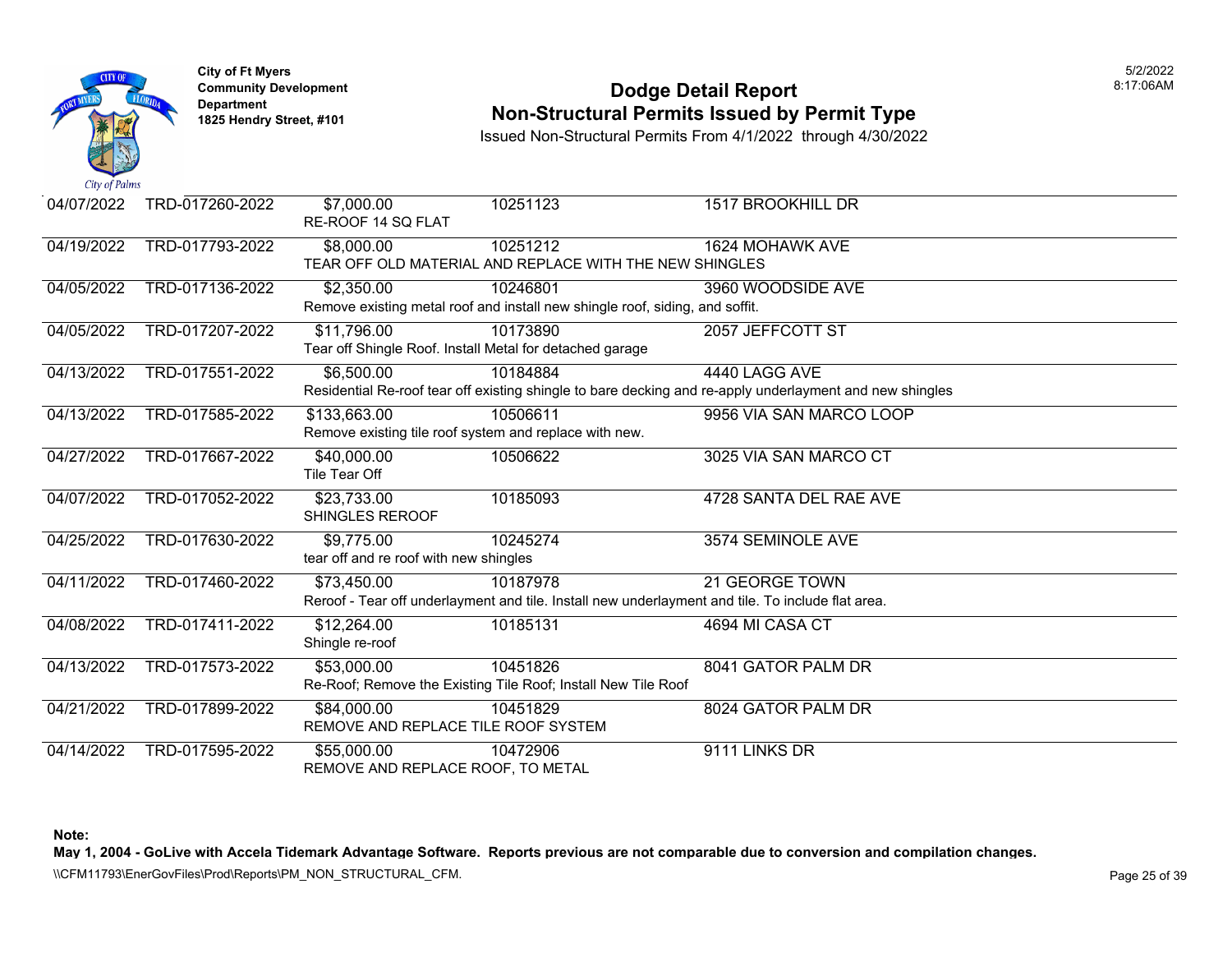

### **Community Development Dodge Detail Report** 8:17:06AM **Non-Structural Permits Issued by Permit Type**

Issued Non-Structural Permits From 4/1/2022 through 4/30/2022

| 04/13/2022 | TRD-017508-2022 | \$11,470.00                               | 10250001                                                                 | <b>155 LUCILLE AVE</b>                                                                                                                 |
|------------|-----------------|-------------------------------------------|--------------------------------------------------------------------------|----------------------------------------------------------------------------------------------------------------------------------------|
|            |                 |                                           |                                                                          | Residential Re-roof tear off existing shingle to bare decking and re-apply underlayment and new shingles                               |
| 04/14/2022 | TRD-017635-2022 | \$7,000.00                                | 10247511                                                                 | 4719 HUNTERS GREEN DR                                                                                                                  |
|            |                 | Replace Roof Shingle to Metal             |                                                                          |                                                                                                                                        |
| 04/13/2022 | TRD-017536-2022 | \$12,150.00                               | 10176417                                                                 | 1655 MORENO AVE                                                                                                                        |
|            |                 | Shingle-Reroof                            |                                                                          |                                                                                                                                        |
| 04/26/2022 | TRD-018054-2022 | \$7,000.00                                | 10245134                                                                 | 819 TARPON ST                                                                                                                          |
|            |                 | Re-roof the whole house                   |                                                                          |                                                                                                                                        |
| 04/07/2022 | TRD-017055-2022 | \$71,005.00                               | 10525427                                                                 | 8227 PROVENCIA CT                                                                                                                      |
|            |                 | RE-ROOFING OF PROPERTY, SFR, LIKE TO LIKE |                                                                          |                                                                                                                                        |
| 04/11/2022 | TRD-017475-2022 | \$66,269.00                               | 10472919                                                                 | 9120 LINKS DR                                                                                                                          |
|            |                 |                                           |                                                                          | Remove hurricane damaged tile and underlayment. Re-nail decking to code. Install self adhered underlayment and flashing. Install metal |
|            |                 | to manufacturers specifications.          |                                                                          |                                                                                                                                        |
| 04/18/2022 | TRD-017710-2022 | \$7,000.00                                | 10175969                                                                 | 2968 SUNSET RD                                                                                                                         |
|            |                 |                                           | Wechrlock underlayment 3x3 metal edge tomko 30years shingles.            |                                                                                                                                        |
| 04/11/2022 | TRD-017468-2022 | \$8,300.00                                | 10174382                                                                 | 2828 CENTRAL AVE                                                                                                                       |
|            |                 | REROOF 10 SQUARE OF SHINGLE ROOF          |                                                                          |                                                                                                                                        |
|            |                 |                                           | Adding scope of flat roof. Will be using Certain Teed MOD BIT, 4 squares |                                                                                                                                        |
| 04/07/2022 | TRD-017028-2022 | \$70.887.00                               | 10465812                                                                 | 10535 BELLAGIO DR                                                                                                                      |
|            |                 | <b>CONCRETE TILE REROOF</b>               |                                                                          |                                                                                                                                        |
| 04/20/2022 | TRD-017830-2022 | \$5,500.00                                | 10184963                                                                 | <b>4448 HILL DR</b>                                                                                                                    |
|            |                 |                                           |                                                                          | REMOVING OLD SHINGLES & PAPER, REPLACING ANY ROTTEN WOOD AND THEN NEW PAPER AND SHINGLES                                               |
| 04/08/2022 | TRD-017325-2022 | \$10,500.00                               | 10496853                                                                 | 8030 SILVER BIRCH WAY                                                                                                                  |
|            |                 | Re roof shingle to shingle                |                                                                          |                                                                                                                                        |
| 04/14/2022 | TRD-016925-2022 | \$12,950.00                               | 10176603                                                                 | 1436 ROSADA WAY                                                                                                                        |
|            |                 | Reroof asphalt shingle to asphalt shingle |                                                                          |                                                                                                                                        |
| 04/20/2022 | TRD-017808-2022 | \$18,647.00                               | 10185144                                                                 | 4691 MI CASA CT                                                                                                                        |
|            |                 | Re-Roof Shingle to Shingle.               |                                                                          |                                                                                                                                        |

**Note:** 

**May 1, 2004 - GoLive with Accela Tidemark Advantage Software. Reports previous are not comparable due to conversion and compilation changes.** 

\\CFM11793\EnerGovFiles\Prod\Reports\PM\_NON\_STRUCTURAL\_CFM.<br>Rage 26 of 39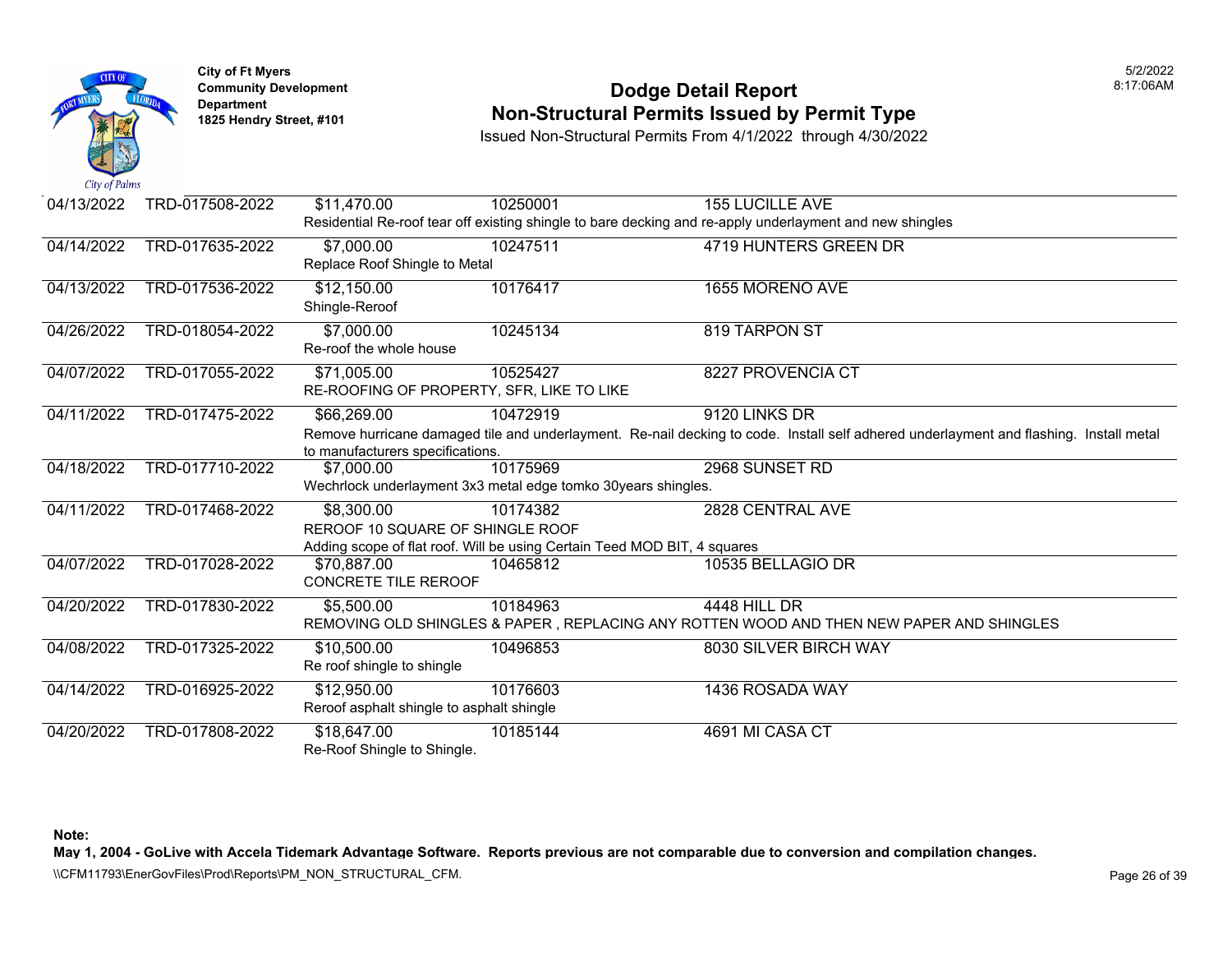

### **Community Development Dodge Detail Report** 8:17:06AM **Non-Structural Permits Issued by Permit Type**

Issued Non-Structural Permits From 4/1/2022 through 4/30/2022

| 04/28/2022 | TRD-018061-2022 | \$20,180.00<br>RE-ROOF                          | 10184068 |                   | 1431 JEFFERSON AVE                                                                                                                       |
|------------|-----------------|-------------------------------------------------|----------|-------------------|------------------------------------------------------------------------------------------------------------------------------------------|
|            |                 | FLAT 2 SQ                                       |          |                   |                                                                                                                                          |
|            |                 | SHINGLES 32 SQ                                  |          |                   |                                                                                                                                          |
| 04/25/2022 | TRD-017668-2022 | \$62,000.00                                     | 10520863 |                   | 10720 BRADBURY WAY                                                                                                                       |
|            |                 | manufacturers specifications.                   |          |                   | Remove hurricane damaged tile and underlayment. Re-nail decking to code. Install self adhered underlayment and flashing. Install tile to |
| 04/25/2022 | TRD-017337-2022 | \$65,191.00                                     | 10472903 | 9117 LINKS DR     |                                                                                                                                          |
|            |                 | manufacturers specifications.                   |          |                   | Remove hurricane damaged tile and underlayment. Re-nail decking to code. Install self adhered underlayment and flashing. Install tile to |
| 04/07/2022 | TRD-017246-2022 | \$12,150.00<br>Shingle re-roof                  | 10483969 | 4204 AVIAN AVE    |                                                                                                                                          |
|            |                 |                                                 |          |                   |                                                                                                                                          |
| 04/14/2022 | TRD-017206-2022 | \$3,900.00<br>REROOF 10 SQUARES OF SHINGLE ROOF | 10250049 | 221 EUGENIA AVE   |                                                                                                                                          |
|            |                 |                                                 |          |                   |                                                                                                                                          |
| 04/25/2022 | TRD-017719-2022 | \$19,722.00                                     | 10172672 |                   | 1879 MONTE VISTA ST                                                                                                                      |
|            |                 |                                                 |          |                   | Remove existing shingle and modified roofs and replace with new shingles and tapered modified on slop section                            |
| 04/22/2022 | TRD-017715-2022 | \$10,000.00                                     | 10496668 |                   | 8304 SILVER BIRCH WAY                                                                                                                    |
|            |                 | tear off and re-roof with new shingles          |          |                   |                                                                                                                                          |
| 04/01/2022 | TRD-017065-2022 | \$9,960.00                                      | 10251101 | 1374 BROOKHILL DR |                                                                                                                                          |
|            |                 | Flat Re-Roof                                    |          |                   |                                                                                                                                          |
| 04/11/2022 | TRD-017528-2022 | \$4,500.00                                      | 10449939 | 3724 SUNTRUST DR  |                                                                                                                                          |
|            |                 | <b>REPLACE SHINGLES</b>                         |          |                   |                                                                                                                                          |
| 04/26/2022 | TRD-017879-2022 | \$15,880.00                                     | 10176840 | 1471 RICARDO AVE  |                                                                                                                                          |
|            |                 | Shingle Reroof with flat                        |          |                   |                                                                                                                                          |
| 04/25/2022 | TRD-017680-2022 | \$53,676.00                                     | 10472995 |                   | 9273 INDEPENDENCE WAY                                                                                                                    |
|            |                 |                                                 |          |                   | Remove hurricane damaged tile and underlayment. Re-nail decking to code. Install self adhered underlayment and flashing. Install tile to |
|            |                 | manufacturers specifications.                   |          |                   |                                                                                                                                          |
| 04/05/2022 | TRD-017021-2022 | \$9,150.00                                      | 10184239 | 3958 MAXINE ST    |                                                                                                                                          |
|            |                 | shingle reroof                                  |          |                   |                                                                                                                                          |
| 04/19/2022 | TRD-017756-2022 | \$5,000.00                                      | 10250510 | 6257 DEMERY CIR   |                                                                                                                                          |
|            |                 | <b>Re-Roof Shingles</b>                         |          |                   |                                                                                                                                          |

**Note:** 

**May 1, 2004 - GoLive with Accela Tidemark Advantage Software. Reports previous are not comparable due to conversion and compilation changes.** 

\\CFM11793\EnerGovFiles\Prod\Reports\PM\_NON\_STRUCTURAL\_CFM.<br>Rage 27 of 39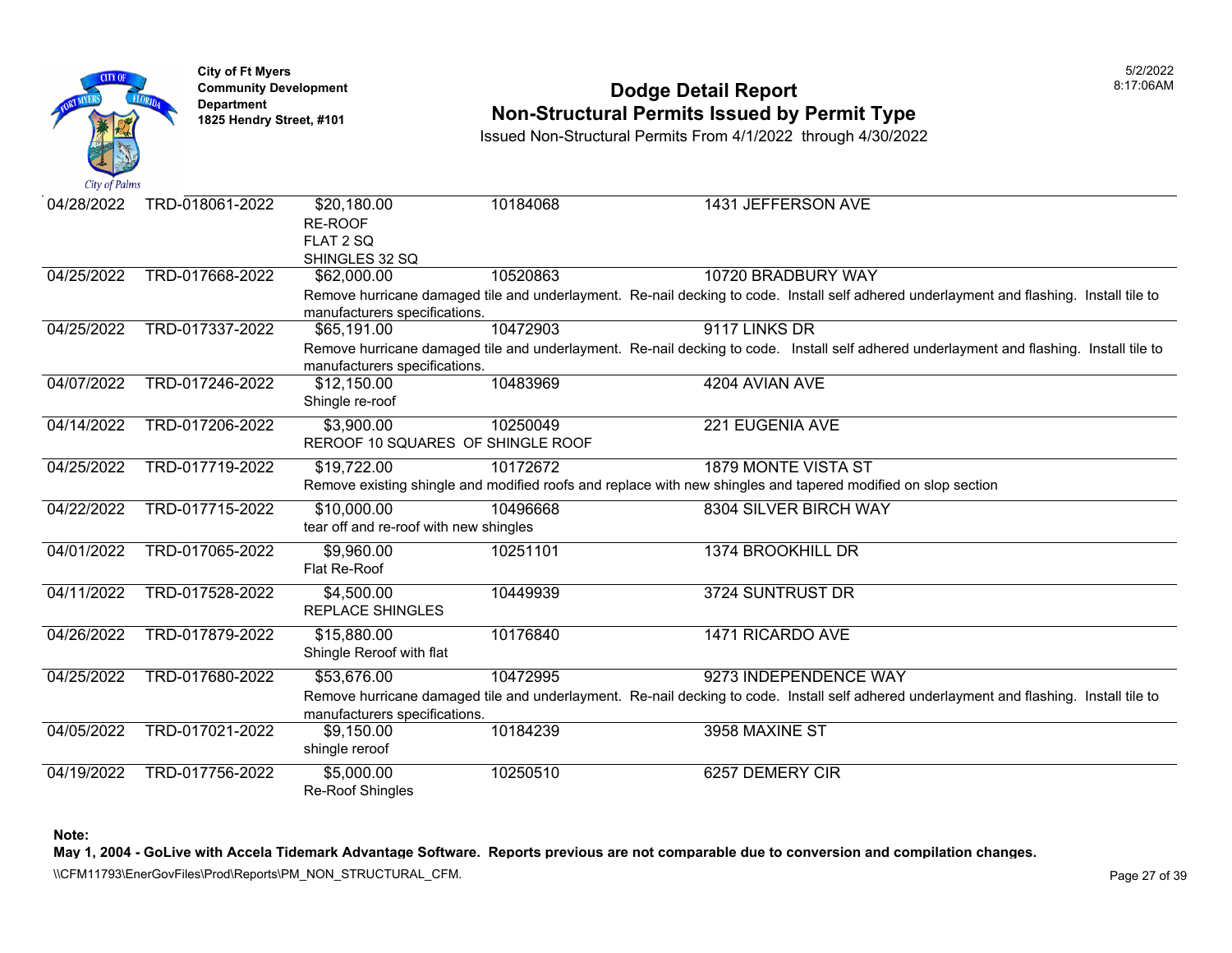

### **Community Development 18:17:06AM**<br>
Dodge Detail Report **Non-Structural Permits Issued by Permit Type** 1825 Hendry Street, #101 **1825 Hendry Street, #101**

Issued Non-Structural Permits From 4/1/2022 through 4/30/2022

| Date Issued | Permit#                                 | <b>Job Value</b>                                  | <b>Parcel Number</b>                                                       | <b>Site Address</b>                                                                                                                       |
|-------------|-----------------------------------------|---------------------------------------------------|----------------------------------------------------------------------------|-------------------------------------------------------------------------------------------------------------------------------------------|
|             | <b>PERMIT TYPE: Re-Roof: Commercial</b> |                                                   | Total # Permits Issued: 11                                                 | <b>TOTAL VALUATION: \$1,114,816.00</b>                                                                                                    |
|             |                                         | <b>RE ROOFING</b>                                 |                                                                            |                                                                                                                                           |
| 04/29/2022  | TRD-018214-2022                         | \$14,650.00                                       | 10522747                                                                   | 4367 AVIAN AVE                                                                                                                            |
| 04/25/2022  | TRD-017617-2022                         | \$10,800.00<br>Shingle Reroof                     | 10496696                                                                   | 8372 SILVER BIRCH WAY                                                                                                                     |
| 04/05/2022  | TRD-016948-2022                         | \$12,900.00<br>Reroof                             | 10175825                                                                   | 1563 RANSOM ST                                                                                                                            |
|             |                                         |                                                   | Reroof- Tear off underlayment and tile. Install new underlayment and tile. |                                                                                                                                           |
| 04/11/2022  | TRD-017436-2022                         | \$27,963.75                                       | 10507069                                                                   | 8564 PEGASUS DR                                                                                                                           |
| 04/05/2022  | TRD-016946-2022                         | \$12,896.00<br>Reroof with shingles and Flat.     | 10175613                                                                   | 2904 VALENCIA WAY                                                                                                                         |
| 04/29/2022  | TRD-018244-2022                         | \$1,500.00<br>Roof repair                         | 10245628                                                                   | 51 SEMINOLE CT                                                                                                                            |
|             |                                         |                                                   | Tile to tile reroof and underlayment tear off and replace with TileSeal.   |                                                                                                                                           |
| 04/25/2022  | TRD-017878-2022                         | \$74,500.00                                       | 10186964                                                                   | 18 TIMBERLAND CIR S                                                                                                                       |
|             |                                         | REMOVE AND REPLACE ROOF, TILE TO TILE             |                                                                            |                                                                                                                                           |
| 04/14/2022  | TRD-017581-2022                         | \$67,500.00                                       | 10490167                                                                   | 10019 TURTLE HILL DR                                                                                                                      |
| 04/21/2022  | TRD-017690-2022                         | \$6,900.00<br>Shingle and modified bitumen reroof | 10175112                                                                   | 2401 HUNTER ST                                                                                                                            |
|             |                                         | Shingles to shingles re roof.                     |                                                                            |                                                                                                                                           |
| 04/26/2022  | TRD-018064-2022                         | \$12,938.00                                       | 10174060                                                                   | 2729 BROADWAY                                                                                                                             |
|             |                                         | tile in that same area.                           |                                                                            |                                                                                                                                           |
|             |                                         |                                                   |                                                                            | Small repair in garage area only. Remove 1.49 sqs of tile down to sheathing in the lower front section of the garage area and install new |
| 04/19/2022  | TRD-017769-2022                         | \$5,063.91                                        | 10507136                                                                   | 8615 PEGASUS DR                                                                                                                           |

04/11/2022 TRD-017545-2022 \$20,000.00 10253980 4036 EDISON AVE SHINGLE ROOF OFF / SHINGLE ROOF ON

**Note:** 

**May 1, 2004 - GoLive with Accela Tidemark Advantage Software. Reports previous are not comparable due to conversion and compilation changes.** 

\\CFM11793\EnerGovFiles\Prod\Reports\PM\_NON\_STRUCTURAL\_CFM.<br>Rage 28 of 39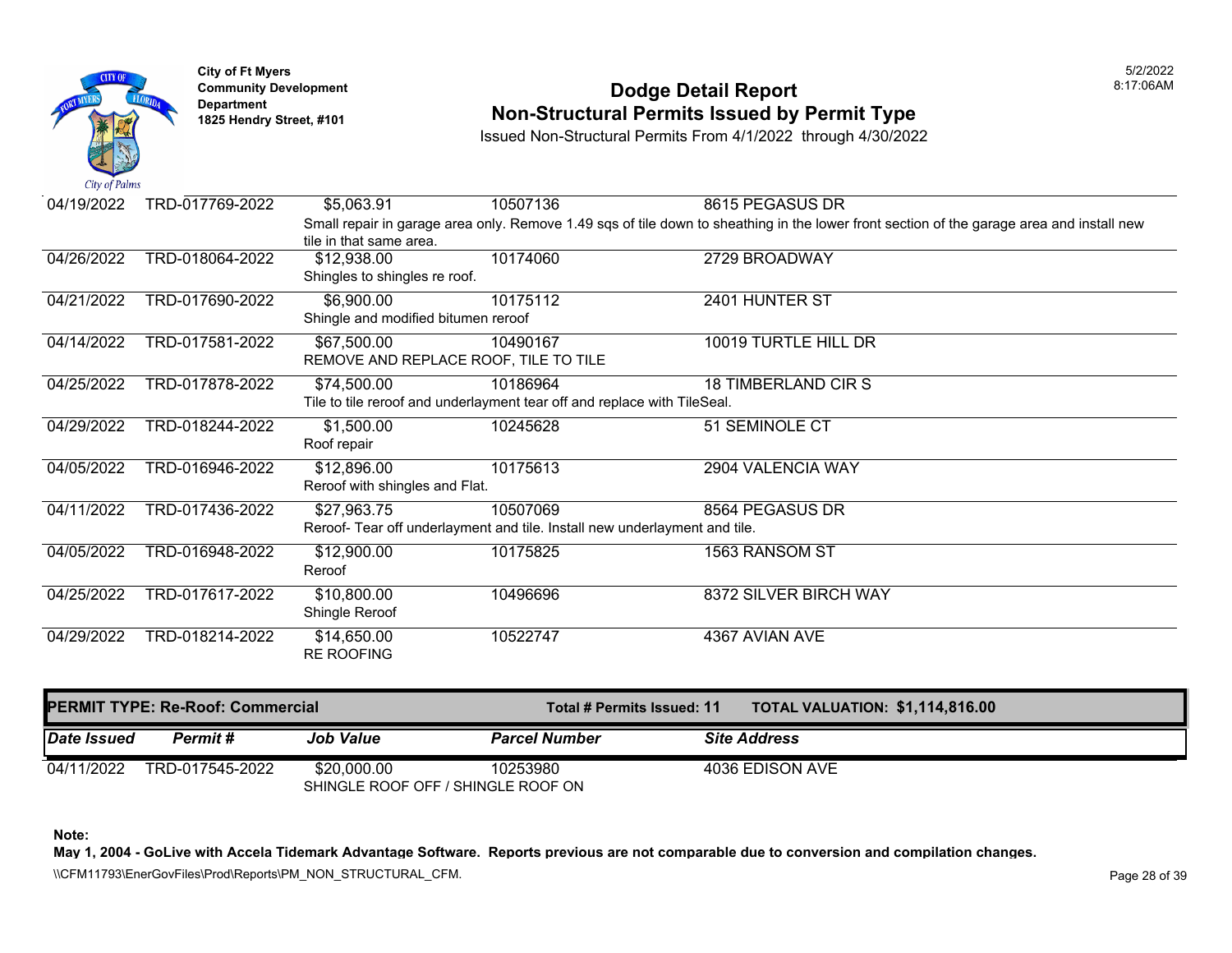

### **Community Development 18:17:06AM**<br>
Dodge Detail Report **Non-Structural Permits Issued by Permit Type** 1825 Hendry Street, #101 **1825 Hendry Street, #101**

Issued Non-Structural Permits From 4/1/2022 through 4/30/2022

| 04/13/2022 | TRD-017559-2022 | \$15,000.00             | 10185353                                                              | 3707 CLEVELAND AVE                                                                                   |
|------------|-----------------|-------------------------|-----------------------------------------------------------------------|------------------------------------------------------------------------------------------------------|
|            |                 |                         | Tear off front sloped roof only and replace with standing seam        |                                                                                                      |
| 04/08/2022 | TRD-017429-2022 | \$30,000.00             | 10187910                                                              | 4560 VIA ROYALE #2                                                                                   |
|            |                 | Shingle-Reroof          |                                                                       |                                                                                                      |
| 04/13/2022 | TRD-017577-2022 | \$69,818.00             | 10186796                                                              | 5216 CLAYTON CT                                                                                      |
|            |                 |                         | Re-Roof; Remove the Existing Tile Roof; Install New Metal Roof        |                                                                                                      |
| 04/20/2022 | TRD-017619-2022 | \$73,670.00             | 10598927                                                              | 1735 JACKSON ST                                                                                      |
|            |                 |                         | Remove existing roof and replace with new GAF Timberline HDZ Shingles |                                                                                                      |
| 04/12/2022 | TRD-017428-2022 | \$30,000.00             | 10187909                                                              | 4560 VIA ROYALE #1                                                                                   |
|            |                 | Shingle-Reroof          |                                                                       |                                                                                                      |
| 04/26/2022 | TRD-017796-2022 | \$88,350.00             | 10186396                                                              | 1700 MEDICAL LN                                                                                      |
|            |                 | T/O + Reroof Single Ply |                                                                       |                                                                                                      |
| 04/13/2022 | TRD-017558-2022 | \$527,978.00            | 10162375                                                              | 1500 MONROE ST                                                                                       |
|            |                 |                         | 240 sq tear off - NOA, 20-0414.o8 / overlay 19 sq FL4930.r18 S-19     |                                                                                                      |
| 04/13/2022 | TRD-017448-2022 | \$30,000.00             | 10187911                                                              | 4560 VIA ROYALE #3                                                                                   |
|            |                 | Shingle-REROOF          |                                                                       |                                                                                                      |
| 04/12/2022 | TRD-017451-2022 | \$30,000.00             | 10187912                                                              | 4560 VIA ROYALE #4                                                                                   |
|            |                 | Shingle-Reroof          |                                                                       |                                                                                                      |
| 04/14/2022 | TRD-017626-2022 | \$200,000.00            | 10173200                                                              | 2562 LAFAYETTE ST                                                                                    |
|            |                 |                         |                                                                       | REMOVE EXISTING ROOF ALONG WITH ANY DAMAGED DECK AS NEEDED. REPLACE WITH NW INSULATION BOARD AND TPO |

| <b>PERMIT TYPE: Re-Roof: Multi-Family</b> |                 |                                       | Total # Permits Issued: 45                                  |  | <b>TOTAL VALUATION: \$1,770,005.00</b>                                                                                        |
|-------------------------------------------|-----------------|---------------------------------------|-------------------------------------------------------------|--|-------------------------------------------------------------------------------------------------------------------------------|
| <b>Date Issued</b>                        | Permit #        | <b>Job Value</b>                      | <b>Parcel Number</b>                                        |  | <b>Site Address</b>                                                                                                           |
| 04/22/2022                                | TRD-017850-2022 | \$39,000.00                           | 10186770                                                    |  | 1625 RED CEDAR DR<br>REMOVE AND REPLACE ASPHALT SHINGLES, ROOF VENTS, ROOF FLASHING, SYNTHETIC FELT AND DRIP EDGE PER FLORIDA |
| 04/26/2022                                | TRD-017836-2022 | <b>BUILDING CODES.</b><br>\$14.000.00 | 10246654<br>Tear off shingle roof and replace with shingles |  | 727 VERONICA S SHOEMAKER BLVD                                                                                                 |

**Note:** 

**May 1, 2004 - GoLive with Accela Tidemark Advantage Software. Reports previous are not comparable due to conversion and compilation changes.** 

\\CFM11793\EnerGovFiles\Prod\Reports\PM\_NON\_STRUCTURAL\_CFM.<br>Rage 29 of 39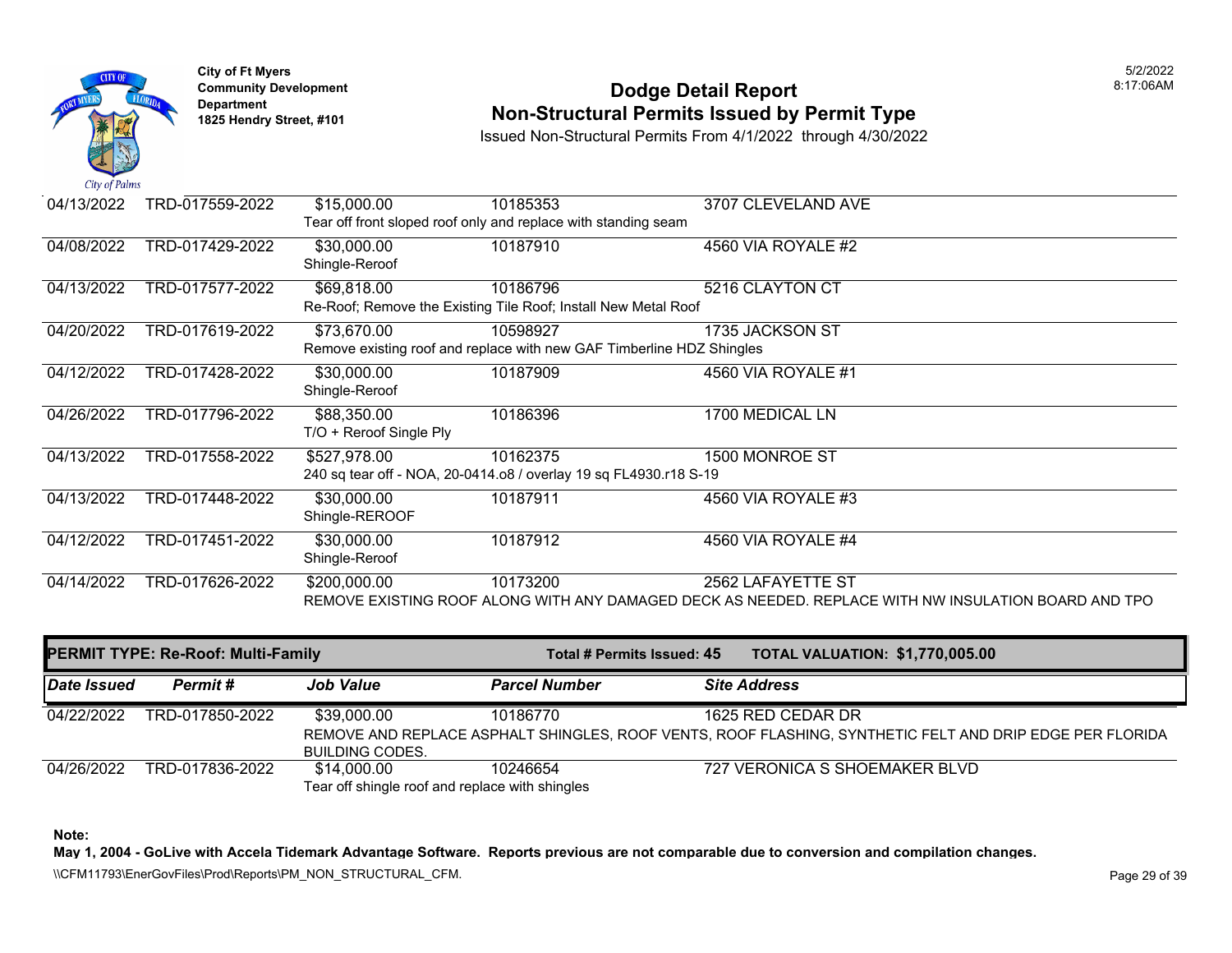

**City of Ft Myers** 5/2/2022 Department<br>1825 Hendry Street, #101

#### **Community Development** 8:17:06AM **1825 Non-Structural Permits Issued by Permit Type**

Issued Non-Structural Permits From 4/1/2022 through 4/30/2022

| 04/25/2022 | TRD-017872-2022 | \$39,000.00                               | 10186770 | 1631 RED CEDAR DR                                                                                                                          |  |
|------------|-----------------|-------------------------------------------|----------|--------------------------------------------------------------------------------------------------------------------------------------------|--|
|            |                 |                                           |          | REMOVE AND REPLACE ASPHALT SHINGLES, ROOF VENTS, ROOF FLASHING, SYNTHETIC FELT AND DRIP EDGE PER FLORIDA                                   |  |
|            |                 | <b>BUILDING CODES.</b>                    |          |                                                                                                                                            |  |
| 04/07/2022 | TRD-017191-2022 | \$4,800.00                                | 10173596 | 2420 SOUTH ST                                                                                                                              |  |
|            |                 | remove /replace 15 sq of asphalt shingles |          |                                                                                                                                            |  |
| 04/22/2022 | TRD-017981-2022 | \$39,000.00                               | 10186770 | 1761 RED CEDAR DR                                                                                                                          |  |
|            |                 |                                           |          | Remove and replace asphalt shingles, roof vents, roof flashings, synthetic felt and drip edge per Florida building codes                   |  |
| 04/22/2022 | TRD-017978-2022 | \$39,000.00                               | 10186770 | 1745 RED CEDAR DR                                                                                                                          |  |
|            |                 |                                           |          | Remove and replace asphalt shingles, roof vents, roof flashings, synthetic felt and drip edge per Florida building codes Building          |  |
| 04/22/2022 | TRD-017849-2022 | \$39,000.00                               | 10186770 | 1623 RED CEDAR DR                                                                                                                          |  |
|            |                 |                                           |          | REMOVE AND REPLACE ASPHALT SHINGLES, ROOF VENTS, ROOF FLASHING, SYNTHETIC FELT AND DRIP EDGE PER FLORIDA                                   |  |
|            |                 | <b>BUILDING CODES.</b>                    |          |                                                                                                                                            |  |
| 04/22/2022 | TRD-017983-2022 | \$39,000.00                               | 10186770 | 1735 RED CEDAR DR                                                                                                                          |  |
|            |                 |                                           |          | Remove and replace asphalt shingles, roof vents, roof flashing, synthetic felt and drip edge per Florida building codes.                   |  |
| 04/04/2022 | TRD-017087-2022 | \$174,505.00                              | 10453863 | 8056 QUEEN PALM LN                                                                                                                         |  |
|            |                 | Re-roof tile to tile                      |          |                                                                                                                                            |  |
| 04/19/2022 | TRD-017647-2022 | \$39,000.00                               | 10186770 | 1725 RED CEDAR DR                                                                                                                          |  |
|            |                 |                                           |          | Remove and replace asphalt shingles, roof vents, roof flashings, synthetic felt and drip edge per Florida building codes Building #8       |  |
| 04/25/2022 | TRD-017870-2022 | $\overline{$}39,000.00$                   | 10186770 | 1629 RED CEDAR DR                                                                                                                          |  |
|            |                 |                                           |          | REMOVE AND REPLACE ASPHALT SHINGLES, ROOF VENTS, ROOF FLASHING, SYNTHETIC FELT AND DRIP EDGE PER FLORIDA                                   |  |
|            |                 | <b>BUILDING CODES.</b>                    |          |                                                                                                                                            |  |
| 04/25/2022 | TRD-017845-2022 | \$39,000.00                               | 10186770 | 5249 RED CEDAR DR                                                                                                                          |  |
|            |                 |                                           |          | Remove and replace asphalt shingles, roof vents, roof flashings, synthetic felt and drip edge per Florida building codes                   |  |
| 04/25/2022 | TRD-017641-2022 | \$39,000.00                               | 10186770 | 1607 RED CEDAR DR                                                                                                                          |  |
|            |                 |                                           |          | Remove and replace asphalt shingles, roof vents, roof flashings, synthetic felt and drip edge per Florida building codes                   |  |
| 04/25/2022 | TRD-017986-2022 | \$39,000.00                               | 10186770 | 1765 RED CEDAR DR                                                                                                                          |  |
|            |                 |                                           |          | Remove and replace asphalt shingles, roof vents, roof flashings, synthetic felt and drip edge per Florida building codes                   |  |
| 04/25/2022 | TRD-017554-2022 | \$39,000.00                               | 10186770 | 1603 RED CEDAR DR                                                                                                                          |  |
|            |                 |                                           |          | Remove existing shingles, re-nail roof decking and install new asphalt shingles, roof vents, roof flashings, synthetic felt and drip edge. |  |

**Note:** 

**May 1, 2004 - GoLive with Accela Tidemark Advantage Software. Reports previous are not comparable due to conversion and compilation changes.**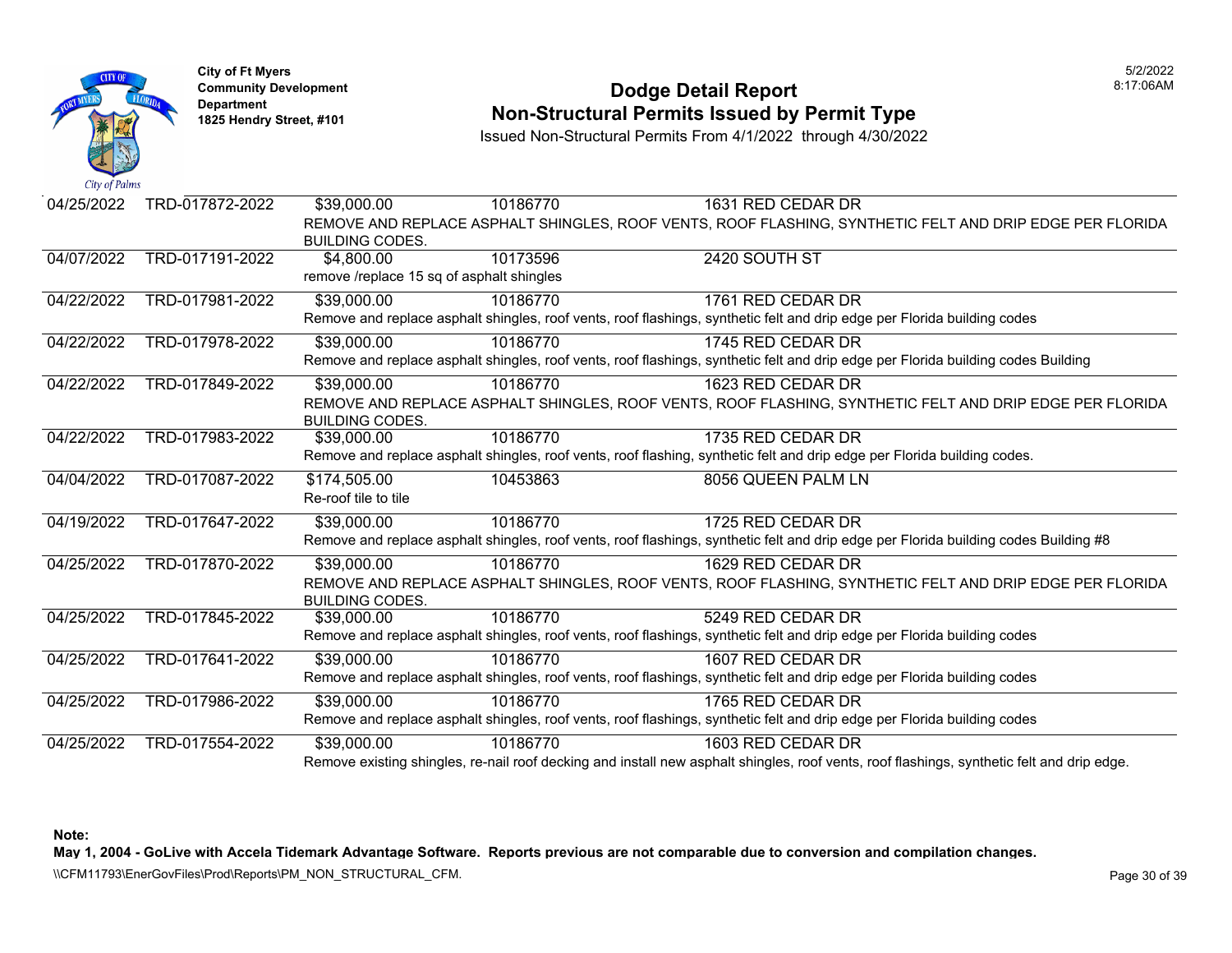

#### **Community Development Dodge Detail Report** 8:17:06AM **1825 Non-Structural Permits Issued by Permit Type**

Issued Non-Structural Permits From 4/1/2022 through 4/30/2022

| 04/25/2022 | TRD-017846-2022 | \$39,000.00                               | 10186770 | 5235 RED CEDAR DR                                                                                                                          |
|------------|-----------------|-------------------------------------------|----------|--------------------------------------------------------------------------------------------------------------------------------------------|
|            |                 | <b>BUILDING CODES.</b>                    |          | REMOVE AND REPLACE ASPHALT SHINGLES, ROOF VENTS, ROOF FLASH, SYNTHETIC FELT AND DRIP EDGE PER FLORIDA                                      |
| 04/22/2022 | TRD-017555-2022 | \$39,000.00                               | 10186770 | 1605 RED CEDAR DR                                                                                                                          |
|            |                 |                                           |          | Remove existing shingles, re-nail roof decking and install new asphalt shingles, roof vents, roof flashings, synthetic felt and drip edge. |
| 04/22/2022 | TRD-017841-2022 | \$39,000.00                               | 10186770 | 5241 RED CEDAR DR                                                                                                                          |
|            |                 |                                           |          | Remove and replace asphalt shingles, roof vents, roof flashings, synthetic felt and drip edge per Florida building codes                   |
| 04/22/2022 | TRD-017976-2022 | \$39,000.00                               | 10186770 | 1741 RED CEDAR DR                                                                                                                          |
|            |                 |                                           |          | Remove and replace asphalt shingles, roof vents, roof flashings, synthetic felt and drip edge per Florida building codes Building          |
| 04/22/2022 | TRD-017654-2022 | \$39,000.00                               | 10186770 | 1615 RED CEDAR DR                                                                                                                          |
|            |                 |                                           |          | Remove and replace asphalt shingles, roof vents, roof flashings, synthetic felt and drip edge per Florida building codes                   |
| 04/22/2022 | TRD-017842-2022 | \$39,000.00                               | 10186770 | 5243 RED CEDAR DR                                                                                                                          |
|            |                 |                                           |          | Remove and replace asphalt shingles, roof vents, roof flashings, synthetic felt and drip edge per Florida building codes                   |
| 04/25/2022 | TRD-017642-2022 | \$39,000.00                               | 10186770 | 1609 RED CEDAR DR                                                                                                                          |
|            |                 |                                           |          | Remove and replace asphalt shingles, roof vents, roof flashings, synthetic felt and drip edge per Florida building codes                   |
| 04/25/2022 | TRD-017848-2022 | \$39,000.00                               | 10186770 | 1621 RED CEDAR DR                                                                                                                          |
|            |                 |                                           |          | REMOVE AND REPLACE ASPHALT SHINGLES, ROOF VENTS, ROOF FLASH, SYNTHETIC FELT AND DRIP EDGE PER FLORIDA                                      |
|            |                 | <b>BUILDING CODES</b>                     |          |                                                                                                                                            |
| 04/19/2022 | TRD-017645-2022 | \$39,000.00                               | 10186770 | 1715 RED CEDAR DR                                                                                                                          |
|            |                 |                                           |          | Remove and replace asphalt shingles, roof vents, roof flashings, synthetic felt and drip edge per Florida building codes Building #5       |
| 04/25/2022 | TRD-017655-2022 | \$39,000.00                               | 10186770 | 1617 RED CEDAR DR                                                                                                                          |
|            |                 |                                           |          | Remove and replace asphalt shingles, roof vents, roof flashings, synthetic felt and drip edge per Florida building codes                   |
| 04/12/2022 | TRD-017572-2022 | \$5,000.00                                | 10174643 | 3079 CLEVELAND AVE #22                                                                                                                     |
|            |                 | Remove and replace existing shingle roof. |          |                                                                                                                                            |
| 04/22/2022 | TRD-017837-2022 | \$39,000.00                               | 10186770 | 5237 RED CEDAR DR                                                                                                                          |
|            |                 |                                           |          | Remove and replace asphalt shingles, roof vents, roof flashings, synthetic felt and drip edge per Florida building codes                   |
| 04/22/2022 | TRD-017984-2022 | \$39,000.00                               | 10186770 | 1775 RED CEDAR DR                                                                                                                          |
|            |                 |                                           |          | Remove and replace asphalt shingles, roof vents, roof flashings, synthetic felt and drip edge per Florida building codes Building          |
| 04/25/2022 | TRD-017847-2022 | \$39,000.00                               | 10186770 | 5251 RED CEDAR DR                                                                                                                          |
|            |                 |                                           |          | Remove and replace asphalt shingles, roof vents, roof flashings, synthetic felt and drip edge per Florida building codes                   |

**Note:** 

**May 1, 2004 - GoLive with Accela Tidemark Advantage Software. Reports previous are not comparable due to conversion and compilation changes.** 

\\CFM11793\EnerGovFiles\Prod\Reports\PM\_NON\_STRUCTURAL\_CFM.<br>Rage 31 of 39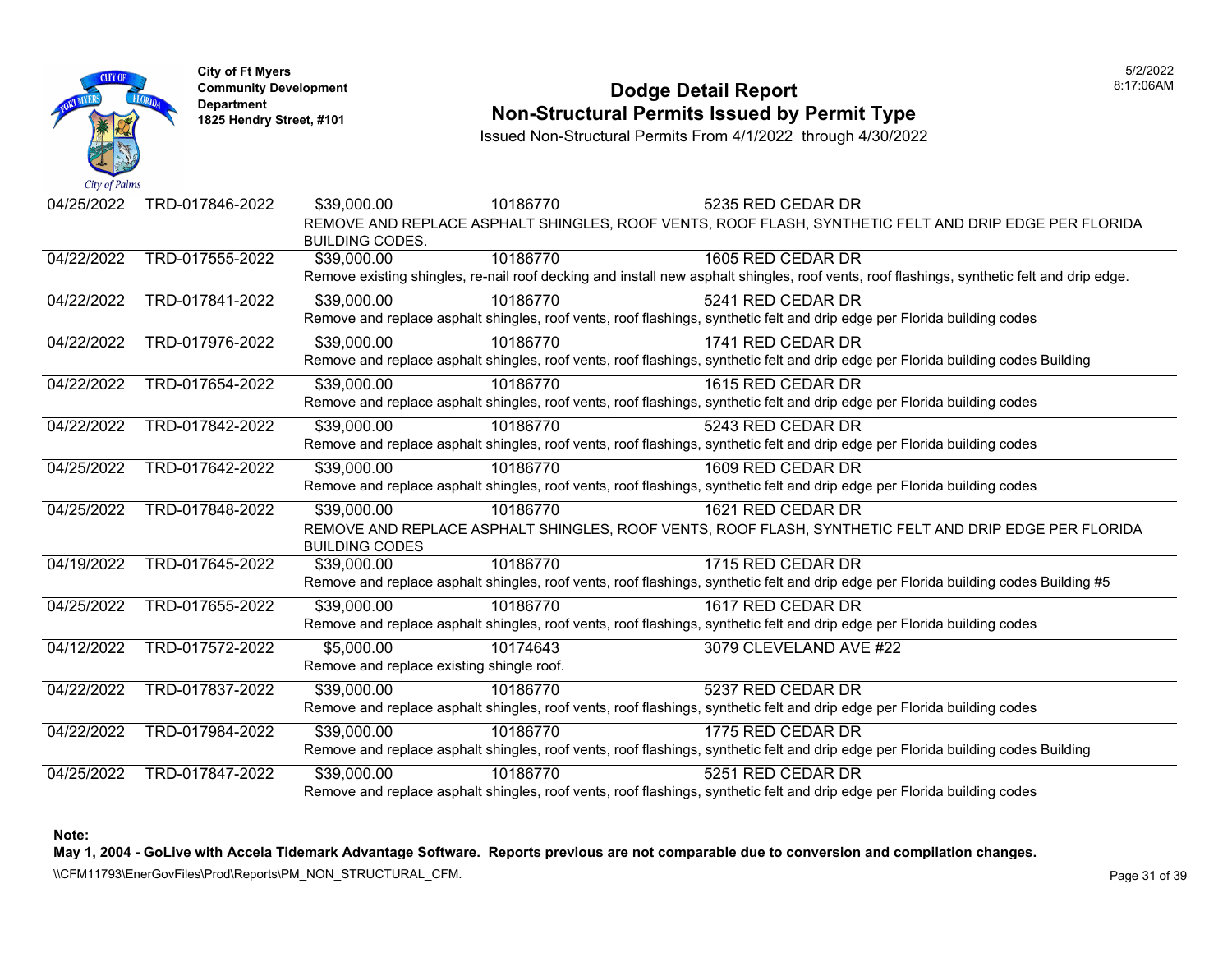

**City of Ft Myers** 5/2/2022 Department<br>1825 Hendry Street, #101

### **Community Development 8:17:06AM Non-Structural Permits Issued by Permit Type**

Issued Non-Structural Permits From 4/1/2022 through 4/30/2022

| 04/25/2022 | TRD-017844-2022 | \$39,000.00             | 10186770 | 5247 RED CEDAR DR                                                                                                                          |  |
|------------|-----------------|-------------------------|----------|--------------------------------------------------------------------------------------------------------------------------------------------|--|
|            |                 |                         |          | Remove and replace asphalt shingles, roof vents, roof flashings, synthetic felt and drip edge per Florida building codes                   |  |
| 04/22/2022 | TRD-017982-2022 | \$39,000.00             | 10186770 | 1771 RED CEDAR DR                                                                                                                          |  |
|            |                 |                         |          | Remove and replace asphalt shingles, roof vents, roof flashings, synthetic felt and drip edge per Florida building codes Building          |  |
| 04/22/2022 | TRD-017975-2022 | \$39,000.00             | 10186770 | 1721 RED CEDAR DR                                                                                                                          |  |
|            |                 |                         |          | Remove and replace asphalt shingles, roof vents, roof flashing, synthetic felt and drip edge per Florida building codes.                   |  |
| 04/27/2022 | TRD-017926-2022 | \$11,700.00             | 10185189 | 1418 PARK SHORE CIR #4                                                                                                                     |  |
|            |                 | <b>RE-ROOFING</b>       |          |                                                                                                                                            |  |
| 04/22/2022 | TRD-017839-2022 | \$39,000.00             | 10186770 | 5233 RED CEDAR DR                                                                                                                          |  |
|            |                 |                         |          | REMOVE AND REPLACE ASPHALT SHINGLES, ROOF VENTS, ROOF FLASH, SYNTHETIC FELT AND DRIP EDGE PER FLORIDA                                      |  |
|            |                 | <b>BUILDING CODES.</b>  |          |                                                                                                                                            |  |
| 04/22/2022 | TRD-017980-2022 | \$39,000.00             | 10186770 | 1751 RED CEDAR DR                                                                                                                          |  |
|            |                 |                         |          | Remove and replace asphalt shingles, roof vents, roof flashings, synthetic felt and drip edge per Florida building codes Building          |  |
| 04/25/2022 | TRD-017549-2022 | \$39,000.00             | 10186770 | 1601 RED CEDAR DR                                                                                                                          |  |
|            |                 |                         |          | Remove existing shingles, re-nail roof decking and install new asphalt shingles, roof vents, roof flashings, synthetic felt and drip edge. |  |
|            |                 | This is for Building #1 |          |                                                                                                                                            |  |
| 04/22/2022 | TRD-017873-2022 | \$39,000.00             | 10186770 | 1619 RED CEDAR DR                                                                                                                          |  |
|            |                 |                         |          | Remove and replace asphalt shingles, roof vents, roof flash, syntheic felt and drip edge per Florida building codes.                       |  |
| 04/22/2022 | TRD-017869-2022 | \$39,000.00             | 10186770 | 1627 RED CEDAR DR                                                                                                                          |  |
|            |                 |                         |          | REMOVE AND REPLACE ASPHALT SHINGLES, ROOF VENTS, ROOF FLASHING, SYNTHETIC FELT AND DRIP EDGE PER FLORIDA                                   |  |
|            |                 | <b>BUILDING CODES.</b>  |          |                                                                                                                                            |  |
| 04/22/2022 | TRD-017979-2022 | \$39,000.00             | 10186770 | 1731 RED CEDAR DR                                                                                                                          |  |
|            |                 |                         |          | Remove and replace asphalt shingles, roof vents, roof flashing, synthetic felt and drip edge per Florida building codes.                   |  |
| 04/22/2022 | TRD-017644-2022 | \$39,000.00             | 10186770 | 1611 RED CEDAR DR                                                                                                                          |  |
|            |                 |                         |          | Remove and replace asphalt shingles, roof vents, roof flashings, synthetic felt and drip edge per Florida building codes                   |  |
| 04/19/2022 | TRD-017643-2022 | \$39,000.00             | 10186770 | 1701 RED CEDAR DR                                                                                                                          |  |
|            |                 |                         |          | Remove and replace asphalt shingles, roof vents, roof flashings, synthetic felt and drip edge per Florida building codes Building #3       |  |
| 04/25/2022 | TRD-017646-2022 | \$39,000.00             | 10186770 | 1613 RED CEDAR DR                                                                                                                          |  |
|            |                 |                         |          | $\mathbf{r}$ , and $\mathbf{r}$ , and $\mathbf{r}$ , and $\mathbf{r}$ , and $\mathbf{r}$ , and $\mathbf{r}$ , and $\mathbf{r}$             |  |

Remove and replace asphalt shingles, roof vents, roof flashings, synthetic felt and drip edge per Florida building codes

**Note:** 

**May 1, 2004 - GoLive with Accela Tidemark Advantage Software. Reports previous are not comparable due to conversion and compilation changes.**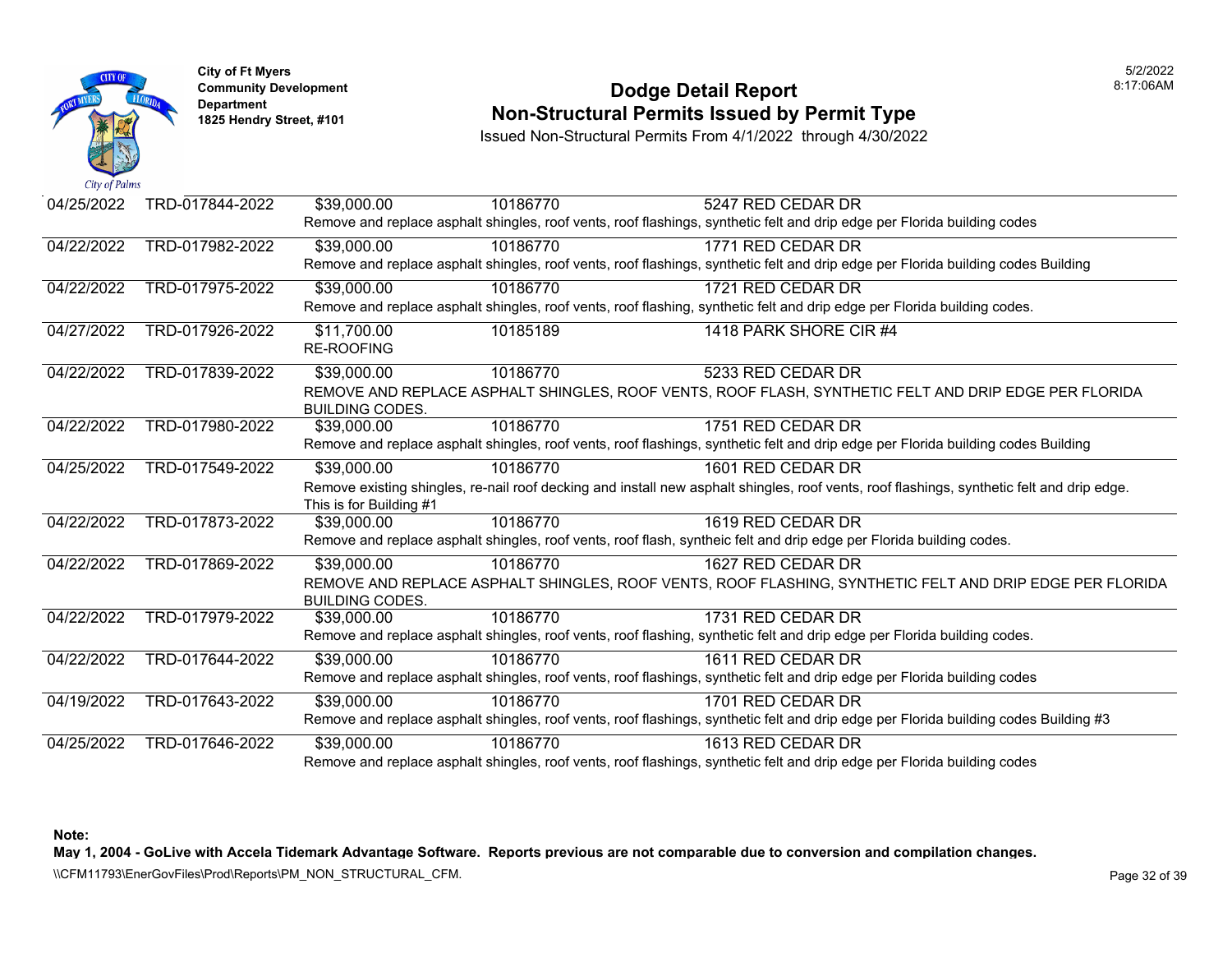

# **Community Development 18:17:06AM**<br>
Dodge Detail Report **Non-Structural Permits Issued by Permit Type** 1825 Hendry Street, #101 **1825 Hendry Street, #101**

Issued Non-Structural Permits From 4/1/2022 through 4/30/2022

| 04/22/2022 | TRD-017840-2022 | \$39.000.00                                                                                                              | 10186770 | 5239 RED CEDAR DR                                                                                                        |  |
|------------|-----------------|--------------------------------------------------------------------------------------------------------------------------|----------|--------------------------------------------------------------------------------------------------------------------------|--|
|            |                 |                                                                                                                          |          | Remove and replace asphalt shingles, roof vents, roof flashings, synthetic felt and drip edge per Florida building codes |  |
| 04/22/2022 | TRD-017977-2022 | \$39.000.00                                                                                                              | 10186770 | 1755 RED CEDAR DR                                                                                                        |  |
|            |                 |                                                                                                                          |          | REMOVE AND REPLACE ASPHALT SHINGLES, ROOF VENTS, ROOF FLASHING, SYNTHETIC FELT AND DRIP EDGE PER FLORIDA                 |  |
|            |                 | BUILDING CODES.                                                                                                          |          |                                                                                                                          |  |
| 04/25/2022 | TRD-017843-2022 | \$39.000.00                                                                                                              | 10186770 | 5245 RED CEDAR DR                                                                                                        |  |
|            |                 | Remove and replace asphalt shingles, roof vents, roof flashings, synthetic felt and drip edge per Florida building codes |          |                                                                                                                          |  |

|             | <b>PERMIT TYPE: Right Of Way Only</b> |                                         | Total # Permits Issued: 4                                                                   | <b>TOTAL VALUATION: \$29,174.00</b>                                                                                                                                                                                                                                                               |
|-------------|---------------------------------------|-----------------------------------------|---------------------------------------------------------------------------------------------|---------------------------------------------------------------------------------------------------------------------------------------------------------------------------------------------------------------------------------------------------------------------------------------------------|
| Date Issued | Permit#                               | <b>Job Value</b>                        | <b>Parcel Number</b>                                                                        | <b>Site Address</b>                                                                                                                                                                                                                                                                               |
| 04/22/2022  | SITR-013671-2021                      | \$8,000.00<br>Concrete pad for parking  | 10251834                                                                                    | 1815 LILLIE ST                                                                                                                                                                                                                                                                                    |
| 04/27/2022  | SITC-016043-2022                      | \$9.674.00<br><b>Conduit Power Path</b> | 10245813                                                                                    | 4114 EDGEWOOD AVE                                                                                                                                                                                                                                                                                 |
| 04/14/2022  | SITC-015722-2022                      | \$10,000.00                             | 10605094<br>Street closure of a portion of Royal Palm Ave. between First St. & Richmond St. | 2480 FIRST ST                                                                                                                                                                                                                                                                                     |
| 04/11/2022  | SITC-013814-2021                      | \$1,500.00                              | 10256213                                                                                    | 12101 GRAND JARDIN DR<br>As part of the Town Plantation Project we need to provide sanitary across Plantation Blvd. in which we will need to re-route traffic on the<br>attached MOT plan. Dewatering will also require a partial sidewalk obstruction as illustrated on the attached plan views. |

| <b>PERMIT TYPE: Roof: 1&amp;2 Family</b> |                 |                                      | Total # Permits Issued: 4                                                                 | <b>TOTAL VALUATION: \$113,180.00</b> |
|------------------------------------------|-----------------|--------------------------------------|-------------------------------------------------------------------------------------------|--------------------------------------|
| Date Issued                              | Permit #        | <b>Job Value</b>                     | <b>Parcel Number</b>                                                                      | <b>Site Address</b>                  |
| 04/28/2022                               | TRD-018209-2022 | \$14,000.00                          | 10184558<br>Galvalume metal roof to be installed over existing single layer shingle roof. | 3909 MARVAEZ ST                      |
| 04/28/2022                               | TRD-018021-2022 | \$55,140.00<br>Tile Roof Replacement | 10460431                                                                                  | 11054 WINE PALM RD                   |

**Note:** 

**May 1, 2004 - GoLive with Accela Tidemark Advantage Software. Reports previous are not comparable due to conversion and compilation changes.** 

\\CFM11793\EnerGovFiles\Prod\Reports\PM\_NON\_STRUCTURAL\_CFM.<br>Page 33 of 39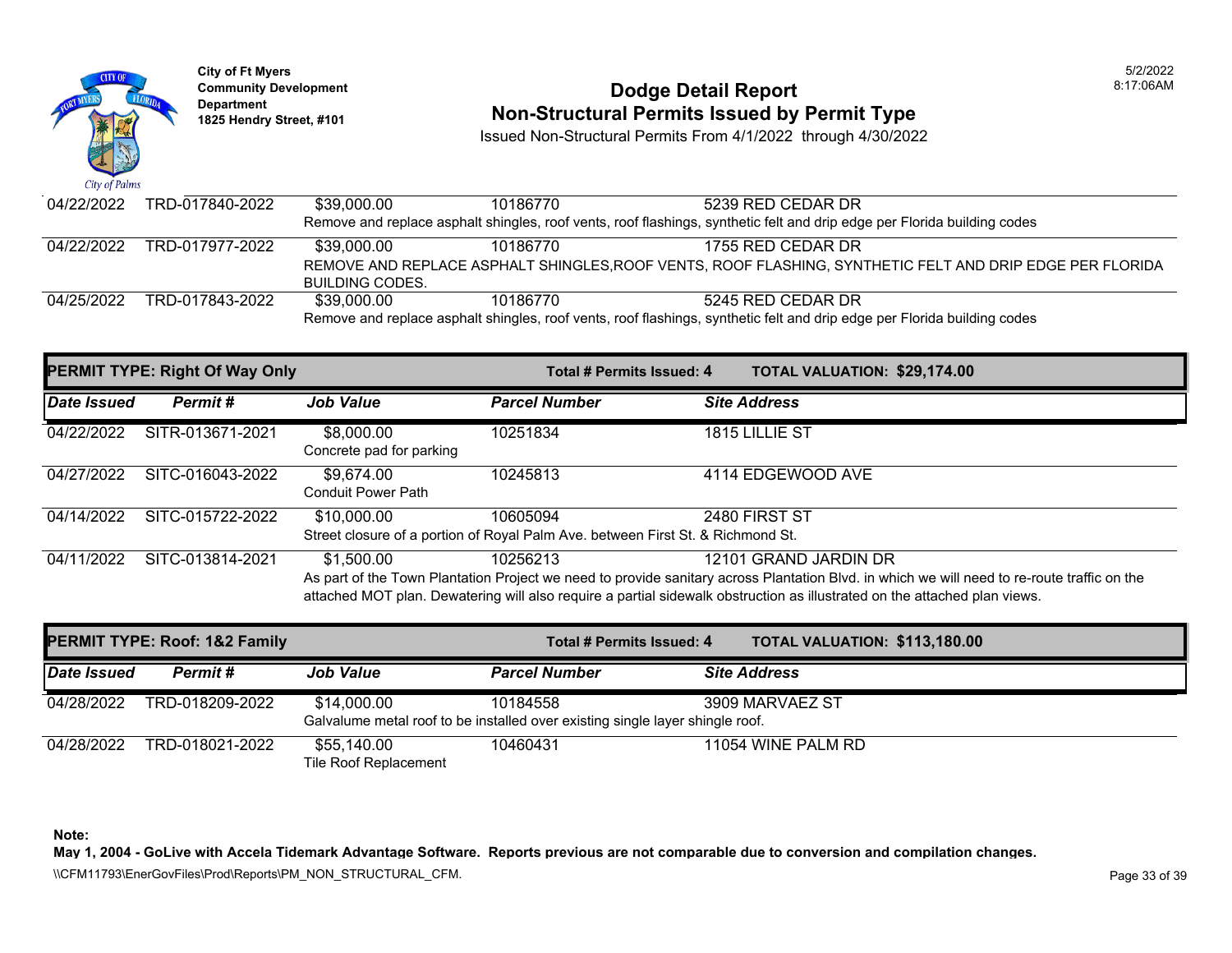

## **Community Development 18:17:06AM**<br>
Dodge Detail Report **Non-Structural Permits Issued by Permit Type** 1825 Hendry Street, #101 **1825 Hendry Street, #101**

Issued Non-Structural Permits From 4/1/2022 through 4/30/2022

| 04/27/2022 | TRD-017911-2022 | \$41,040.00                        | 10446238 | 10503 CURRY PALM LN |  |  |  |  |
|------------|-----------------|------------------------------------|----------|---------------------|--|--|--|--|
|            |                 | Tile to Tile Roof Replacement      |          |                     |  |  |  |  |
| 04/20/2022 | TRD-017818-2022 | \$3,000,00<br>Roof Over with metal | 10252850 | 2501 DAVIS ST       |  |  |  |  |

| <b>PERMIT TYPE: Sealing &amp; Striping - No Reconfiguration</b> |                  |                                                                    | Total # Permits Issued: 6                                                | <b>TOTAL VALUATION: \$76,132.00</b> |
|-----------------------------------------------------------------|------------------|--------------------------------------------------------------------|--------------------------------------------------------------------------|-------------------------------------|
| Date Issued                                                     | Permit#          | <b>Job Value</b>                                                   | <b>Parcel Number</b>                                                     | <b>Site Address</b>                 |
| 04/04/2022                                                      | SITC-016774-2022 | \$6,425.00<br>Reseal and restripe per existing layout. No changes. | 10186403                                                                 | 1614 COLONIAL BLVD                  |
| 04/13/2022                                                      | SITC-016660-2022 | \$6,185.00<br>Reseal and restripe per existing layout.             | 10523413                                                                 | 9595 HEMINGWAY LN                   |
| 04/20/2022                                                      | SITC-017076-2022 | \$2,400.00                                                         | 10489571<br>Seal coat & restripe existing parking lot no reconfiguration | 5765 LEE BLVD                       |
| 04/20/2022                                                      | SITC-017274-2022 | \$36,508.00<br>SEALCOAT AND RESTRIPE AS IS, NO CHANGES             | 10554202                                                                 | 2501 ORTIZ AVE                      |
| 04/06/2022                                                      | SITC-016913-2022 | \$19,769.00<br>Seal coat/restripe                                  | 10577897                                                                 | 3100 CHAMPION RING RD               |
| 04/19/2022                                                      | SITC-017186-2022 | \$4,845.00<br>Sealcoat/restripe                                    | 10174898                                                                 | 2405 HANSON ST                      |

| <b>PERMIT TYPE: Sealing &amp; Striping - w/ Reconfiguration</b> |                  | Total # Permits Issued: 3         | <b>TOTAL VALUATION: \$50,521.00</b> |                                                                                                                              |
|-----------------------------------------------------------------|------------------|-----------------------------------|-------------------------------------|------------------------------------------------------------------------------------------------------------------------------|
| Date Issued                                                     | Permit #         | <b>Job Value</b>                  | <b>Parcel Number</b>                | <b>Site Address</b>                                                                                                          |
| 04/19/2022                                                      | SITC-016576-2022 | \$8,000.00<br>overlay 1.5"/Stripe | 10174459                            | 2841 BROADWAY                                                                                                                |
| 04/15/2022                                                      | SITC-017177-2022 | \$15,000.00                       | 10252041                            | 3380 DR MARTIN LUTHER KING JR BLVD<br>Re-pave and striping with new car stops (COD-013517-2022 STOP WORK ADMIN + DOUBLE FEE) |

**Note:** 

**May 1, 2004 - GoLive with Accela Tidemark Advantage Software. Reports previous are not comparable due to conversion and compilation changes.** 

\\CFM11793\EnerGovFiles\Prod\Reports\PM\_NON\_STRUCTURAL\_CFM.<br>Rage 34 of 39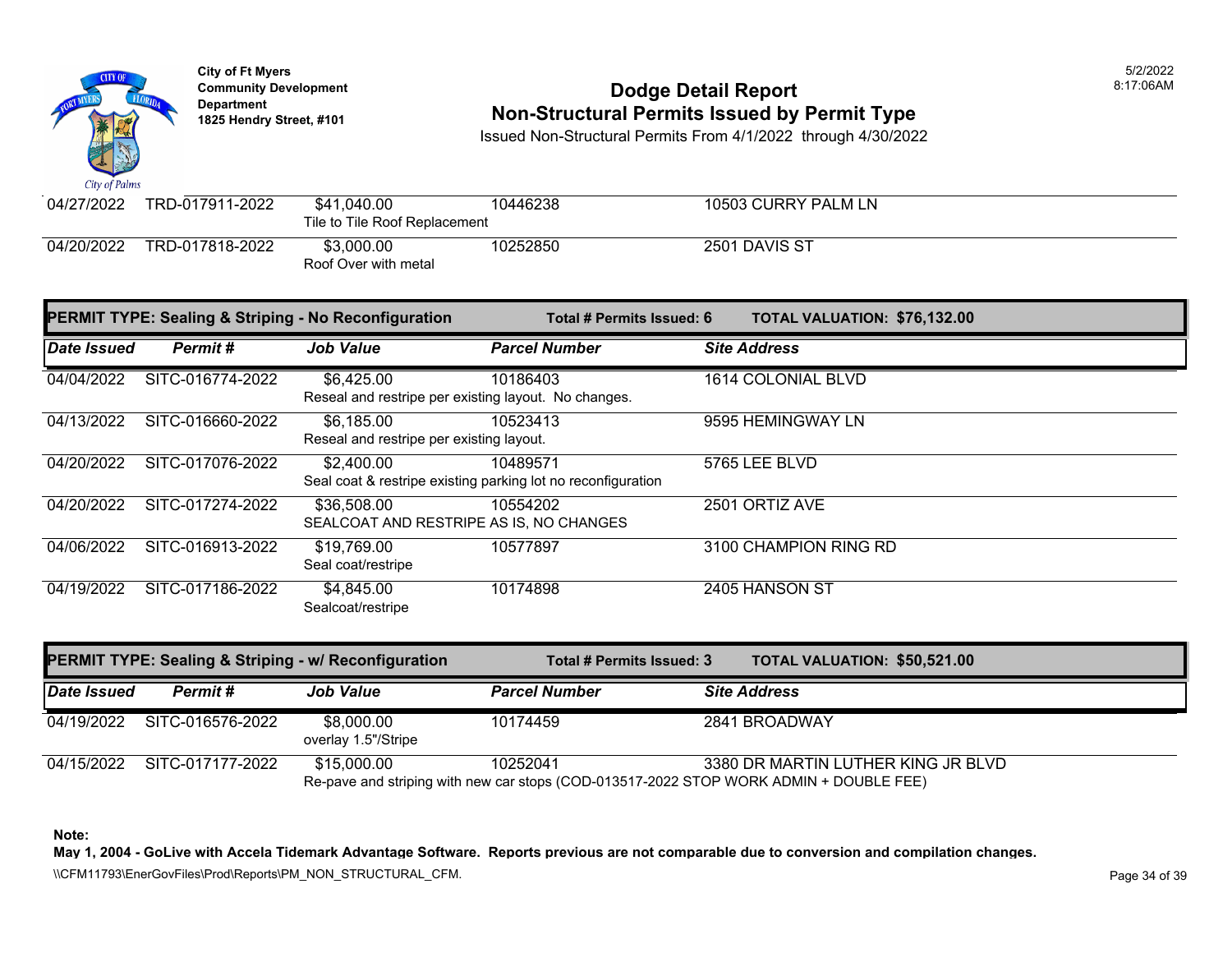

# **Community Development 18:17:06AM**<br>
Dodge Detail Report **Non-Structural Permits Issued by Permit Type** 1825 Hendry Street, #101 **1825 Hendry Street, #101**

Issued Non-Structural Permits From 4/1/2022 through 4/30/2022

04/08/2022 SITC-015112-2022 \$27,521.00 10251565 3095 BLOUNT ST 1 inch asphalt overlay with restripe as it currently is

|                    | <b>PERMIT TYPE: Site Work/Utilities</b> |                       | Total # Permits Issued: 13                                                      | <b>TOTAL VALUATION: \$8,637,462.44</b>                                                                                                          |  |
|--------------------|-----------------------------------------|-----------------------|---------------------------------------------------------------------------------|-------------------------------------------------------------------------------------------------------------------------------------------------|--|
| <b>Date Issued</b> | Permit#                                 | <b>Job Value</b>      | <b>Parcel Number</b>                                                            | <b>Site Address</b>                                                                                                                             |  |
| 04/04/2022         | SITR-016562-2022                        | \$800.00              | 10580286<br>FOOTING FOR EXTENDED LANAI & PAVERS - BACKYARD                      | 12098 LAKEWOOD PRESERVE PL                                                                                                                      |  |
|                    |                                         |                       |                                                                                 |                                                                                                                                                 |  |
| 04/08/2022         | SITR-016276-2022                        | \$3,500.00            | 10183572                                                                        | 1324 STADLER DR                                                                                                                                 |  |
|                    |                                         |                       |                                                                                 | NEW LANDSCAPING, ADDING SOD AND NEW CLUSIAS AROUND THE BACK PERIMETER. ADDING SOD TO FRONT YARD.                                                |  |
| 04/22/2022         | SITC-011198-2021                        | \$142,015.07          | 10588348                                                                        | 3622 IRONBRIDGE BLVD                                                                                                                            |  |
|                    |                                         |                       |                                                                                 | Proposed construction of one industrial use building totaling 7,800 sf and all associated parking, drainage, utility infrastructure and         |  |
|                    |                                         | landscaping.          |                                                                                 |                                                                                                                                                 |  |
| 04/29/2022         | SITC-011240-2021                        | \$48,410.00           | 10162521                                                                        | 1 LOFTON ISLAND                                                                                                                                 |  |
|                    |                                         |                       |                                                                                 | STOCKPILE FILL DIRT ON LOFTON ISLAND VIA BARGE IN ANTICIPATION OF FUTURE CONSTRUCTION AND DEVELOPMENT.                                          |  |
|                    |                                         |                       |                                                                                 | MAJORITY OF ISLAND WILL BE GRUBBED TO REMOVE EXISTING TREE ROOTS NOT REMOVED DURING SITE CLEARING ACTIVITIE:                                    |  |
|                    |                                         | <b>IN EARLY 2021.</b> |                                                                                 |                                                                                                                                                 |  |
| 04/21/2022         | SITC-013868-2021                        | \$228,786.50          | 10254509                                                                        | 3551 SHOEMAKER LN                                                                                                                               |  |
|                    |                                         |                       | Construction of supporting infrastructure for a 5, 207 sf. commercial building. |                                                                                                                                                 |  |
| 04/22/2022         | SIT2017-00288                           | \$262,431.68          | 10577594                                                                        | 2583 FIRST ST                                                                                                                                   |  |
|                    |                                         | development ((pdox))  |                                                                                 | the project includes the installation of the utility, storm drainage, and access infrastructure to support a proposed condominium residential   |  |
| 04/22/2022         | SIT2017-00252                           | 1,277,410.75          | 10161757                                                                        | 2589 FIRST ST                                                                                                                                   |  |
|                    |                                         | ((PDOX))              |                                                                                 | Construction of 2 residential buildings in 2 phases with commerical uses on the first floor and associated infrastructure improvements          |  |
| 04/28/2022         | SITC-015423-2022                        | \$457,097.01          | 10610740                                                                        | 10981 COLONIAL BLVD                                                                                                                             |  |
|                    |                                         |                       |                                                                                 | The purpose of this project is to build a new 39,260 SF SpaceBox self-storage facility. Site improvements will inlcude an access road           |  |
|                    |                                         |                       |                                                                                 | extension, parking lot and turn-lane in the Colonial Blvd. right-of-way, as well as drainage infrastructure and utilities (fire, water, sewer). |  |
| 04/11/2022         | SITC-012574-2021                        | \$186,369.00          | 10585379                                                                        | 1768 GARDNERS GROVE LN                                                                                                                          |  |
|                    |                                         |                       |                                                                                 | To develop these parcels into a mixed-use development with ten (10) two-story single-family residential units.                                  |  |

**Note:** 

**May 1, 2004 - GoLive with Accela Tidemark Advantage Software. Reports previous are not comparable due to conversion and compilation changes.** 

\\CFM11793\EnerGovFiles\Prod\Reports\PM\_NON\_STRUCTURAL\_CFM.<br>Rage 35 of 39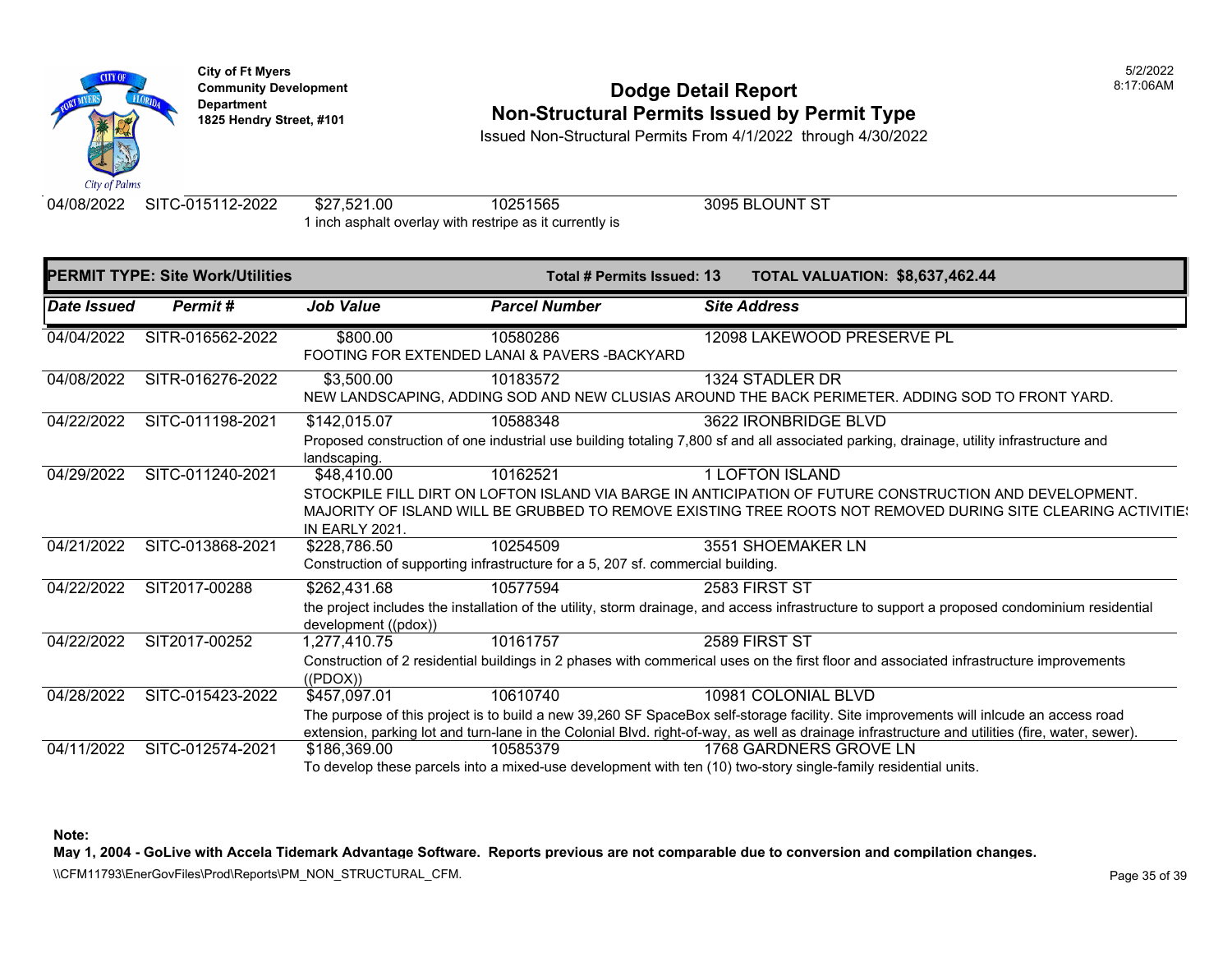

## **Community Development 18:17:06AM**<br>
Dodge Detail Report **Non-Structural Permits Issued by Permit Type** 1825 Hendry Street, #101 **1825 Hendry Street, #101**

Issued Non-Structural Permits From 4/1/2022 through 4/30/2022

| 04/19/2022 | SITC-011017-2021 | \$22.330.00                                   | 10544448                                                                                 | 3279 COLONIAL BLVD                                                                                                                               |
|------------|------------------|-----------------------------------------------|------------------------------------------------------------------------------------------|--------------------------------------------------------------------------------------------------------------------------------------------------|
|            |                  |                                               | PROPOSED 2,828 SF BUILDING EXPANSION AND OTHER MINOR SITE WORK                           |                                                                                                                                                  |
| 04/19/2022 | SITC-015869-2022 | \$11.276.00                                   | 10254892                                                                                 | 4520 GLENFORD BLVD                                                                                                                               |
|            |                  |                                               |                                                                                          | To add a type D curb along the edge of the existing parking on the west side of the site, modify the existing gravity wall to add a curb, modify |
|            |                  |                                               |                                                                                          | the existing berm to raise it to elevation +20.1', and modify the existing control structure. These changes are proposed to improve drainage     |
|            |                  | from the site and were directed by the SFWMD. |                                                                                          |                                                                                                                                                  |
| 04/12/2022 | SITC-010852-2021 | 2.080.826.00                                  | 10577896                                                                                 | 3052 CHAMPION RING RD                                                                                                                            |
|            |                  |                                               | proposed construction of 160 MF units, amenity area/clubhouse and related infrastructure |                                                                                                                                                  |
| 04/28/2022 | SITC-017502-2022 | 3,916,210.43                                  | 10612723                                                                                 | 5300 DR MARTIN LUTHER KING JR BLVD                                                                                                               |
|            |                  |                                               | Clear, fill and perimeter berm establishment for future development                      |                                                                                                                                                  |

|             | <b>PERMIT TYPE: Solar Electrical: 1&amp;2 Family</b> |                                                              | Total # Permits Issued: 8                                                   | TOTAL VALUATION: \$473,625.65 |
|-------------|------------------------------------------------------|--------------------------------------------------------------|-----------------------------------------------------------------------------|-------------------------------|
| Date Issued | <b>Permit#</b>                                       | <b>Job Value</b>                                             | <b>Parcel Number</b>                                                        | <b>Site Address</b>           |
| 04/21/2022  | TRD-017417-2022                                      | \$45,340.00<br>Roof Mounted Solar Panel Install.             | 10496700                                                                    | 8388 SILVER BIRCH WAY         |
| 04/13/2022  | TRD-017022-2022                                      | \$54,715.00<br>install 11.22 kW roof mounted pv solar system | 10183536                                                                    | 1258 BURTWOOD DR              |
| 04/12/2022  | TRD-014772-2022                                      | \$46,887.00<br>roof mounted PV solar                         | 10173869                                                                    | 2120 SOUTH ST                 |
| 04/14/2022  | TRD-017308-2022                                      | \$102,805.00                                                 | 10513955<br>Installing pv solar panels on existing roof with battery backup | 2808 VIA PIAZZA LOOP          |
| 04/13/2022  | TRD-016343-2022                                      | \$57,992.00                                                  | 10572428<br>INSTALLING ROOF MOUNTED SOLAR PHOTOVOLTAIC SYSTEM               | <b>11605 ONYX CIR</b>         |
| 04/01/2022  | TRD-016901-2022                                      | \$68,019.00<br>Install 16.59kW PV Solar system on roof       | 10572457                                                                    | 11859 WHITE STONE DR          |
| 04/28/2022  | TRD-016427-2022                                      | \$37,550.65<br>Install Solar Electric System                 | 10495004                                                                    | 9032 PROSPERITY WAY           |

**Note:** 

**May 1, 2004 - GoLive with Accela Tidemark Advantage Software. Reports previous are not comparable due to conversion and compilation changes.**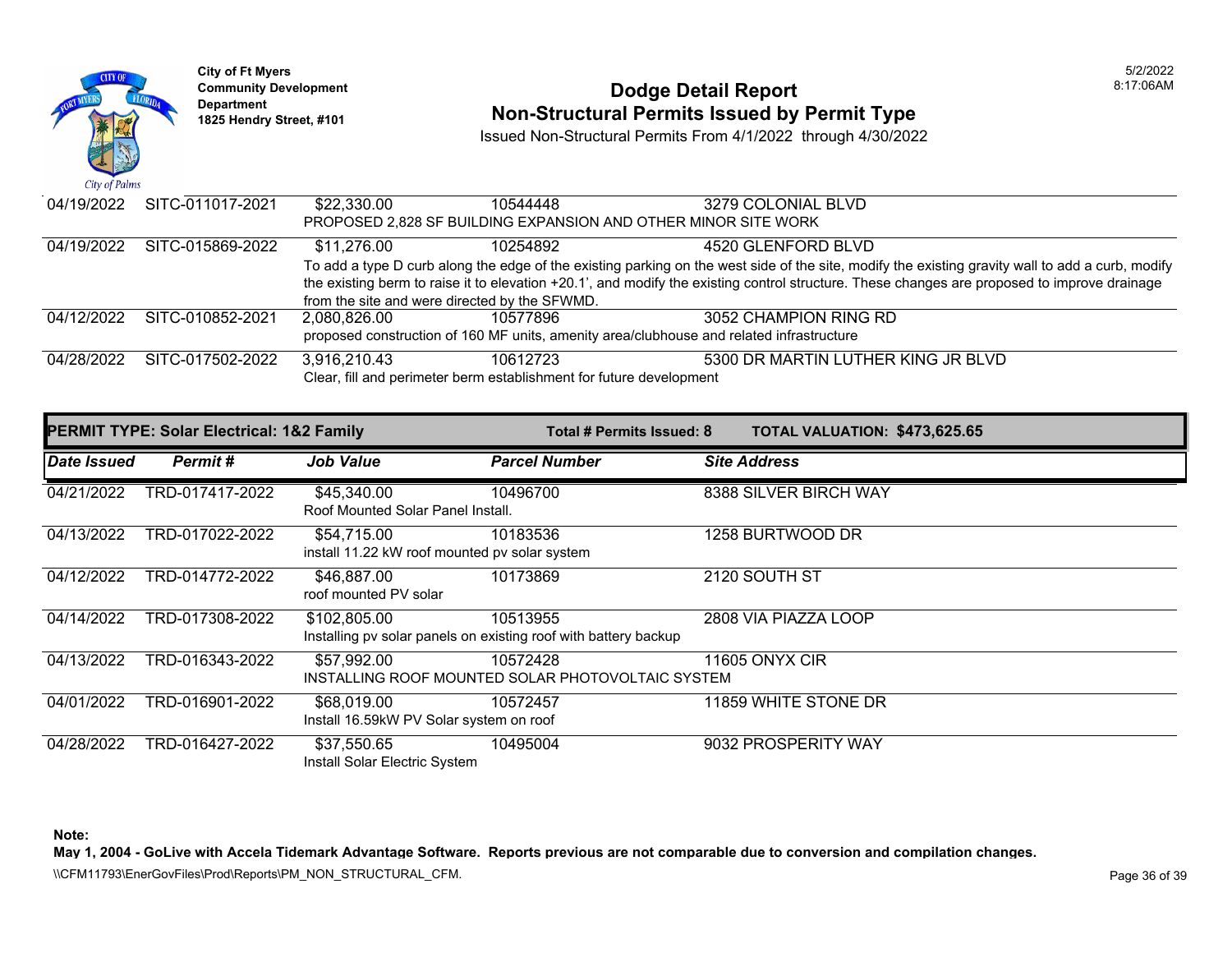

**City of Ft Myers** 5/2/2022 Department<br>1825 Hendry Street, #101

### **Community Development 8:17:06AM Non-Structural Permits Issued by Permit Type**

Issued Non-Structural Permits From 4/1/2022 through 4/30/2022

04/05/2022 TRD-016789-2022 \$60,317.00 10563357 3820 DUNNSTER CT

Solar PV system Roof mount and Interconnection of Tesla Powerwalls

| <b>PERMIT TYPE: Special Event (Tent Permit)</b> |                  |                                                           | Total # Permits Issued: 2                                                                           |  | <b>TOTAL VALUATION:</b>                                                                                                                                                  |
|-------------------------------------------------|------------------|-----------------------------------------------------------|-----------------------------------------------------------------------------------------------------|--|--------------------------------------------------------------------------------------------------------------------------------------------------------------------------|
| Date Issued                                     | Permit#          | <b>Job Value</b>                                          | <b>Parcel Number</b>                                                                                |  | <b>Site Address</b>                                                                                                                                                      |
| 04/26/2022                                      | TEMP-017637-2022 | 50TH ANNIVERSARY FOR BRUCE L. SCHEINER                    | 10171959                                                                                            |  | 2350 MCGREGOR BLVD                                                                                                                                                       |
| 04/20/2022                                      | TEMP-016483-2022 | Season                                                    | 10185884                                                                                            |  | 4125 CLEVELAND AVE #1000<br>30x60 Tent for retail sales of Fireworks/Sparklers per F.S Chpt 791 to be held at the Edison Mall for roughly 2 weeks during the 4th of July |
|                                                 |                  | PERMIT TYPE: Upgrade Alteration Repair: 1&2 Family        | <b>Total # Permits Issued: 4</b>                                                                    |  | <b>TOTAL VALUATION: \$5,600.00</b>                                                                                                                                       |
| <b>Date Issued</b>                              | Permit#          | <b>Job Value</b>                                          | <b>Parcel Number</b>                                                                                |  | <b>Site Address</b>                                                                                                                                                      |
| 04/25/2022                                      | TRD-018022-2022  | \$2,000.00<br>Upgrade service 150A to 200 A               | 10186653                                                                                            |  | 1635 LOWELL CT                                                                                                                                                           |
| 04/07/2022                                      | TRD-017125-2022  | \$500.00<br>Install electrical for mini split             | 10575243                                                                                            |  | 11563 LAKEWOOD PRESERVE PL                                                                                                                                               |
| 04/05/2022                                      | TRD-017151-2022  | \$2,300.00                                                | 10483644<br>Converting old bathtub and shower into new, enlarged roll-in shower with recessed drain |  | 9361 TRIESTE DR                                                                                                                                                          |
| 04/22/2022                                      | TRD-017973-2022  | \$800.00                                                  | 10184132<br>INSTALLING SPRINKLER ON FRONT YARD 40 FT AND BACK YARD 40                               |  | 1357 BURTWOOD DR                                                                                                                                                         |
|                                                 |                  | <b>PERMIT TYPE: Upgrade Alteration Repair: Commercial</b> | Total # Permits Issued: 1                                                                           |  | <b>TOTAL VALUATION: \$24,800.00</b>                                                                                                                                      |
| Date Issued                                     | Permit#          | <b>Job Value</b>                                          | <b>Parcel Number</b>                                                                                |  | <b>Site Address</b>                                                                                                                                                      |
| 04/22/2022                                      | TRD-016266-2022  | \$24,800.00                                               | 10162432                                                                                            |  | 2075 DR MARTIN LUTHER KING JR BLVD                                                                                                                                       |

Service Change/Upgrade for new fire pump to meet new codes

**Note:** 

**May 1, 2004 - GoLive with Accela Tidemark Advantage Software. Reports previous are not comparable due to conversion and compilation changes.** 

\\CFM11793\EnerGovFiles\Prod\Reports\PM\_NON\_STRUCTURAL\_CFM.<br>Rage 37 of 39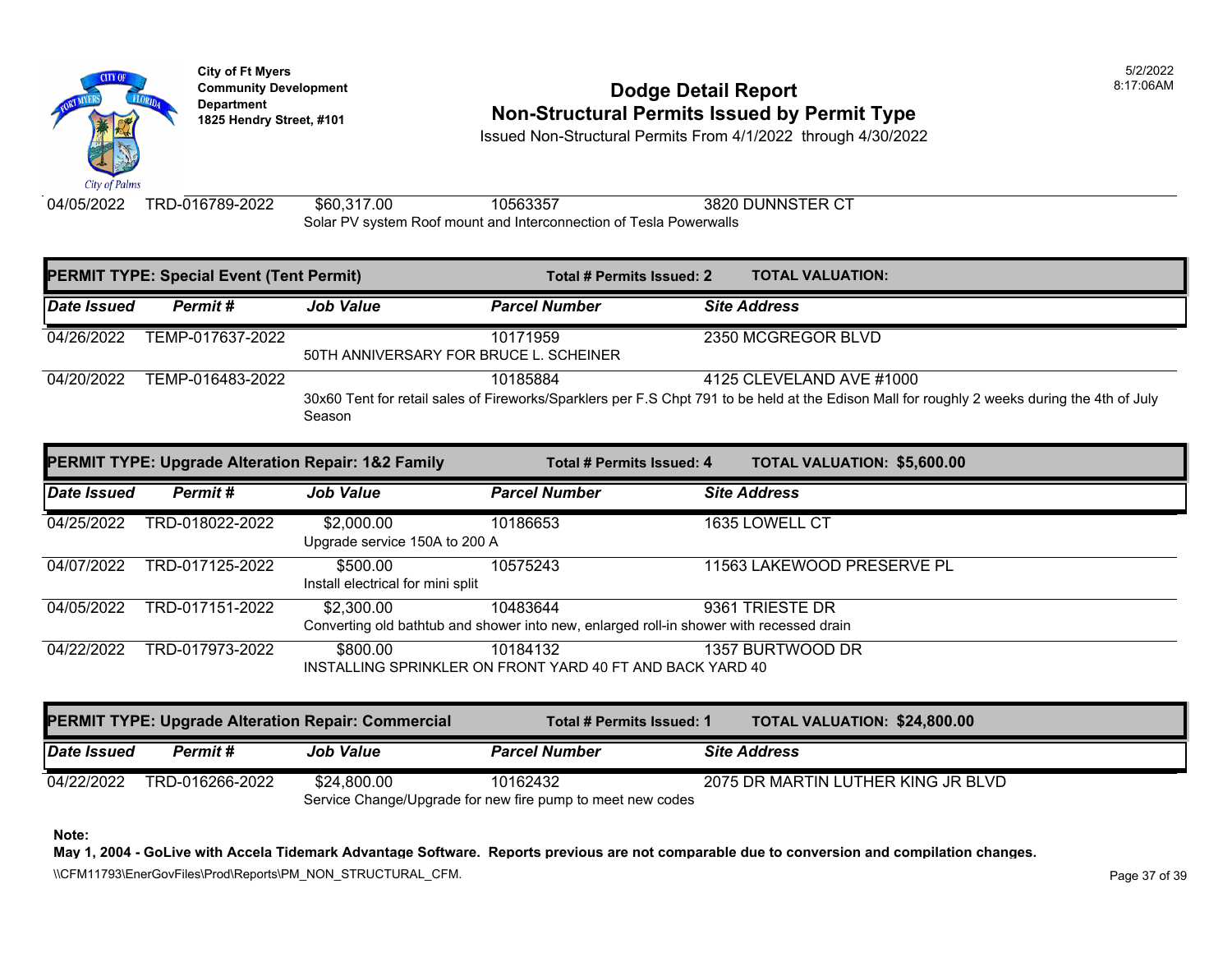

**City of Ft Myers Community Development Department 1825 Hendry Street, #101** 

### **Dodge Detail Report Non-Structural Permits Issued by Permit Type**

Issued Non-Structural Permits From 4/1/2022 through 4/30/2022

|                               |                  |                                                                      | <b>PERMIT TYPE: Utility Connection (Connect to City Owned Utility)</b> Total # Permits Issued: 2 | <b>TOTAL VALUATION: \$15,000.00</b>                                                                                                                                                                                                                                                        |
|-------------------------------|------------------|----------------------------------------------------------------------|--------------------------------------------------------------------------------------------------|--------------------------------------------------------------------------------------------------------------------------------------------------------------------------------------------------------------------------------------------------------------------------------------------|
| <b>Date Issued</b>            | Permit#          | <b>Job Value</b>                                                     | <b>Parcel Number</b>                                                                             | <b>Site Address</b>                                                                                                                                                                                                                                                                        |
| 04/27/2022                    | SITR-016122-2022 | \$2,000.00<br>WATER LINES TO CONNECT TO ADDITIONAL METER             | 10174016                                                                                         | 2225 STELLA ST                                                                                                                                                                                                                                                                             |
| 04/27/2022                    | SITC-015401-2022 | \$13,000.00<br>Please see the attached plans for connection details. | 10610740                                                                                         | 10981 COLONIAL BLVD<br>For the proposed new self-storage facility (Space Box Fort Myers), which a Site Work/Utilities Permit has been applied for<br>(SITR-015400-2022), two connections to City of Fort Myers water main and one connection to City of Fort Myers force main is proposed. |
| <b>PERMIT TYPE: Wall Sign</b> |                  |                                                                      | Total # Permits Issued: 8                                                                        | TOTAL VALUATION: \$17,533.00                                                                                                                                                                                                                                                               |
| Date Issued                   | Permit#          | <b>Job Value</b>                                                     | <b>Parcel Number</b>                                                                             | <b>Site Address</b>                                                                                                                                                                                                                                                                        |
| 04/08/2022                    | SIGN-016930-2022 | \$2,200.00<br>Install 1 wall sign with channel letters, illuminated  | 10547463                                                                                         | 3268 FORUM BLVD                                                                                                                                                                                                                                                                            |
| 04/05/2022                    | SIGN-015433-2022 | \$2,499.00<br>Installing TOKEN RAMEN North Wall Sign                 | 10555473                                                                                         | 8001 DANI DR #1                                                                                                                                                                                                                                                                            |
| 04/27/2022                    | SIGN-017550-2022 | \$500.00<br>Install blade sign                                       | 10185884                                                                                         | 4125 CLEVELAND AVE #1255                                                                                                                                                                                                                                                                   |
| 04/28/2022                    | SIGN-016532-2022 | \$2,450.00<br>Install wall sign using existing electrical            | 10185799                                                                                         | 4350 FOWLER ST #21                                                                                                                                                                                                                                                                         |
| 04/05/2022                    | SIGN-015079-2022 | \$500.00<br>Install certified foot & ankle wall sign.                | 10185810                                                                                         | 2540 WINKLER AVE                                                                                                                                                                                                                                                                           |
| 04/05/2022                    | SIGN-015434-2022 | \$2,499.00<br>Installing TOKEN RAMEN West Wall Sign                  | 10555473                                                                                         | 8001 DANI DR #1                                                                                                                                                                                                                                                                            |
| 04/21/2022                    | SIGN-017376-2022 | \$4,200.00<br>FLUSH MOUNTED TO THE WALL                              | 10581104                                                                                         | 9357 BEN C PRATT SIX MILE CYPRESS PKWY<br>FABRICATE AND INSTALL 50.4 [/] NON ILLUMINATED ALUMINUM CHANNEL LETTER W/ ACRYLIC LETTERS ON ALUMINUM BACKER                                                                                                                                     |

**Note:** 

**May 1, 2004 - GoLive with Accela Tidemark Advantage Software. Reports previous are not comparable due to conversion and compilation changes.** 

\\CFM11793\EnerGovFiles\Prod\Reports\PM\_NON\_STRUCTURAL\_CFM.<br>Rage 38 of 39